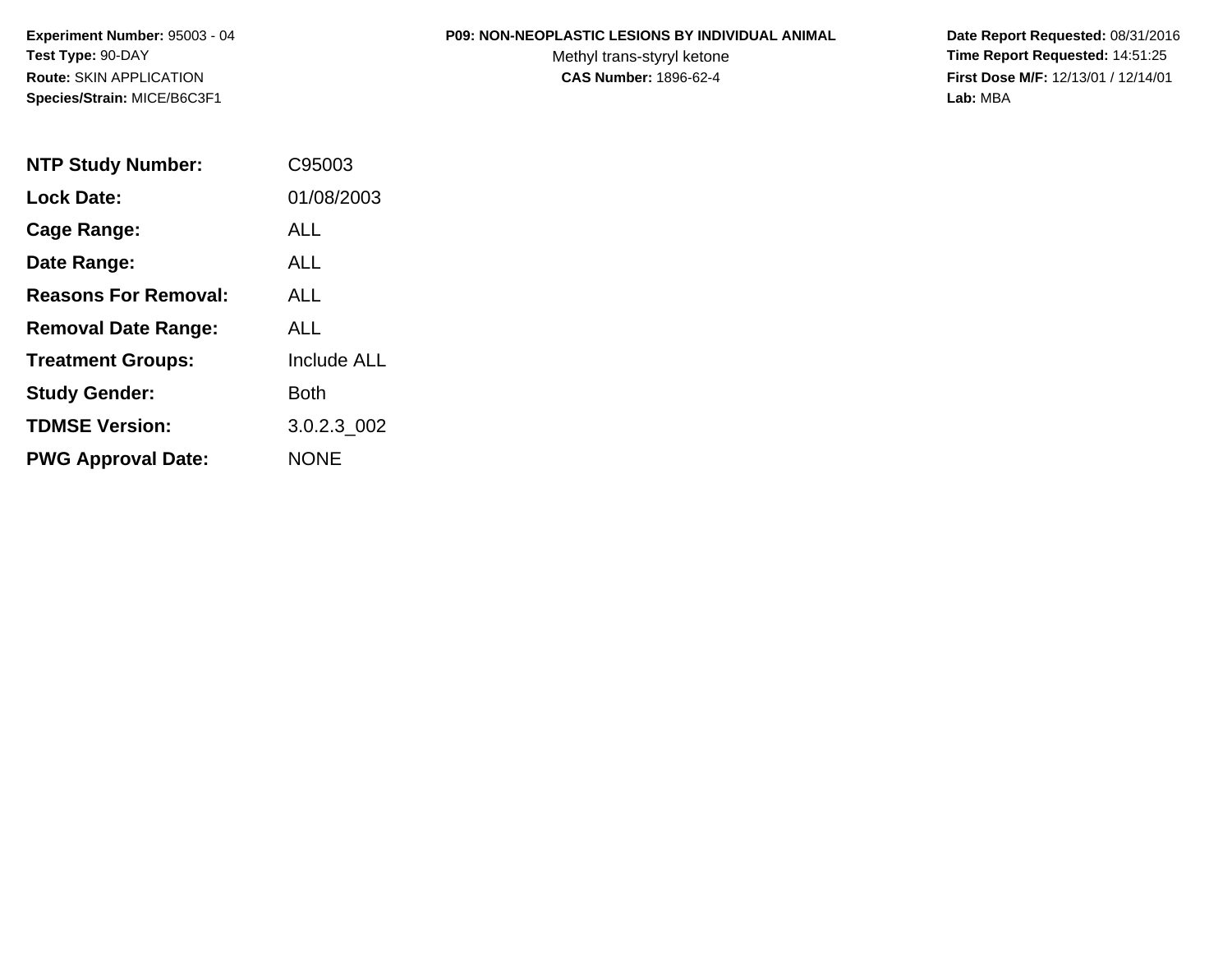#### **P09: NON-NEOPLASTIC LESIONS BY INDIVIDUAL ANIMAL**

Methyl trans-styryl ketone<br>CAS Number: 1896-62-4

 **Date Report Requested:** 08/31/2016 **Time Report Requested:** 14:51:25 **First Dose M/F:** 12/13/01 / 12/14/01<br>**Lab:** MBA **Lab:** MBA

| <b>B6C3F1 MICE MALE</b>   | DAY ON TEST      | $\begin{smallmatrix} 0\\0 \end{smallmatrix}$<br>$\frac{9}{2}$ | $\begin{matrix} 0 \\ 0 \\ 9 \\ 2 \end{matrix}$      | 0<br>$\pmb{0}$<br>$\frac{9}{2}$                                | 0<br>$\pmb{0}$<br>$\frac{9}{2}$                                        | 0<br>$\pmb{0}$<br>$\frac{9}{2}$                 | $\begin{smallmatrix}0\0\0\end{smallmatrix}$<br>$\frac{9}{2}$             | $\begin{smallmatrix}0\\0\end{smallmatrix}$<br>$\frac{9}{2}$        | $\mathsf 0$<br>$\mathbf 0$<br>$\frac{9}{2}$ | $\pmb{0}$<br>$\pmb{0}$<br>$\boldsymbol{9}$<br>$\overline{2}$  | $\mathbf 0$<br>$\mathbf 0$<br>$9\,$<br>$\overline{c}$        |          |
|---------------------------|------------------|---------------------------------------------------------------|-----------------------------------------------------|----------------------------------------------------------------|------------------------------------------------------------------------|-------------------------------------------------|--------------------------------------------------------------------------|--------------------------------------------------------------------|---------------------------------------------|---------------------------------------------------------------|--------------------------------------------------------------|----------|
| <b>VEHICLE CONTROL</b>    | <b>ANIMAL ID</b> | $\mathbf 0$<br>0<br>0<br>$\mathbf 0$                          | 0<br>$\begin{matrix} 0 \\ 0 \\ 0 \\ 2 \end{matrix}$ | $\mathbf 0$<br>0<br>$\mathsf 0$<br>$\pmb{0}$<br>$\mathfrak{S}$ | $\mathbf 0$<br>$\mathbf 0$<br>$\pmb{0}$<br>$\pmb{0}$<br>$\overline{4}$ | 0<br>$\mathbf 0$<br>$\pmb{0}$<br>$\pmb{0}$<br>5 | $\mathbf 0$<br>$\mathbf 0$<br>$\pmb{0}$<br>$\mathbf 0$<br>$6\phantom{a}$ | $\pmb{0}$<br>$\pmb{0}$<br>$\pmb{0}$<br>$\pmb{0}$<br>$\overline{7}$ | 0<br>0<br>$\mathbf 0$<br>0<br>8             | $\mathbf 0$<br>$\mathbf 0$<br>$\mathbf 0$<br>$\mathbf 0$<br>9 | 0<br>$\mathbf 0$<br>$\pmb{0}$<br>$\mathbf{1}$<br>$\mathbf 0$ | * TOTALS |
| <b>ALIMENTARY SYSTEM</b>  |                  |                                                               |                                                     |                                                                |                                                                        |                                                 |                                                                          |                                                                    |                                             |                                                               |                                                              |          |
| Esophagus                 |                  | $+$                                                           | $\ddot{}$                                           | +                                                              |                                                                        | $\ddot{}$                                       |                                                                          |                                                                    |                                             | $\pm$                                                         | $+$                                                          | 10       |
| Gallbladder               |                  | $+$                                                           |                                                     | $+$                                                            |                                                                        | $\ddot{}$                                       | $+$                                                                      | м                                                                  |                                             | $+$                                                           | $+$                                                          | 8        |
| Intestine Large, Cecum    |                  |                                                               |                                                     |                                                                |                                                                        |                                                 |                                                                          |                                                                    |                                             |                                                               | $+$                                                          | 10       |
| Intestine Large, Colon    |                  |                                                               |                                                     |                                                                |                                                                        |                                                 |                                                                          |                                                                    |                                             |                                                               | $\overline{+}$                                               | 10       |
| Intestine Large, Rectum   |                  |                                                               |                                                     |                                                                |                                                                        |                                                 |                                                                          |                                                                    |                                             |                                                               | $+$                                                          | 10       |
| Intestine Small, Duodenum |                  |                                                               |                                                     |                                                                |                                                                        |                                                 |                                                                          |                                                                    |                                             | $\pm$                                                         | $+$                                                          | 10       |
| Intestine Small, Ileum    |                  |                                                               |                                                     |                                                                |                                                                        |                                                 |                                                                          |                                                                    |                                             | $\ddot{}$                                                     | $+$                                                          | 10       |
| Intestine Small, Jejunum  |                  |                                                               |                                                     |                                                                |                                                                        |                                                 |                                                                          |                                                                    |                                             |                                                               | $+$                                                          | 10       |
| Liver                     |                  | $+$                                                           |                                                     |                                                                |                                                                        |                                                 |                                                                          |                                                                    |                                             |                                                               | $+$                                                          | 10       |
| Pancreas                  |                  | $+$                                                           |                                                     |                                                                |                                                                        |                                                 |                                                                          |                                                                    |                                             |                                                               | $+$                                                          | 10       |
| Salivary Glands           |                  | $\pm$                                                         |                                                     |                                                                |                                                                        |                                                 |                                                                          |                                                                    |                                             |                                                               | $\ddot{}$                                                    | 10       |
| Stomach, Forestomach      |                  |                                                               |                                                     |                                                                |                                                                        |                                                 |                                                                          |                                                                    |                                             |                                                               | $+$                                                          | 9        |
| Stomach, Glandular        |                  |                                                               |                                                     |                                                                |                                                                        |                                                 |                                                                          |                                                                    |                                             |                                                               | $+$                                                          | 10       |
| Tongue                    |                  |                                                               |                                                     |                                                                |                                                                        |                                                 |                                                                          |                                                                    |                                             |                                                               | $+$                                                          | 10       |

# **CARDIOVASCULAR SYSTEM**

\* .. Total animals with tissue examined microscopically; Total animals with lesion and mean severity grade

+ .. Tissue examined microscopically

X .. Lesion present

I .. Insufficient tissue

M .. Missing tissue

A .. Autolysis precludes evaluation

 1-4 .. Lesion qualified as: BLANK .. Not examined microscopically 2) Mild 4) Marked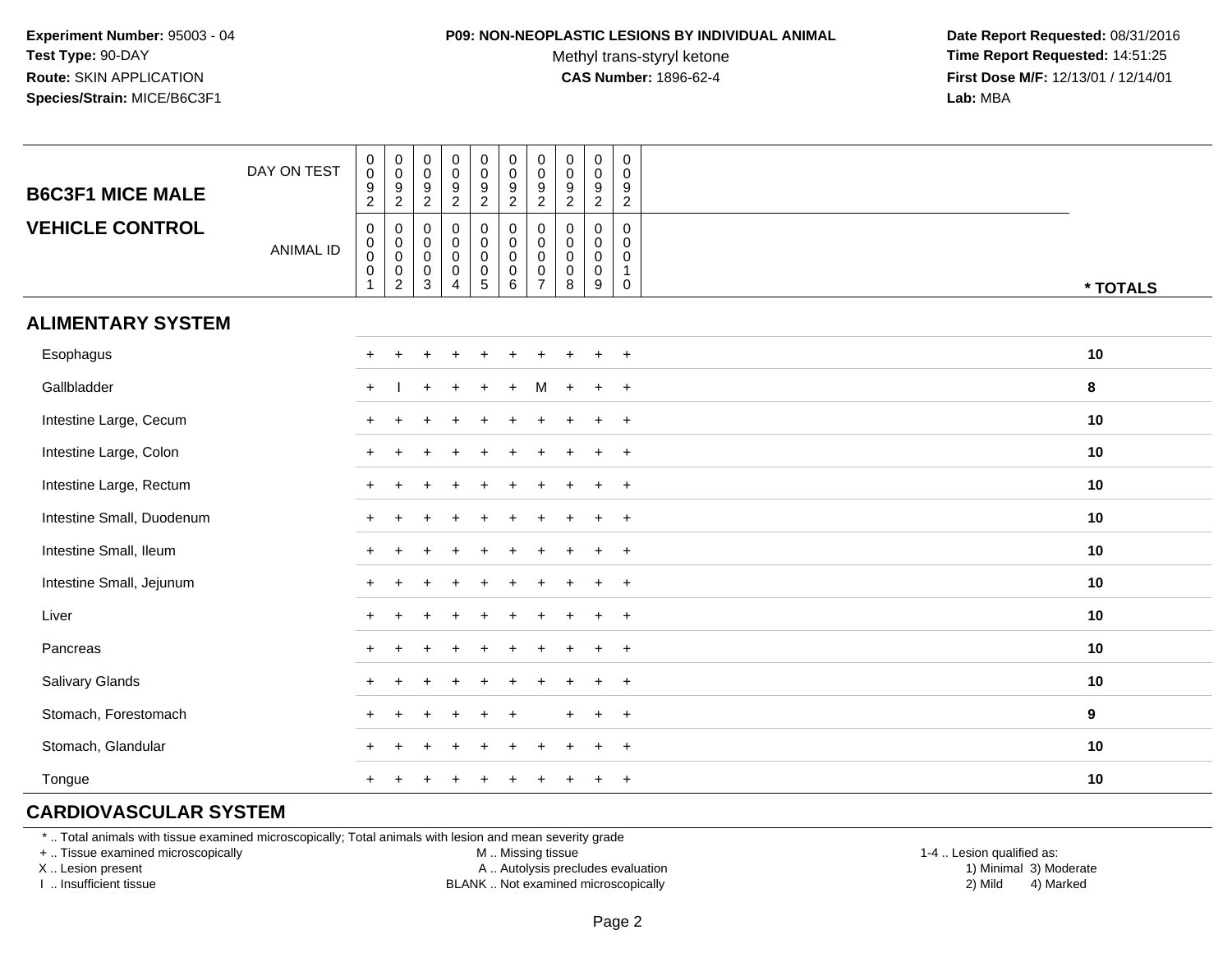### **P09: NON-NEOPLASTIC LESIONS BY INDIVIDUAL ANIMAL**

Methyl trans-styryl ketone<br>CAS Number: 1896-62-4

| <b>B6C3F1 MICE MALE</b>                                                                                                                                                                       | DAY ON TEST      | $_{\rm 0}^{\rm 0}$<br>$\frac{9}{2}$          | $\begin{smallmatrix} 0\\0 \end{smallmatrix}$<br>$\frac{9}{2}$                    | $\pmb{0}$<br>0<br>$\boldsymbol{9}$ | $\mathsf 0$<br>$\ddot{\mathbf{0}}$<br>$\boldsymbol{9}$ | $\pmb{0}$<br>$\pmb{0}$<br>$\boldsymbol{9}$ | $\pmb{0}$<br>$\mathbf 0$<br>$\boldsymbol{9}$           | $\pmb{0}$<br>$\mathbf 0$<br>9        | $\mathbf 0$<br>0<br>$\boldsymbol{9}$                       | $\pmb{0}$<br>$\ddot{\mathbf{0}}$<br>$\boldsymbol{9}$ | $\mathbf 0$<br>$\mathbf 0$<br>9                     |                                                                                                                  |            |
|-----------------------------------------------------------------------------------------------------------------------------------------------------------------------------------------------|------------------|----------------------------------------------|----------------------------------------------------------------------------------|------------------------------------|--------------------------------------------------------|--------------------------------------------|--------------------------------------------------------|--------------------------------------|------------------------------------------------------------|------------------------------------------------------|-----------------------------------------------------|------------------------------------------------------------------------------------------------------------------|------------|
|                                                                                                                                                                                               |                  |                                              |                                                                                  | $\overline{2}$                     | $\overline{2}$                                         | $\overline{2}$                             | $\overline{2}$                                         | $\overline{2}$                       | $\overline{2}$                                             | $\overline{2}$                                       | $\overline{2}$                                      |                                                                                                                  |            |
| <b>VEHICLE CONTROL</b>                                                                                                                                                                        | <b>ANIMAL ID</b> | $\pmb{0}$<br>$_{\rm 0}^{\rm 0}$<br>$\pmb{0}$ | $\mathbf 0$<br>$\mathsf{O}\xspace$<br>$\ddot{\mathbf{0}}$<br>$\mathsf{O}\xspace$ | $\mathbf 0$<br>0<br>0<br>0         | $\mathbf 0$<br>$\pmb{0}$<br>$\pmb{0}$<br>$\mathbf 0$   | 0<br>$\pmb{0}$<br>$\mathsf 0$<br>$\pmb{0}$ | $\pmb{0}$<br>$\mathbf 0$<br>$\mathbf 0$<br>$\mathbf 0$ | 0<br>0<br>$\mathbf 0$<br>$\mathbf 0$ | $\Omega$<br>$\Omega$<br>$\mathbf 0$<br>$\mathsf{O}\xspace$ | $\mathbf 0$<br>0<br>$\mathsf{O}\xspace$<br>$\pmb{0}$ | $\mathbf 0$<br>$\Omega$<br>$\Omega$<br>$\mathbf{1}$ |                                                                                                                  |            |
|                                                                                                                                                                                               |                  | 1                                            | $\overline{2}$                                                                   | 3                                  | $\overline{4}$                                         | 5                                          | 6                                                      | $\overline{7}$                       | 8                                                          | 9                                                    | 0                                                   |                                                                                                                  | * TOTALS   |
| <b>Blood Vessel</b>                                                                                                                                                                           |                  |                                              |                                                                                  |                                    |                                                        |                                            |                                                        |                                      |                                                            |                                                      | $+$                                                 |                                                                                                                  | 10         |
| Heart                                                                                                                                                                                         |                  |                                              |                                                                                  |                                    |                                                        |                                            |                                                        |                                      |                                                            | $\pm$                                                | $+$                                                 |                                                                                                                  | 10         |
| <b>ENDOCRINE SYSTEM</b>                                                                                                                                                                       |                  |                                              |                                                                                  |                                    |                                                        |                                            |                                                        |                                      |                                                            |                                                      |                                                     |                                                                                                                  |            |
| <b>Adrenal Cortex</b>                                                                                                                                                                         |                  |                                              |                                                                                  |                                    |                                                        |                                            |                                                        |                                      |                                                            |                                                      | $\ddot{}$                                           |                                                                                                                  | 10         |
| Adrenal Medulla                                                                                                                                                                               |                  |                                              |                                                                                  |                                    |                                                        |                                            |                                                        |                                      |                                                            | $\ddot{}$                                            | $+$                                                 |                                                                                                                  | 10         |
| Islets, Pancreatic                                                                                                                                                                            |                  |                                              |                                                                                  |                                    |                                                        |                                            |                                                        |                                      |                                                            |                                                      | $+$                                                 |                                                                                                                  | 10         |
| Parathyroid Gland                                                                                                                                                                             |                  |                                              |                                                                                  |                                    |                                                        |                                            | м                                                      |                                      |                                                            |                                                      | $\div$                                              |                                                                                                                  | $\bf{9}$   |
| <b>Pituitary Gland</b>                                                                                                                                                                        |                  |                                              |                                                                                  |                                    |                                                        |                                            | $+$                                                    | М                                    | $+$                                                        |                                                      | $+$                                                 |                                                                                                                  | 8          |
| <b>Thyroid Gland</b><br>Ectopic Thymus                                                                                                                                                        |                  | $+$                                          |                                                                                  |                                    |                                                        | $\div$                                     |                                                        | $\ddot{}$                            | $\pm$                                                      | $\ddot{}$<br>-1                                      | $+$                                                 |                                                                                                                  | 10<br>11.0 |
| <b>GENERAL BODY SYSTEM</b>                                                                                                                                                                    |                  |                                              |                                                                                  |                                    |                                                        |                                            |                                                        |                                      |                                                            |                                                      |                                                     |                                                                                                                  |            |
| <b>NONE</b>                                                                                                                                                                                   |                  |                                              |                                                                                  |                                    |                                                        |                                            |                                                        |                                      |                                                            |                                                      |                                                     |                                                                                                                  |            |
| <b>GENITAL SYSTEM</b>                                                                                                                                                                         |                  |                                              |                                                                                  |                                    |                                                        |                                            |                                                        |                                      |                                                            |                                                      |                                                     |                                                                                                                  |            |
| Epididymis                                                                                                                                                                                    |                  |                                              |                                                                                  |                                    |                                                        |                                            |                                                        |                                      |                                                            |                                                      | $\overline{ }$                                      |                                                                                                                  | 10         |
| <b>Preputial Gland</b>                                                                                                                                                                        |                  |                                              |                                                                                  |                                    |                                                        |                                            |                                                        |                                      |                                                            |                                                      | $+$                                                 |                                                                                                                  | 10         |
| Prostate                                                                                                                                                                                      |                  |                                              |                                                                                  |                                    |                                                        |                                            |                                                        |                                      |                                                            | $\ddot{}$                                            | $+$                                                 |                                                                                                                  | 10         |
| *  Total animals with tissue examined microscopically; Total animals with lesion and mean severity grade<br>+  Tissue examined microscopically<br>X  Lesion present<br>I  Insufficient tissue |                  |                                              |                                                                                  |                                    |                                                        |                                            | M  Missing tissue                                      |                                      | BLANK  Not examined microscopically                        |                                                      |                                                     | 1-4  Lesion qualified as:<br>A  Autolysis precludes evaluation<br>1) Minimal 3) Moderate<br>2) Mild<br>4) Marked |            |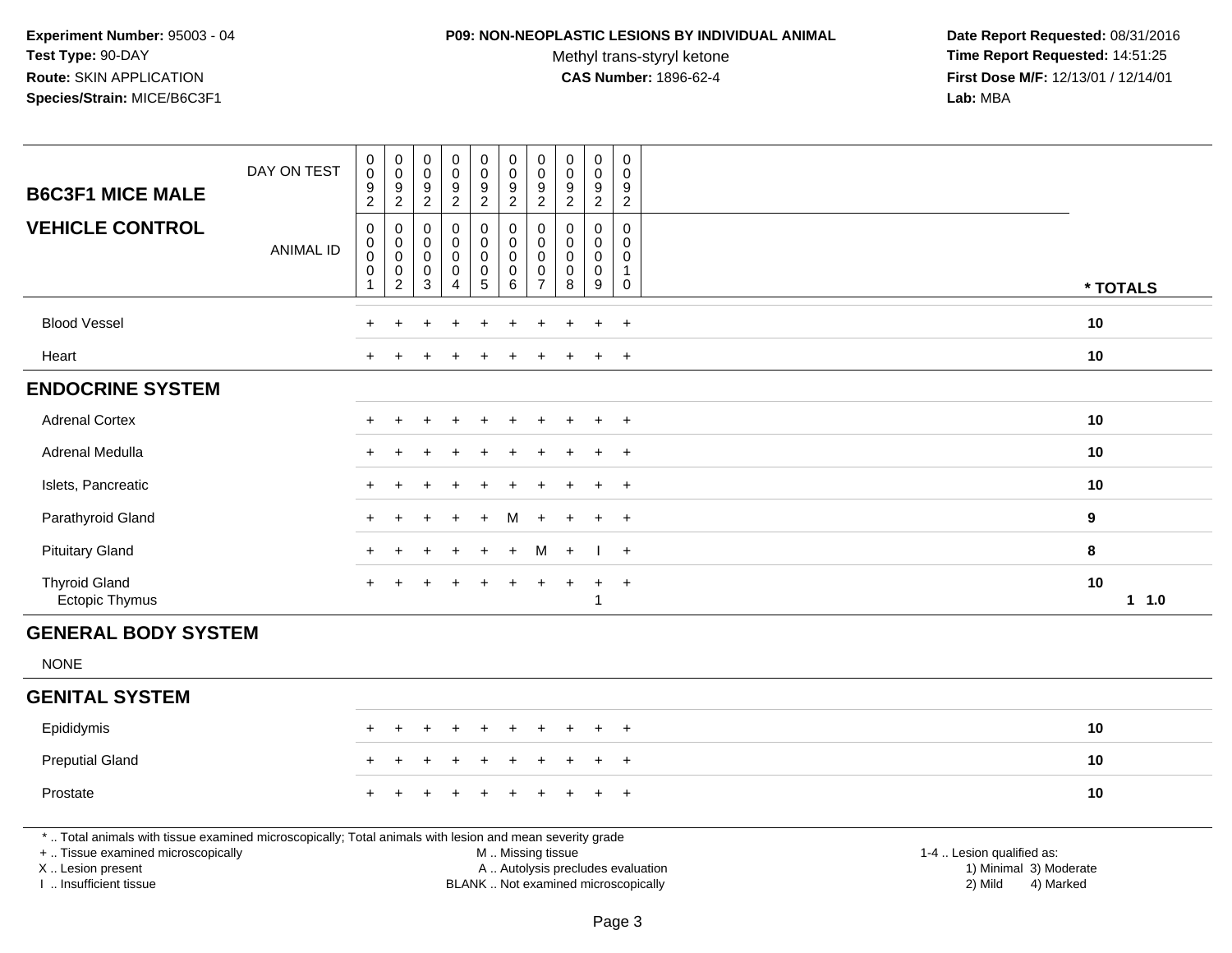### **P09: NON-NEOPLASTIC LESIONS BY INDIVIDUAL ANIMAL**

Methyl trans-styryl ketone<br>CAS Number: 1896-62-4

| <b>B6C3F1 MICE MALE</b>                                                                                                                                                                       | DAY ON TEST      | 0<br>$\pmb{0}$<br>9<br>$\overline{2}$                          | $\pmb{0}$<br>$\boldsymbol{0}$<br>$9\,$<br>$\overline{2}$                   | $\pmb{0}$<br>$\pmb{0}$<br>$9\,$<br>$\overline{2}$         | $\pmb{0}$<br>$\mathsf 0$<br>9<br>$\overline{2}$   | 0<br>$\mathsf{O}\xspace$<br>$\boldsymbol{9}$<br>$\overline{2}$ | $\pmb{0}$<br>$\pmb{0}$<br>$\boldsymbol{9}$<br>$\overline{2}$  | 0<br>$\mathbf 0$<br>9<br>$\overline{2}$                                   | $\mathsf{O}\xspace$<br>$\mathbf 0$<br>9<br>$\overline{2}$  | $\pmb{0}$<br>$\mathsf{O}\xspace$<br>9<br>$\overline{2}$  | $\pmb{0}$<br>$\mathbf 0$<br>9<br>$\overline{2}$                       |                                                                                                                  |          |
|-----------------------------------------------------------------------------------------------------------------------------------------------------------------------------------------------|------------------|----------------------------------------------------------------|----------------------------------------------------------------------------|-----------------------------------------------------------|---------------------------------------------------|----------------------------------------------------------------|---------------------------------------------------------------|---------------------------------------------------------------------------|------------------------------------------------------------|----------------------------------------------------------|-----------------------------------------------------------------------|------------------------------------------------------------------------------------------------------------------|----------|
| <b>VEHICLE CONTROL</b>                                                                                                                                                                        | <b>ANIMAL ID</b> | $\mathsf 0$<br>$\mathbf 0$<br>$\pmb{0}$<br>0<br>$\overline{1}$ | $\mathbf 0$<br>$\mathbf 0$<br>$\pmb{0}$<br>$\mathbf 0$<br>$\boldsymbol{2}$ | $\pmb{0}$<br>$\mathbf 0$<br>$\pmb{0}$<br>$\mathbf 0$<br>3 | $\mathsf 0$<br>0<br>$\pmb{0}$<br>$\mathsf 0$<br>4 | 0<br>0<br>$\mathbf 0$<br>$\mathbf 0$<br>$\overline{5}$         | $\pmb{0}$<br>$\pmb{0}$<br>$\pmb{0}$<br>$\mathbf 0$<br>$\,6\,$ | $\mathbf 0$<br>$\mathbf{0}$<br>$\pmb{0}$<br>$\mathbf 0$<br>$\overline{7}$ | $\mathbf 0$<br>$\Omega$<br>$\mathbf 0$<br>$\mathbf 0$<br>8 | 0<br>$\mathbf 0$<br>$\mathbf 0$<br>0<br>$\boldsymbol{9}$ | $\mathbf 0$<br>$\Omega$<br>$\mathbf 0$<br>$\mathbf{1}$<br>$\mathbf 0$ |                                                                                                                  |          |
|                                                                                                                                                                                               |                  |                                                                |                                                                            |                                                           |                                                   |                                                                |                                                               |                                                                           |                                                            |                                                          |                                                                       |                                                                                                                  | * TOTALS |
| Seminal Vesicle                                                                                                                                                                               |                  |                                                                |                                                                            |                                                           |                                                   |                                                                |                                                               |                                                                           |                                                            |                                                          | $\ddot{}$                                                             | 10                                                                                                               |          |
| <b>Testes</b>                                                                                                                                                                                 |                  |                                                                |                                                                            |                                                           |                                                   |                                                                |                                                               |                                                                           |                                                            | $\ddot{}$                                                | $+$                                                                   | 10                                                                                                               |          |
| <b>HEMATOPOIETIC SYSTEM</b>                                                                                                                                                                   |                  |                                                                |                                                                            |                                                           |                                                   |                                                                |                                                               |                                                                           |                                                            |                                                          |                                                                       |                                                                                                                  |          |
| <b>Bone Marrow</b>                                                                                                                                                                            |                  |                                                                |                                                                            |                                                           |                                                   |                                                                |                                                               |                                                                           |                                                            | $\ddot{}$                                                | $\ddot{}$                                                             | 10                                                                                                               |          |
| Lymph Node, Mandibular                                                                                                                                                                        |                  |                                                                |                                                                            |                                                           | $\ddot{}$                                         | M                                                              |                                                               |                                                                           |                                                            | $\ddot{}$                                                | $+$                                                                   | 9                                                                                                                |          |
| Lymph Node, Mesenteric                                                                                                                                                                        |                  |                                                                |                                                                            |                                                           |                                                   |                                                                |                                                               |                                                                           |                                                            |                                                          | $\ddot{}$                                                             | 10                                                                                                               |          |
| Spleen<br>Hematopoietic Cell Proliferation                                                                                                                                                    |                  | +                                                              | 1                                                                          | 1                                                         |                                                   | $\overline{1}$                                                 |                                                               | 1                                                                         | $\overline{1}$                                             | $\ddot{}$                                                | $\ddot{}$<br>$\mathbf{1}$                                             | 10                                                                                                               | 6 1.0    |
| Thymus                                                                                                                                                                                        |                  |                                                                |                                                                            |                                                           |                                                   |                                                                |                                                               |                                                                           |                                                            |                                                          | $\ddot{}$                                                             | 10                                                                                                               |          |
| <b>INTEGUMENTARY SYSTEM</b>                                                                                                                                                                   |                  |                                                                |                                                                            |                                                           |                                                   |                                                                |                                                               |                                                                           |                                                            |                                                          |                                                                       |                                                                                                                  |          |
| Mammary Gland                                                                                                                                                                                 |                  | М                                                              | M                                                                          | M                                                         | M                                                 | M                                                              | M                                                             | M                                                                         |                                                            | M M M                                                    |                                                                       | 0                                                                                                                |          |
| Skin                                                                                                                                                                                          |                  | $+$                                                            | $\div$                                                                     |                                                           |                                                   |                                                                |                                                               | $+$                                                                       |                                                            | $\ddot{}$                                                | $+$                                                                   | 10                                                                                                               |          |
| <b>MUSCULOSKELETAL SYSTEM</b>                                                                                                                                                                 |                  |                                                                |                                                                            |                                                           |                                                   |                                                                |                                                               |                                                                           |                                                            |                                                          |                                                                       |                                                                                                                  |          |
| Bone                                                                                                                                                                                          |                  | +                                                              |                                                                            |                                                           |                                                   |                                                                |                                                               |                                                                           |                                                            | $\ddot{}$                                                | $\overline{+}$                                                        | 10                                                                                                               |          |
| <b>NERVOUS SYSTEM</b>                                                                                                                                                                         |                  |                                                                |                                                                            |                                                           |                                                   |                                                                |                                                               |                                                                           |                                                            |                                                          |                                                                       |                                                                                                                  |          |
| <b>Brain</b>                                                                                                                                                                                  |                  | $+$                                                            |                                                                            |                                                           | $\ddot{}$                                         |                                                                |                                                               |                                                                           |                                                            | $\ddot{+}$                                               | $+$                                                                   | 10                                                                                                               |          |
| *  Total animals with tissue examined microscopically; Total animals with lesion and mean severity grade<br>+  Tissue examined microscopically<br>X  Lesion present<br>I  Insufficient tissue |                  |                                                                |                                                                            |                                                           |                                                   |                                                                | M  Missing tissue<br>BLANK  Not examined microscopically      |                                                                           |                                                            |                                                          |                                                                       | 1-4  Lesion qualified as:<br>A  Autolysis precludes evaluation<br>1) Minimal 3) Moderate<br>2) Mild<br>4) Marked |          |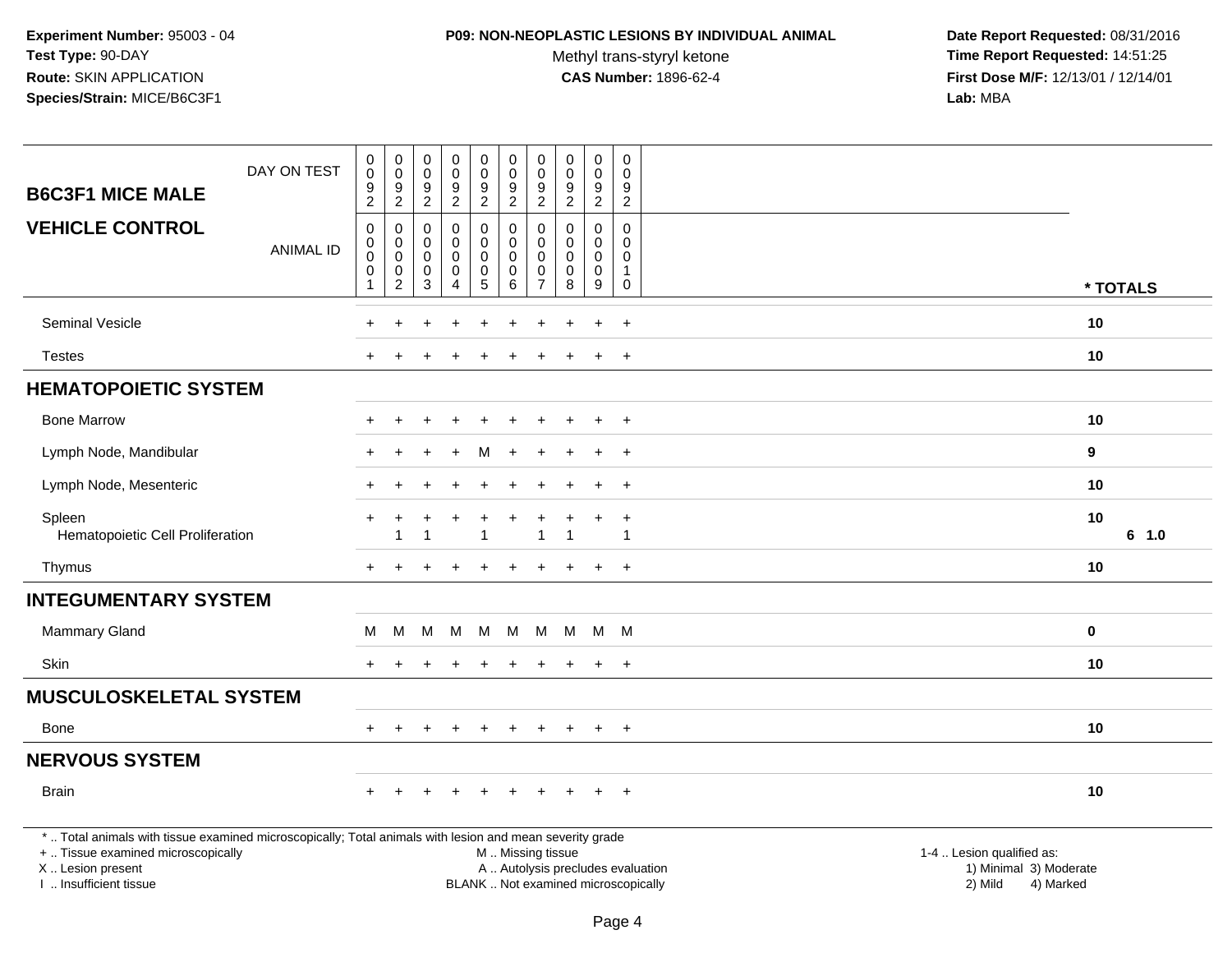## **P09: NON-NEOPLASTIC LESIONS BY INDIVIDUAL ANIMAL**

Methyl trans-styryl ketone<br>CAS Number: 1896-62-4

 **Date Report Requested:** 08/31/2016 **Time Report Requested:** 14:51:25 **First Dose M/F:** 12/13/01 / 12/14/01<br>**Lab:** MBA **Lab:** MBA

| <b>B6C3F1 MICE MALE</b>      | DAY ON TEST | $\mathbf 0$<br>$\pmb{0}$<br>$\boldsymbol{9}$<br>$\overline{c}$    | $_{\rm 0}^{\rm 0}$<br>$\frac{9}{2}$                                              | $_{\rm 0}^{\rm 0}$<br>$\frac{9}{2}$                    | $_{\rm 0}^{\rm 0}$<br>$\frac{9}{2}$                             | $\begin{array}{c} 0 \\ 0 \\ 9 \\ 2 \end{array}$                 | $\begin{array}{c} 0 \\ 0 \\ 9 \\ 2 \end{array}$              | $\begin{smallmatrix}0\0\0\end{smallmatrix}$<br>9<br>$\overline{c}$ | $_{\rm 0}^{\rm 0}$<br>9<br>$\overline{\mathbf{c}}$ | $_{\rm 0}^{\rm 0}$<br>$\boldsymbol{9}$<br>$\sqrt{2}$ | 0<br>0<br>9<br>$\overline{c}$ |          |
|------------------------------|-------------|-------------------------------------------------------------------|----------------------------------------------------------------------------------|--------------------------------------------------------|-----------------------------------------------------------------|-----------------------------------------------------------------|--------------------------------------------------------------|--------------------------------------------------------------------|----------------------------------------------------|------------------------------------------------------|-------------------------------|----------|
| <b>VEHICLE CONTROL</b>       | ANIMAL ID   | 0<br>$\mathbf 0$<br>$\pmb{0}$<br>$\overline{0}$<br>$\overline{1}$ | 0<br>$\begin{smallmatrix} 0\\0 \end{smallmatrix}$<br>$\pmb{0}$<br>$\overline{c}$ | 0<br>$\pmb{0}$<br>$\pmb{0}$<br>$\pmb{0}$<br>$\sqrt{3}$ | $\begin{smallmatrix}0\0\0\0\end{smallmatrix}$<br>$\overline{4}$ | $\begin{smallmatrix}0\0\0\0\end{smallmatrix}$<br>$\overline{5}$ | $\pmb{0}$<br>$\pmb{0}$<br>$\boldsymbol{0}$<br>$\pmb{0}$<br>6 | 0<br>0<br>$\mathbf 0$<br>$\pmb{0}$<br>$\overline{ }$               | 0<br>0<br>0<br>8                                   | 0<br>0<br>$\pmb{0}$<br>$\pmb{0}$<br>9                | 0<br>0<br>0<br>$\mathbf 0$    | * TOTALS |
| <b>RESPIRATORY SYSTEM</b>    |             |                                                                   |                                                                                  |                                                        |                                                                 |                                                                 |                                                              |                                                                    |                                                    |                                                      |                               |          |
| Lung                         |             |                                                                   |                                                                                  | +                                                      | $\div$                                                          | $+$                                                             | $+$                                                          | $\pm$                                                              | $+$                                                | $+$                                                  | $+$                           | 10       |
| Nose                         |             |                                                                   |                                                                                  |                                                        |                                                                 |                                                                 |                                                              |                                                                    |                                                    | $\pm$                                                | $+$                           | 10       |
| Trachea                      |             | $+$                                                               |                                                                                  | $+$                                                    | $+$                                                             | M                                                               | $+$                                                          | $+$                                                                |                                                    | $+$ $+$                                              | $\sim$                        | 8        |
| <b>SPECIAL SENSES SYSTEM</b> |             |                                                                   |                                                                                  |                                                        |                                                                 |                                                                 |                                                              |                                                                    |                                                    |                                                      |                               |          |
| Eye                          |             |                                                                   |                                                                                  | $\pm$                                                  | $\ddot{}$                                                       | $+$                                                             | $+$                                                          | $\pm$                                                              | $+$                                                | $+$ $+$                                              |                               | 10       |
| Harderian Gland              |             | $+$                                                               | $\pm$                                                                            | $+$                                                    | $\ddot{}$                                                       | $+$                                                             | $+$                                                          | $\ddot{}$                                                          | $+$                                                | $+$ $+$                                              |                               | 10       |
| <b>URINARY SYSTEM</b>        |             |                                                                   |                                                                                  |                                                        |                                                                 |                                                                 |                                                              |                                                                    |                                                    |                                                      |                               |          |
| Kidney                       |             | $+$                                                               |                                                                                  | $\pm$                                                  | $\div$                                                          | $+$                                                             | $\pm$                                                        | $\pm$                                                              | $+$                                                | $+$ $+$                                              |                               | 10       |
| <b>Urinary Bladder</b>       |             |                                                                   |                                                                                  |                                                        |                                                                 |                                                                 |                                                              |                                                                    |                                                    | $\ddot{}$                                            | $^{+}$                        | 10       |

\* .. Total animals with tissue examined microscopically; Total animals with lesion and mean severity grade

+ .. Tissue examined microscopically

X .. Lesion present

I .. Insufficient tissue

M .. Missing tissue

Lesion present A .. Autolysis precludes evaluation 1) Minimal 3) Moderate

 1-4 .. Lesion qualified as: BLANK .. Not examined microscopically 2) Mild 4) Marked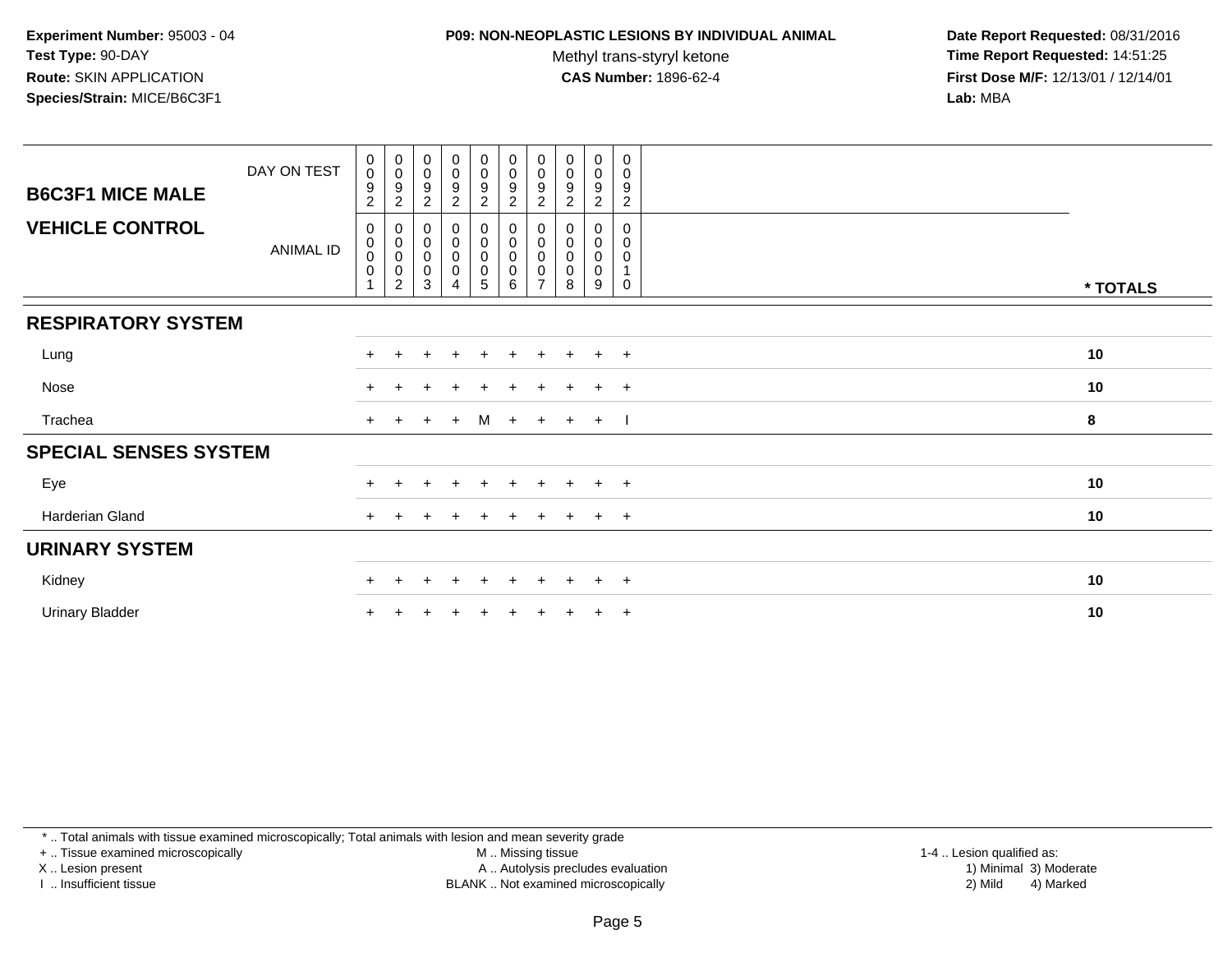# **P09: NON-NEOPLASTIC LESIONS BY INDIVIDUAL ANIMAL**

Methyl trans-styryl ketone<br>CAS Number: 1896-62-4

| <b>B6C3F1 MICE MALE</b>                                                                                                                                                                       | DAY ON TEST      | 0<br>$\pmb{0}$<br>9<br>$\mathbf{2}$       | $\pmb{0}$<br>$\mathbf 0$<br>$9\,$<br>$\overline{2}$                                   | 0<br>0<br>9<br>$\overline{2}$          | 0<br>$\mathbf 0$<br>$\boldsymbol{9}$<br>$\overline{a}$  | $\mathbf 0$<br>$\mathbf 0$<br>9<br>$\overline{2}$ | $\pmb{0}$<br>$\mathbf 0$<br>9<br>$\overline{a}$                                               | 0<br>$\pmb{0}$<br>9<br>$\overline{2}$                         | $\mathbf 0$<br>$\mathbf 0$<br>9<br>$\overline{2}$               | $\mathsf{O}\xspace$<br>$\mathbf 0$<br>9<br>$\overline{2}$      | 0<br>$\mathbf 0$<br>9<br>2                                       |                                                                             |                                   |
|-----------------------------------------------------------------------------------------------------------------------------------------------------------------------------------------------|------------------|-------------------------------------------|---------------------------------------------------------------------------------------|----------------------------------------|---------------------------------------------------------|---------------------------------------------------|-----------------------------------------------------------------------------------------------|---------------------------------------------------------------|-----------------------------------------------------------------|----------------------------------------------------------------|------------------------------------------------------------------|-----------------------------------------------------------------------------|-----------------------------------|
| <b>87.5 MG/KG</b>                                                                                                                                                                             | <b>ANIMAL ID</b> | $\mathbf 0$<br>0<br>$\mathbf 0$<br>1<br>1 | $\mathbf 0$<br>$\boldsymbol{0}$<br>$\boldsymbol{0}$<br>$\mathbf{1}$<br>$\overline{c}$ | $\Omega$<br>0<br>$\mathbf 0$<br>1<br>3 | 0<br>$\mathbf 0$<br>0<br>$\mathbf{1}$<br>$\overline{4}$ | 0<br>$\mathbf 0$<br>$\mathbf 0$<br>1<br>5         | 0<br>$\mathbf 0$<br>0<br>$\mathbf{1}$<br>6                                                    | $\Omega$<br>0<br>$\mathbf 0$<br>$\mathbf 1$<br>$\overline{7}$ | $\mathbf{0}$<br>$\mathbf 0$<br>$\mathbf 0$<br>$\mathbf{1}$<br>8 | $\mathbf 0$<br>$\mathbf 0$<br>$\mathbf 0$<br>$\mathbf{1}$<br>9 | 0<br>$\mathbf 0$<br>$\mathbf 0$<br>$\overline{2}$<br>$\mathbf 0$ |                                                                             | * TOTALS                          |
| <b>ALIMENTARY SYSTEM</b>                                                                                                                                                                      |                  |                                           |                                                                                       |                                        |                                                         |                                                   |                                                                                               |                                                               |                                                                 |                                                                |                                                                  |                                                                             |                                   |
| Stomach, Glandular                                                                                                                                                                            |                  |                                           |                                                                                       |                                        |                                                         |                                                   | $\ddot{}$                                                                                     | $\pm$                                                         |                                                                 | $\pm$                                                          | $+$                                                              |                                                                             | 10                                |
| <b>CARDIOVASCULAR SYSTEM</b>                                                                                                                                                                  |                  |                                           |                                                                                       |                                        |                                                         |                                                   |                                                                                               |                                                               |                                                                 |                                                                |                                                                  |                                                                             |                                   |
| <b>NONE</b>                                                                                                                                                                                   |                  |                                           |                                                                                       |                                        |                                                         |                                                   |                                                                                               |                                                               |                                                                 |                                                                |                                                                  |                                                                             |                                   |
| <b>ENDOCRINE SYSTEM</b>                                                                                                                                                                       |                  |                                           |                                                                                       |                                        |                                                         |                                                   |                                                                                               |                                                               |                                                                 |                                                                |                                                                  |                                                                             |                                   |
| <b>NONE</b>                                                                                                                                                                                   |                  |                                           |                                                                                       |                                        |                                                         |                                                   |                                                                                               |                                                               |                                                                 |                                                                |                                                                  |                                                                             |                                   |
| <b>GENERAL BODY SYSTEM</b>                                                                                                                                                                    |                  |                                           |                                                                                       |                                        |                                                         |                                                   |                                                                                               |                                                               |                                                                 |                                                                |                                                                  |                                                                             |                                   |
| <b>NONE</b>                                                                                                                                                                                   |                  |                                           |                                                                                       |                                        |                                                         |                                                   |                                                                                               |                                                               |                                                                 |                                                                |                                                                  |                                                                             |                                   |
| <b>GENITAL SYSTEM</b>                                                                                                                                                                         |                  |                                           |                                                                                       |                                        |                                                         |                                                   |                                                                                               |                                                               |                                                                 |                                                                |                                                                  |                                                                             |                                   |
| <b>NONE</b>                                                                                                                                                                                   |                  |                                           |                                                                                       |                                        |                                                         |                                                   |                                                                                               |                                                               |                                                                 |                                                                |                                                                  |                                                                             |                                   |
| <b>HEMATOPOIETIC SYSTEM</b>                                                                                                                                                                   |                  |                                           |                                                                                       |                                        |                                                         |                                                   |                                                                                               |                                                               |                                                                 |                                                                |                                                                  |                                                                             |                                   |
| <b>NONE</b>                                                                                                                                                                                   |                  |                                           |                                                                                       |                                        |                                                         |                                                   |                                                                                               |                                                               |                                                                 |                                                                |                                                                  |                                                                             |                                   |
| <b>INTEGUMENTARY SYSTEM</b>                                                                                                                                                                   |                  |                                           |                                                                                       |                                        |                                                         |                                                   |                                                                                               |                                                               |                                                                 |                                                                |                                                                  |                                                                             |                                   |
| Skin<br>Hair Follicle, Site Of Application, Hyperplasia<br>Sebaceous Gland, Site Of Application,<br>Hypertrophy<br>Site Of Application, Hyperkeratosis                                        |                  | +<br>$\mathbf{1}$                         | $\overline{2}$<br>2 1 1 1 1                                                           | $\ddot{}$<br>$\mathbf{1}$              |                                                         | $\overline{2}$<br>$\mathbf{1}$                    | -1<br>$\mathbf{1}$                                                                            | $\overline{1}$                                                | $1 \quad 1$                                                     | -1<br>$1 \quad 1$                                              | $\ddot{}$<br>$\overline{2}$<br>$\overline{1}$                    |                                                                             | 10<br>$9 \t1.3$<br>5 1.0<br>9 1.1 |
| *  Total animals with tissue examined microscopically; Total animals with lesion and mean severity grade<br>+  Tissue examined microscopically<br>X  Lesion present<br>I  Insufficient tissue |                  |                                           |                                                                                       |                                        |                                                         |                                                   | M  Missing tissue<br>A  Autolysis precludes evaluation<br>BLANK  Not examined microscopically |                                                               |                                                                 |                                                                |                                                                  | 1-4  Lesion qualified as:<br>1) Minimal 3) Moderate<br>2) Mild<br>4) Marked |                                   |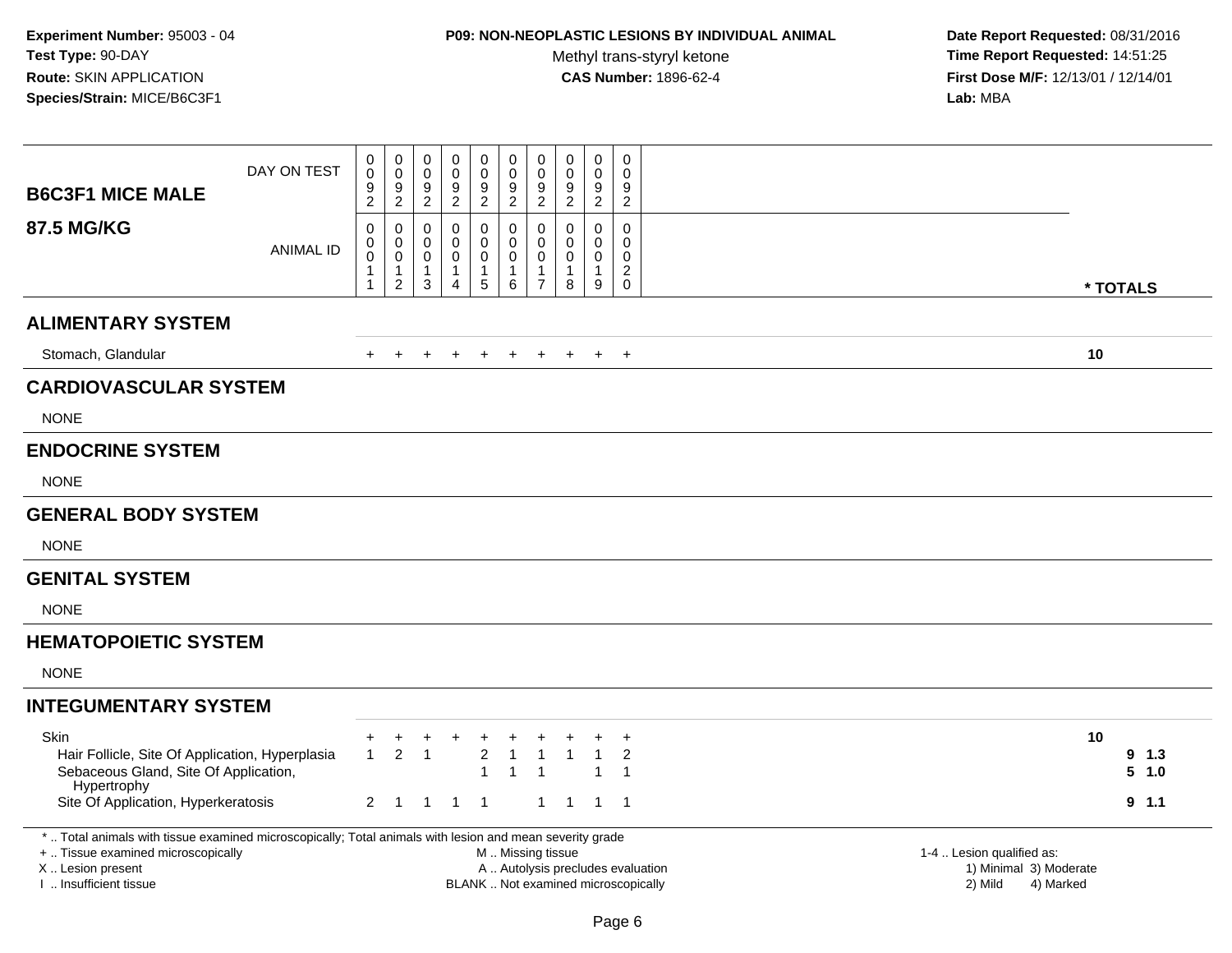## **P09: NON-NEOPLASTIC LESIONS BY INDIVIDUAL ANIMAL**

Methyl trans-styryl ketone<br>CAS Number: 1896-62-4

 **Date Report Requested:** 08/31/2016 **Time Report Requested:** 14:51:25 **First Dose M/F:** 12/13/01 / 12/14/01<br>**Lab:** MBA **Lab:** MBA

| <b>B6C3F1 MICE MALE</b>                                                    | DAY ON TEST      | 0<br>$\mathbf 0$<br>$\boldsymbol{9}$<br>$\overline{c}$ | $\boldsymbol{0}$<br>$\mathbf 0$<br>$\boldsymbol{9}$<br>$\overline{c}$             | 0<br>$\mathbf 0$<br>9<br>$\mathbf{2}$                          | 0<br>$\boldsymbol{0}$<br>9<br>$\overline{c}$     | $\pmb{0}$<br>$\pmb{0}$<br>$\boldsymbol{9}$<br>$\boldsymbol{2}$ | 0<br>$\pmb{0}$<br>$\boldsymbol{9}$<br>$\overline{c}$ | 0<br>$\mathbf 0$<br>9<br>$\overline{c}$               | 0<br>$\mathbf 0$<br>9<br>$\overline{c}$ | 0<br>0<br>$\boldsymbol{9}$<br>$\overline{2}$ | $\mathbf 0$<br>$\mathbf 0$<br>$\boldsymbol{9}$<br>$\overline{2}$ |          |          |
|----------------------------------------------------------------------------|------------------|--------------------------------------------------------|-----------------------------------------------------------------------------------|----------------------------------------------------------------|--------------------------------------------------|----------------------------------------------------------------|------------------------------------------------------|-------------------------------------------------------|-----------------------------------------|----------------------------------------------|------------------------------------------------------------------|----------|----------|
| <b>87.5 MG/KG</b>                                                          | <b>ANIMAL ID</b> | 0<br>0<br>$\pmb{0}$<br>$\mathbf{1}$                    | 0<br>$\begin{smallmatrix}0\\0\end{smallmatrix}$<br>$\mathbf{1}$<br>$\overline{2}$ | 0<br>$\boldsymbol{0}$<br>$\boldsymbol{0}$<br>$\mathbf{1}$<br>3 | 0<br>$\pmb{0}$<br>$\pmb{0}$<br>$\mathbf{1}$<br>4 | 0<br>$\pmb{0}$<br>$\pmb{0}$<br>$\mathbf{1}$<br>5               | 0<br>$\mathbf 0$<br>$\mathbf 0$<br>$\mathbf{1}$<br>6 | 0<br>0<br>$\pmb{0}$<br>$\mathbf{1}$<br>$\overline{7}$ | 0<br>0<br>0<br>$\mathbf{1}$<br>8        | $\Omega$<br>0<br>0<br>9                      | $\mathbf 0$<br>$\Omega$<br>0<br>$\overline{2}$<br>$\mathbf 0$    | * TOTALS |          |
| Site Of Application, Inflammation, Chronic<br>Active                       |                  | 3                                                      | $\mathcal{P}$                                                                     | 2                                                              | 2                                                | $\overline{2}$                                                 |                                                      | $\overline{2}$                                        | $\mathfrak{p}$                          | 2                                            | 2                                                                |          | 102.0    |
| Site Of Application, Ulcer<br>Site Of Application - Epidermis, Hyperplasia |                  | X<br>3                                                 |                                                                                   |                                                                |                                                  |                                                                |                                                      |                                                       | 2 2 1 1 2 2 2                           |                                              |                                                                  | 1        | $10$ 1.7 |
| <b>MUSCULOSKELETAL SYSTEM</b>                                              |                  |                                                        |                                                                                   |                                                                |                                                  |                                                                |                                                      |                                                       |                                         |                                              |                                                                  |          |          |
| <b>NONE</b>                                                                |                  |                                                        |                                                                                   |                                                                |                                                  |                                                                |                                                      |                                                       |                                         |                                              |                                                                  |          |          |
| <b>NERVOUS SYSTEM</b>                                                      |                  |                                                        |                                                                                   |                                                                |                                                  |                                                                |                                                      |                                                       |                                         |                                              |                                                                  |          |          |
| <b>NONE</b>                                                                |                  |                                                        |                                                                                   |                                                                |                                                  |                                                                |                                                      |                                                       |                                         |                                              |                                                                  |          |          |
| <b>RESPIRATORY SYSTEM</b>                                                  |                  |                                                        |                                                                                   |                                                                |                                                  |                                                                |                                                      |                                                       |                                         |                                              |                                                                  |          |          |
| Nose                                                                       |                  | $+$                                                    |                                                                                   | $+$                                                            | $+$                                              | $+$                                                            | $+$                                                  |                                                       | $+$ $+$ $+$ $+$                         |                                              |                                                                  | 10       |          |
| <b>SPECIAL SENSES SYSTEM</b>                                               |                  |                                                        |                                                                                   |                                                                |                                                  |                                                                |                                                      |                                                       |                                         |                                              |                                                                  |          |          |
| <b>NONE</b>                                                                |                  |                                                        |                                                                                   |                                                                |                                                  |                                                                |                                                      |                                                       |                                         |                                              |                                                                  |          |          |
| <b>URINARY SYSTEM</b>                                                      |                  |                                                        |                                                                                   |                                                                |                                                  |                                                                |                                                      |                                                       |                                         |                                              |                                                                  |          |          |
| Kidney                                                                     |                  |                                                        |                                                                                   |                                                                |                                                  |                                                                |                                                      |                                                       |                                         |                                              | $+$                                                              | 10       |          |

+ .. Tissue examined microscopically

X .. Lesion present

I .. Insufficient tissue

 M .. Missing tissueA .. Autolysis precludes evaluation BLANK .. Not examined microscopically 2) Mild 4) Marked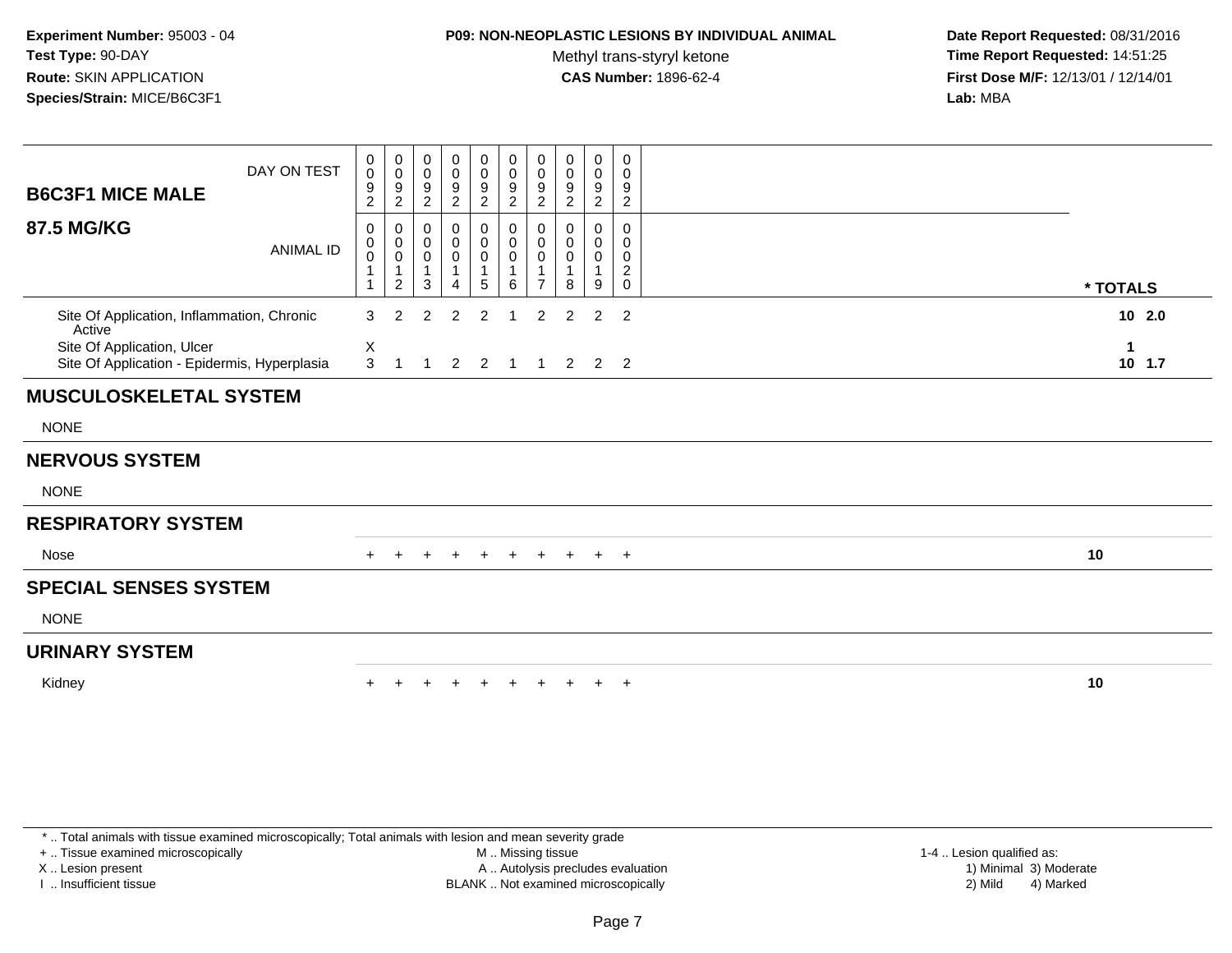# **P09: NON-NEOPLASTIC LESIONS BY INDIVIDUAL ANIMAL**

Methyl trans-styryl ketone<br>CAS Number: 1896-62-4

| <b>B6C3F1 MICE MALE</b>                                                                                                                                                                       | DAY ON TEST      | 0<br>$\mathbf 0$<br>9<br>$\overline{c}$          | 0<br>$\mathbf 0$<br>9<br>$\overline{a}$          | 0<br>$\mathbf 0$<br>9<br>$\overline{c}$          | 0<br>$\Omega$<br>9<br>$\boldsymbol{2}$        | $\pmb{0}$<br>$\pmb{0}$<br>9<br>$\overline{c}$  | $\mathbf 0$<br>$\mathbf 0$<br>9<br>$\overline{2}$         | $\pmb{0}$<br>$\mathbf 0$<br>9<br>$\overline{2}$          | 0<br>$\mathbf 0$<br>9<br>$\overline{2}$             | 0<br>$\mathbf 0$<br>$9\,$<br>$\overline{2}$                | $\mathbf 0$<br>$\Omega$<br>9<br>$\overline{c}$                           |                                                                             |          |                        |  |
|-----------------------------------------------------------------------------------------------------------------------------------------------------------------------------------------------|------------------|--------------------------------------------------|--------------------------------------------------|--------------------------------------------------|-----------------------------------------------|------------------------------------------------|-----------------------------------------------------------|----------------------------------------------------------|-----------------------------------------------------|------------------------------------------------------------|--------------------------------------------------------------------------|-----------------------------------------------------------------------------|----------|------------------------|--|
| <b>175 MG/KG</b>                                                                                                                                                                              | <b>ANIMAL ID</b> | $\mathbf 0$<br>0<br>$\mathbf 0$<br>$\frac{2}{1}$ | 0<br>$\mathbf 0$<br>$\mathsf 0$<br>$\frac{2}{2}$ | $\mathbf 0$<br>$\mathbf 0$<br>0<br>$\frac{2}{3}$ | 0<br>$\Omega$<br>$\mathbf 0$<br>$\frac{2}{4}$ | $\mathbf 0$<br>0<br>$\pmb{0}$<br>$\frac{2}{5}$ | 0<br>$\mathbf{0}$<br>$\mathsf{O}\xspace$<br>$\frac{2}{6}$ | $\mathbf 0$<br>$\mathbf 0$<br>$\pmb{0}$<br>$\frac{2}{7}$ | 0<br>$\Omega$<br>$\mathbf 0$<br>$\overline{c}$<br>8 | $\mathbf 0$<br>$\mathbf 0$<br>$\mathbf 0$<br>$\frac{2}{9}$ | $\pmb{0}$<br>$\mathbf 0$<br>$\mathbf 0$<br>$\mathbf{3}$<br>$\mathbf 0$   |                                                                             | * TOTALS |                        |  |
| <b>ALIMENTARY SYSTEM</b>                                                                                                                                                                      |                  |                                                  |                                                  |                                                  |                                               |                                                |                                                           |                                                          |                                                     |                                                            |                                                                          |                                                                             |          |                        |  |
| Stomach, Glandular                                                                                                                                                                            |                  |                                                  |                                                  |                                                  |                                               | $+$                                            | $+$                                                       | $+$                                                      | $+$                                                 | $+$                                                        | $+$                                                                      |                                                                             | 10       |                        |  |
| <b>CARDIOVASCULAR SYSTEM</b>                                                                                                                                                                  |                  |                                                  |                                                  |                                                  |                                               |                                                |                                                           |                                                          |                                                     |                                                            |                                                                          |                                                                             |          |                        |  |
| <b>NONE</b>                                                                                                                                                                                   |                  |                                                  |                                                  |                                                  |                                               |                                                |                                                           |                                                          |                                                     |                                                            |                                                                          |                                                                             |          |                        |  |
| <b>ENDOCRINE SYSTEM</b>                                                                                                                                                                       |                  |                                                  |                                                  |                                                  |                                               |                                                |                                                           |                                                          |                                                     |                                                            |                                                                          |                                                                             |          |                        |  |
| <b>NONE</b>                                                                                                                                                                                   |                  |                                                  |                                                  |                                                  |                                               |                                                |                                                           |                                                          |                                                     |                                                            |                                                                          |                                                                             |          |                        |  |
| <b>GENERAL BODY SYSTEM</b>                                                                                                                                                                    |                  |                                                  |                                                  |                                                  |                                               |                                                |                                                           |                                                          |                                                     |                                                            |                                                                          |                                                                             |          |                        |  |
| <b>NONE</b>                                                                                                                                                                                   |                  |                                                  |                                                  |                                                  |                                               |                                                |                                                           |                                                          |                                                     |                                                            |                                                                          |                                                                             |          |                        |  |
| <b>GENITAL SYSTEM</b>                                                                                                                                                                         |                  |                                                  |                                                  |                                                  |                                               |                                                |                                                           |                                                          |                                                     |                                                            |                                                                          |                                                                             |          |                        |  |
| <b>NONE</b>                                                                                                                                                                                   |                  |                                                  |                                                  |                                                  |                                               |                                                |                                                           |                                                          |                                                     |                                                            |                                                                          |                                                                             |          |                        |  |
| <b>HEMATOPOIETIC SYSTEM</b>                                                                                                                                                                   |                  |                                                  |                                                  |                                                  |                                               |                                                |                                                           |                                                          |                                                     |                                                            |                                                                          |                                                                             |          |                        |  |
| <b>NONE</b>                                                                                                                                                                                   |                  |                                                  |                                                  |                                                  |                                               |                                                |                                                           |                                                          |                                                     |                                                            |                                                                          |                                                                             |          |                        |  |
| <b>INTEGUMENTARY SYSTEM</b>                                                                                                                                                                   |                  |                                                  |                                                  |                                                  |                                               |                                                |                                                           |                                                          |                                                     |                                                            |                                                                          |                                                                             |          |                        |  |
| Skin<br>Hair Follicle, Site Of Application, Hyperplasia<br>Sebaceous Gland, Site Of Application,<br>Hypertrophy<br>Site Of Application, Hyperkeratosis                                        |                  | +<br>$\mathbf{2}$<br>$\overline{2}$<br>1         | +<br>3<br>3<br>$\overline{1}$                    | $\mathbf{1}$                                     | 3<br>3<br>$\mathbf{1}$                        | $\overline{1}$                                 | $\overline{2}$                                            | $\overline{1}$<br>$\overline{2}$                         | $\overline{2}$<br>$\overline{1}$<br>$\mathbf{1}$    | $\mathbf{1}$<br>2                                          | $\ddot{}$<br>$\mathbf{1}$<br>$\overline{2}$                              |                                                                             | 10       | 9 1.7<br>92.0<br>4 1.0 |  |
| *  Total animals with tissue examined microscopically; Total animals with lesion and mean severity grade<br>+  Tissue examined microscopically<br>X  Lesion present<br>I  Insufficient tissue |                  |                                                  |                                                  |                                                  |                                               |                                                | M  Missing tissue                                         |                                                          |                                                     |                                                            | A  Autolysis precludes evaluation<br>BLANK  Not examined microscopically | 1-4  Lesion qualified as:<br>1) Minimal 3) Moderate<br>2) Mild<br>4) Marked |          |                        |  |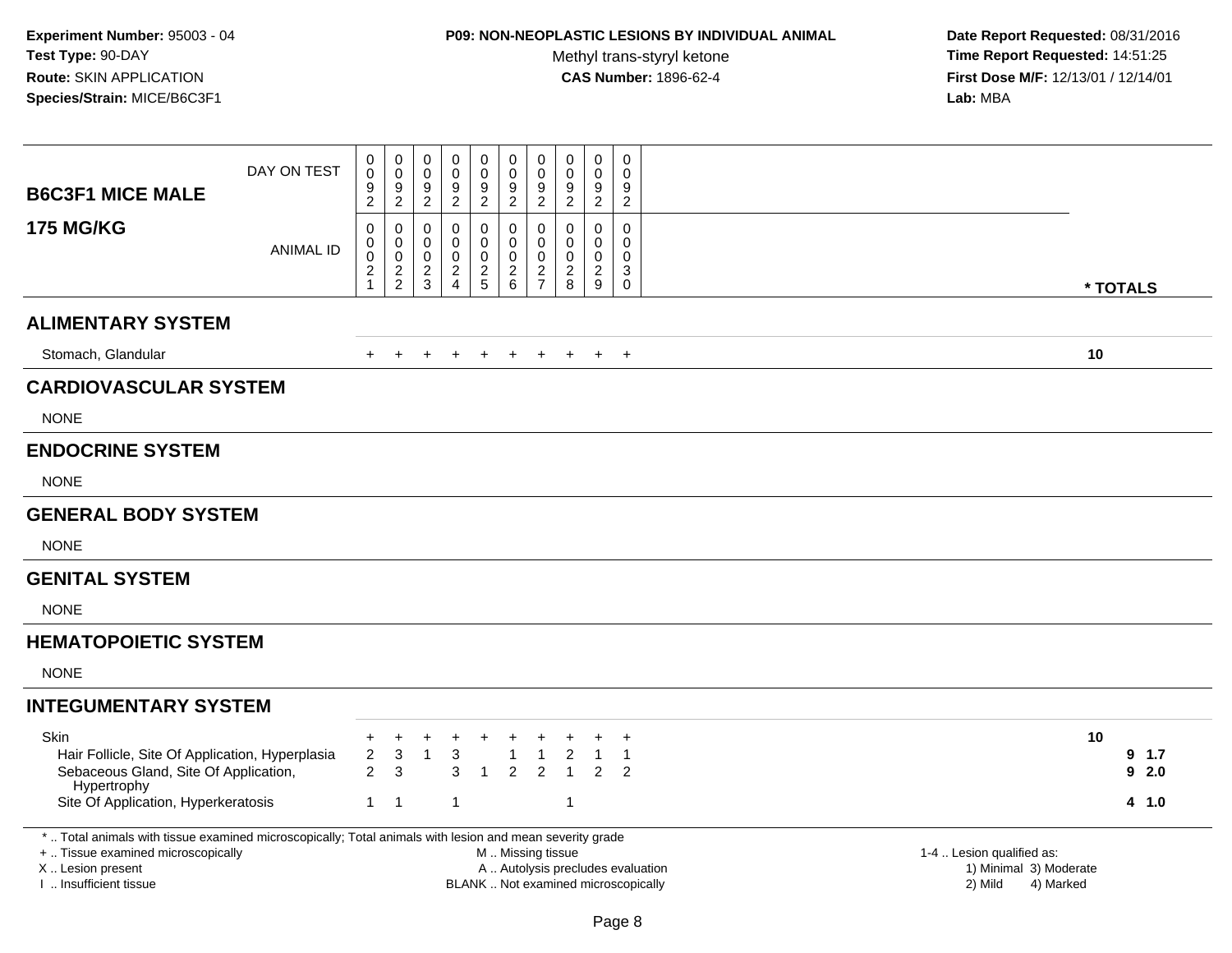### **P09: NON-NEOPLASTIC LESIONS BY INDIVIDUAL ANIMAL**

Methyl trans-styryl ketone<br>CAS Number: 1896-62-4

 **Date Report Requested:** 08/31/2016 **Time Report Requested:** 14:51:25 **First Dose M/F:** 12/13/01 / 12/14/01<br>**Lab:** MBA **Lab:** MBA

| <b>B6C3F1 MICE MALE</b>                                | DAY ON TEST      | $\begin{smallmatrix} 0\\0 \end{smallmatrix}$<br>$\frac{9}{2}$                     | 0<br>$\mathsf 0$<br>9<br>$\sqrt{2}$            | 0<br>$\mathbf 0$<br>$\boldsymbol{9}$<br>$\boldsymbol{2}$                | 0<br>0<br>9<br>$\overline{c}$                                       | 0<br>0<br>$\frac{9}{2}$                    | $\pmb{0}$<br>$\mathbf 0$<br>9<br>$\overline{c}$      | 0<br>$\pmb{0}$<br>9<br>$\boldsymbol{2}$                           | 0<br>0<br>9<br>$\overline{2}$      | $\pmb{0}$<br>$\begin{array}{c} 0 \\ 9 \\ 2 \end{array}$           | $\mathbf 0$<br>0<br>9<br>$\sqrt{2}$    |          |
|--------------------------------------------------------|------------------|-----------------------------------------------------------------------------------|------------------------------------------------|-------------------------------------------------------------------------|---------------------------------------------------------------------|--------------------------------------------|------------------------------------------------------|-------------------------------------------------------------------|------------------------------------|-------------------------------------------------------------------|----------------------------------------|----------|
| <b>175 MG/KG</b>                                       | <b>ANIMAL ID</b> | 0<br>$\begin{smallmatrix} 0\\0 \end{smallmatrix}$<br>$\sqrt{2}$<br>$\overline{1}$ | 0<br>$\mathbf 0$<br>$\pmb{0}$<br>$\frac{2}{2}$ | $\mathbf 0$<br>$\mathbf 0$<br>$\boldsymbol{0}$<br>$\boldsymbol{2}$<br>3 | 0<br>$\pmb{0}$<br>$\mathbf 0$<br>$\boldsymbol{2}$<br>$\overline{A}$ | 0<br>$\pmb{0}$<br>$\pmb{0}$<br>$rac{2}{5}$ | 0<br>$\pmb{0}$<br>$\mathsf 0$<br>$\overline{c}$<br>6 | 0<br>$\pmb{0}$<br>$\pmb{0}$<br>$\boldsymbol{2}$<br>$\overline{z}$ | 0<br>0<br>0<br>$\overline{c}$<br>8 | 0<br>$\pmb{0}$<br>$\pmb{0}$<br>$\overline{2}$<br>$\boldsymbol{9}$ | $\Omega$<br>0<br>0<br>3<br>$\mathbf 0$ | * TOTALS |
| Site Of Application, Inflammation, Chronic             |                  | $\overline{2}$                                                                    |                                                |                                                                         | $\overline{2}$                                                      | -1                                         |                                                      | $\mathbf{3}$                                                      | $\overline{2}$                     | -1                                                                |                                        | 9 1.6    |
| Active<br>Site Of Application - Epidermis, Hyperplasia |                  |                                                                                   | $2 \quad 1$                                    |                                                                         | $2 \quad 1$                                                         |                                            |                                                      | $1 \quad$                                                         | $2 \quad 1$                        |                                                                   |                                        | 7 1.4    |
| <b>MUSCULOSKELETAL SYSTEM</b>                          |                  |                                                                                   |                                                |                                                                         |                                                                     |                                            |                                                      |                                                                   |                                    |                                                                   |                                        |          |
| <b>NONE</b>                                            |                  |                                                                                   |                                                |                                                                         |                                                                     |                                            |                                                      |                                                                   |                                    |                                                                   |                                        |          |
| <b>NERVOUS SYSTEM</b>                                  |                  |                                                                                   |                                                |                                                                         |                                                                     |                                            |                                                      |                                                                   |                                    |                                                                   |                                        |          |
| <b>NONE</b>                                            |                  |                                                                                   |                                                |                                                                         |                                                                     |                                            |                                                      |                                                                   |                                    |                                                                   |                                        |          |
| <b>RESPIRATORY SYSTEM</b>                              |                  |                                                                                   |                                                |                                                                         |                                                                     |                                            |                                                      |                                                                   |                                    |                                                                   |                                        |          |
| Nose                                                   |                  |                                                                                   |                                                | $\pm$                                                                   | $\pm$                                                               | $+$                                        | $+$                                                  | $+$                                                               |                                    | $+$ $+$ $+$                                                       |                                        | 10       |
| <b>SPECIAL SENSES SYSTEM</b>                           |                  |                                                                                   |                                                |                                                                         |                                                                     |                                            |                                                      |                                                                   |                                    |                                                                   |                                        |          |
| <b>NONE</b>                                            |                  |                                                                                   |                                                |                                                                         |                                                                     |                                            |                                                      |                                                                   |                                    |                                                                   |                                        |          |
| <b>URINARY SYSTEM</b>                                  |                  |                                                                                   |                                                |                                                                         |                                                                     |                                            |                                                      |                                                                   |                                    |                                                                   |                                        |          |
| Kidney                                                 |                  |                                                                                   |                                                |                                                                         |                                                                     |                                            |                                                      |                                                                   |                                    |                                                                   | $+$                                    | 10       |
|                                                        |                  |                                                                                   |                                                |                                                                         |                                                                     |                                            |                                                      |                                                                   |                                    |                                                                   |                                        |          |

\* .. Total animals with tissue examined microscopically; Total animals with lesion and mean severity grade

+ .. Tissue examined microscopically

X .. Lesion present

I .. Insufficient tissue

 M .. Missing tissueA .. Autolysis precludes evaluation

BLANK .. Not examined microscopically 2) Mild 4) Marked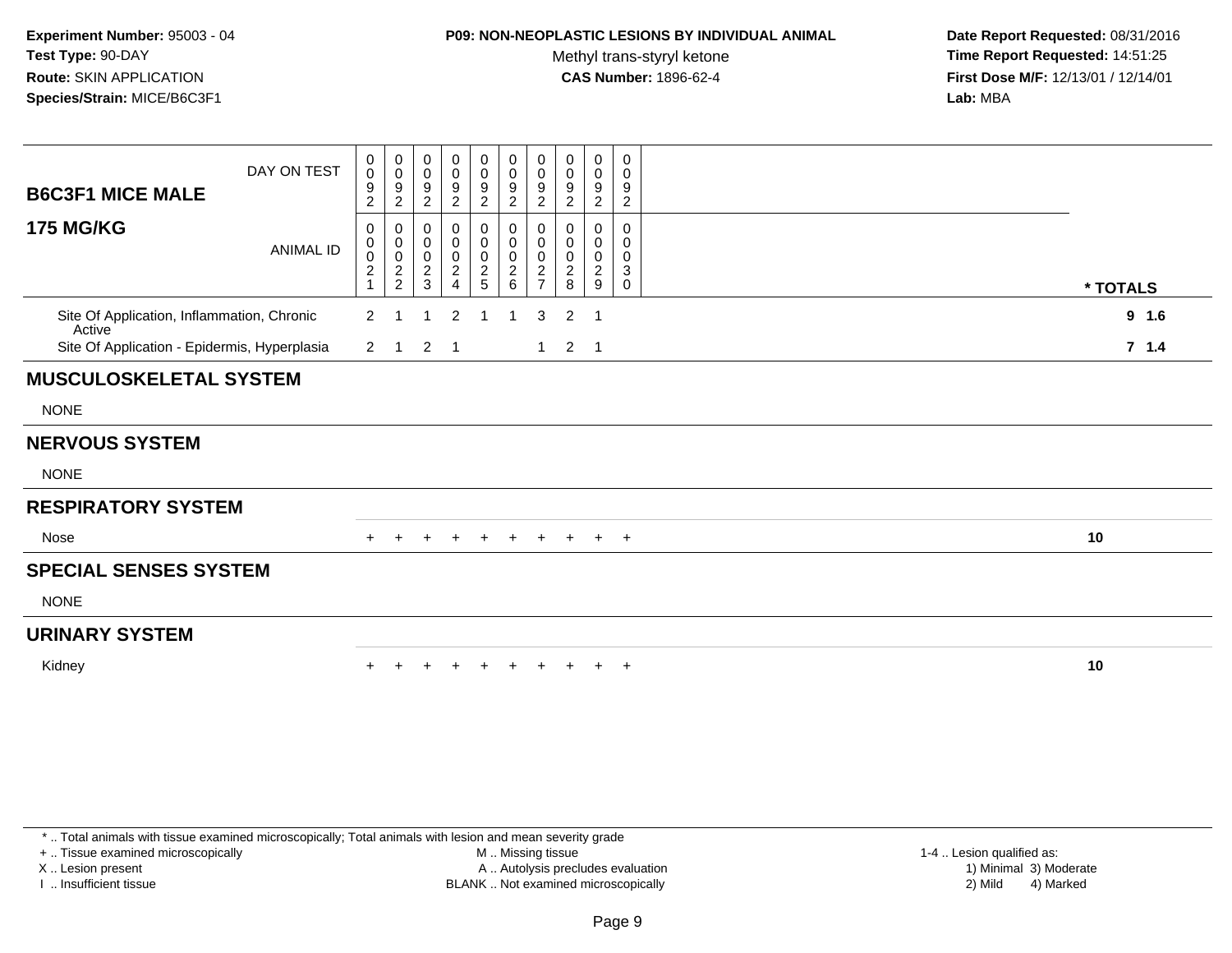#### **P09: NON-NEOPLASTIC LESIONS BY INDIVIDUAL ANIMAL**

Methyl trans-styryl ketone<br>CAS Number: 1896-62-4

 **Date Report Requested:** 08/31/2016 **Time Report Requested:** 14:51:25 **First Dose M/F:** 12/13/01 / 12/14/01<br>**Lab:** MBA **Lab:** MBA

| <b>B6C3F1 MICE MALE</b>   | DAY ON TEST      | $\pmb{0}$<br>$\pmb{0}$<br>$\frac{9}{2}$                            | $_{\rm 0}^{\rm 0}$<br>$\frac{9}{2}$      | $\pmb{0}$<br>$\mathbf 0$<br>$\frac{9}{2}$      | $_{\rm 0}^{\rm 0}$<br>$\frac{9}{2}$                           | $\begin{smallmatrix}0\\0\end{smallmatrix}$<br>$\frac{9}{2}$ | $\begin{smallmatrix}0\\0\end{smallmatrix}$<br>$\frac{9}{2}$ | 0<br>$\mathbf 0$<br>9<br>$\overline{a}$                        | $\pmb{0}$<br>$\mathbf 0$<br>$\frac{9}{2}$                                      | $\pmb{0}$<br>$\pmb{0}$<br>$\frac{9}{2}$              | $\mathbf 0$<br>$\mathsf{O}\xspace$<br>$\boldsymbol{9}$<br>$\overline{2}$ |          |
|---------------------------|------------------|--------------------------------------------------------------------|------------------------------------------|------------------------------------------------|---------------------------------------------------------------|-------------------------------------------------------------|-------------------------------------------------------------|----------------------------------------------------------------|--------------------------------------------------------------------------------|------------------------------------------------------|--------------------------------------------------------------------------|----------|
| <b>350 MG/KG</b>          | <b>ANIMAL ID</b> | $\mathbf 0$<br>$\pmb{0}$<br>$\mathsf{O}\xspace$<br>$\sqrt{3}$<br>1 | 0<br>$_{\rm 0}^{\rm 0}$<br>$\frac{3}{2}$ | 0<br>$\boldsymbol{0}$<br>$\mathbf 0$<br>$_3^3$ | $\mathbf 0$<br>$\begin{matrix} 0 \\ 0 \\ 3 \\ 4 \end{matrix}$ | 0<br>$\pmb{0}$<br>$\ddot{\mathbf{0}}$<br>$\frac{3}{5}$      | $\mathbf 0$<br>$\pmb{0}$<br>$\mathbf 0$<br>$\frac{3}{6}$    | $\mathbf 0$<br>$\pmb{0}$<br>$\mathbf 0$<br>3<br>$\overline{7}$ | $\mathbf 0$<br>0<br>$\mathbf 0$<br>$\ensuremath{\mathsf{3}}$<br>$\overline{8}$ | 0<br>$\pmb{0}$<br>$\pmb{0}$<br>$\mathbf{3}$<br>$9\,$ | $\mathbf 0$<br>$\mathbf 0$<br>$\mathbf 0$<br>4<br>$\mathbf 0$            | * TOTALS |
| <b>ALIMENTARY SYSTEM</b>  |                  |                                                                    |                                          |                                                |                                                               |                                                             |                                                             |                                                                |                                                                                |                                                      |                                                                          |          |
| Esophagus                 |                  |                                                                    |                                          |                                                |                                                               | $\div$                                                      |                                                             |                                                                |                                                                                | $\ddot{}$                                            | $+$                                                                      | 10       |
| Gallbladder               |                  |                                                                    |                                          |                                                |                                                               |                                                             |                                                             |                                                                |                                                                                | $\ddot{}$                                            | $+$                                                                      | 10       |
| Intestine Large, Cecum    |                  |                                                                    |                                          |                                                |                                                               |                                                             |                                                             |                                                                |                                                                                | $\ddot{}$                                            | $\overline{+}$                                                           | 10       |
| Intestine Large, Colon    |                  |                                                                    |                                          |                                                |                                                               |                                                             |                                                             |                                                                |                                                                                |                                                      | $\ddot{}$                                                                | 10       |
| Intestine Large, Rectum   |                  |                                                                    |                                          |                                                |                                                               |                                                             |                                                             |                                                                |                                                                                | $\div$                                               | $+$                                                                      | 10       |
| Intestine Small, Duodenum |                  |                                                                    |                                          |                                                |                                                               |                                                             |                                                             |                                                                |                                                                                | $\ddot{}$                                            | $+$                                                                      | 10       |
| Intestine Small, Ileum    |                  |                                                                    |                                          |                                                |                                                               |                                                             |                                                             |                                                                |                                                                                | $\ddot{}$                                            | $+$                                                                      | 10       |
| Intestine Small, Jejunum  |                  |                                                                    |                                          |                                                |                                                               |                                                             |                                                             |                                                                |                                                                                | $\pm$                                                | $+$                                                                      | 10       |
| Liver                     |                  | $+$                                                                | $\div$                                   |                                                |                                                               | $\div$                                                      |                                                             |                                                                |                                                                                | $\ddot{}$                                            | $+$                                                                      | 10       |
| Pancreas                  |                  | $\pm$                                                              | $\div$                                   |                                                |                                                               |                                                             |                                                             |                                                                |                                                                                | $\div$                                               | $+$                                                                      | 10       |
| Salivary Glands           |                  |                                                                    |                                          |                                                |                                                               |                                                             |                                                             |                                                                |                                                                                |                                                      | $\overline{+}$                                                           | 10       |
| Stomach, Forestomach      |                  |                                                                    |                                          |                                                |                                                               |                                                             |                                                             |                                                                |                                                                                |                                                      | $\ddot{}$                                                                | 10       |
| Stomach, Glandular        |                  |                                                                    |                                          |                                                |                                                               |                                                             |                                                             |                                                                |                                                                                |                                                      | $\ddot{}$                                                                | 10       |
| Tongue                    |                  |                                                                    |                                          |                                                |                                                               |                                                             |                                                             |                                                                |                                                                                | $\pm$                                                | $\overline{+}$                                                           | 10       |

## **CARDIOVASCULAR SYSTEM**

\* .. Total animals with tissue examined microscopically; Total animals with lesion and mean severity grade

+ .. Tissue examined microscopically

X .. Lesion present

I .. Insufficient tissue

M .. Missing tissue

A .. Autolysis precludes evaluation

BLANK .. Not examined microscopically 2) Mild 4) Marked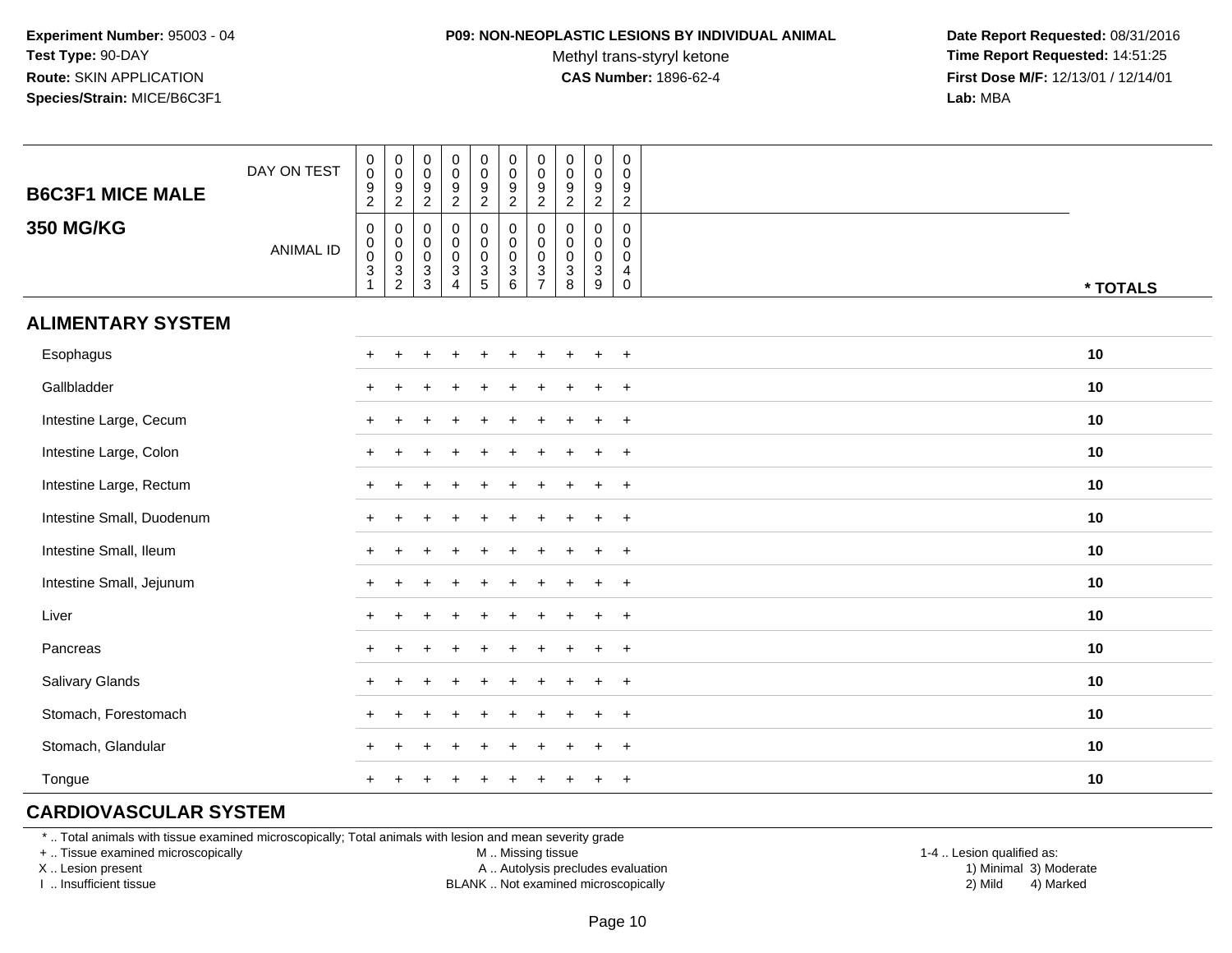### **P09: NON-NEOPLASTIC LESIONS BY INDIVIDUAL ANIMAL**

Methyl trans-styryl ketone<br>CAS Number: 1896-62-4

| <b>B6C3F1 MICE MALE</b>                                                                                                                                                                       | DAY ON TEST      | $\pmb{0}$<br>$\pmb{0}$<br>$9\,$<br>$\overline{2}$                          | $\pmb{0}$<br>$\boldsymbol{0}$<br>9<br>$\overline{2}$                                        | 0<br>$\mathbf 0$<br>9<br>$\overline{2}$ | $\pmb{0}$<br>$\mathsf{O}\xspace$<br>$\boldsymbol{9}$<br>$\overline{2}$ | $\pmb{0}$<br>$\ddot{\mathbf{0}}$<br>9<br>$\overline{2}$               | $\pmb{0}$<br>$\pmb{0}$<br>9<br>$\overline{2}$                          | $\boldsymbol{0}$<br>$\mathbf 0$<br>9<br>$\overline{2}$              | $\pmb{0}$<br>$\mathbf 0$<br>$9\,$<br>$\overline{2}$                     | $\pmb{0}$<br>$\pmb{0}$<br>9<br>$\overline{c}$  | $\pmb{0}$<br>$\mathbf 0$<br>9<br>$\overline{2}$                                 |                                                                                                                                                         |  |
|-----------------------------------------------------------------------------------------------------------------------------------------------------------------------------------------------|------------------|----------------------------------------------------------------------------|---------------------------------------------------------------------------------------------|-----------------------------------------|------------------------------------------------------------------------|-----------------------------------------------------------------------|------------------------------------------------------------------------|---------------------------------------------------------------------|-------------------------------------------------------------------------|------------------------------------------------|---------------------------------------------------------------------------------|---------------------------------------------------------------------------------------------------------------------------------------------------------|--|
| <b>350 MG/KG</b>                                                                                                                                                                              | <b>ANIMAL ID</b> | $\pmb{0}$<br>$\mathbf 0$<br>$\mathbf 0$<br>$\ensuremath{\mathsf{3}}$<br>-1 | $\pmb{0}$<br>$\mathbf 0$<br>$\boldsymbol{0}$<br>$\ensuremath{\mathsf{3}}$<br>$\overline{2}$ | $\mathbf 0$<br>0<br>$\pmb{0}$<br>3<br>3 | 0<br>$\mathbf 0$<br>$\mathsf{O}\xspace$<br>3<br>$\overline{4}$         | $\pmb{0}$<br>$\mathsf{O}\xspace$<br>$\boldsymbol{0}$<br>$\frac{3}{5}$ | $\pmb{0}$<br>$\mathbf 0$<br>$\pmb{0}$<br>$\sqrt{3}$<br>$6\overline{6}$ | $\boldsymbol{0}$<br>$\mathbf 0$<br>$\pmb{0}$<br>3<br>$\overline{7}$ | $\mathbf 0$<br>$\mathbf 0$<br>$\pmb{0}$<br>$\sqrt{3}$<br>$\overline{8}$ | 0<br>0<br>$\mathbf 0$<br>3<br>$\boldsymbol{9}$ | 0<br>$\mathbf 0$<br>$\pmb{0}$<br>$\overline{\mathbf{4}}$<br>$\mathsf{O}\xspace$ |                                                                                                                                                         |  |
|                                                                                                                                                                                               |                  |                                                                            |                                                                                             |                                         |                                                                        |                                                                       |                                                                        |                                                                     |                                                                         |                                                |                                                                                 | * TOTALS                                                                                                                                                |  |
| <b>Blood Vessel</b>                                                                                                                                                                           |                  |                                                                            |                                                                                             |                                         |                                                                        |                                                                       |                                                                        |                                                                     |                                                                         |                                                | $\overline{+}$                                                                  | 10                                                                                                                                                      |  |
| Heart                                                                                                                                                                                         |                  |                                                                            |                                                                                             |                                         |                                                                        |                                                                       |                                                                        |                                                                     |                                                                         | ÷                                              | $\overline{+}$                                                                  | 10                                                                                                                                                      |  |
| <b>ENDOCRINE SYSTEM</b>                                                                                                                                                                       |                  |                                                                            |                                                                                             |                                         |                                                                        |                                                                       |                                                                        |                                                                     |                                                                         |                                                |                                                                                 |                                                                                                                                                         |  |
| <b>Adrenal Cortex</b>                                                                                                                                                                         |                  |                                                                            |                                                                                             |                                         |                                                                        |                                                                       |                                                                        |                                                                     |                                                                         |                                                | $\ddot{}$                                                                       | 10                                                                                                                                                      |  |
| Adrenal Medulla                                                                                                                                                                               |                  |                                                                            |                                                                                             |                                         |                                                                        |                                                                       |                                                                        |                                                                     |                                                                         | $\overline{ }$                                 | $\overline{+}$                                                                  | 10                                                                                                                                                      |  |
| Islets, Pancreatic                                                                                                                                                                            |                  |                                                                            |                                                                                             |                                         |                                                                        |                                                                       |                                                                        |                                                                     |                                                                         |                                                | $\ddot{}$                                                                       | 10                                                                                                                                                      |  |
| Parathyroid Gland                                                                                                                                                                             |                  |                                                                            |                                                                                             |                                         |                                                                        |                                                                       |                                                                        |                                                                     |                                                                         | $\ddot{}$                                      | M                                                                               | 8                                                                                                                                                       |  |
| <b>Pituitary Gland</b>                                                                                                                                                                        |                  |                                                                            |                                                                                             |                                         |                                                                        |                                                                       |                                                                        |                                                                     |                                                                         |                                                | $\overline{+}$                                                                  | 10                                                                                                                                                      |  |
| <b>Thyroid Gland</b>                                                                                                                                                                          |                  | +                                                                          |                                                                                             |                                         |                                                                        |                                                                       |                                                                        |                                                                     |                                                                         | $\ddot{}$                                      | $+$                                                                             | 10                                                                                                                                                      |  |
| <b>GENERAL BODY SYSTEM</b>                                                                                                                                                                    |                  |                                                                            |                                                                                             |                                         |                                                                        |                                                                       |                                                                        |                                                                     |                                                                         |                                                |                                                                                 |                                                                                                                                                         |  |
| <b>NONE</b>                                                                                                                                                                                   |                  |                                                                            |                                                                                             |                                         |                                                                        |                                                                       |                                                                        |                                                                     |                                                                         |                                                |                                                                                 |                                                                                                                                                         |  |
| <b>GENITAL SYSTEM</b>                                                                                                                                                                         |                  |                                                                            |                                                                                             |                                         |                                                                        |                                                                       |                                                                        |                                                                     |                                                                         |                                                |                                                                                 |                                                                                                                                                         |  |
| Epididymis                                                                                                                                                                                    |                  |                                                                            |                                                                                             |                                         |                                                                        | ÷                                                                     |                                                                        |                                                                     |                                                                         | $\ddot{}$                                      | $^{+}$                                                                          | 10                                                                                                                                                      |  |
| <b>Preputial Gland</b>                                                                                                                                                                        |                  |                                                                            |                                                                                             |                                         |                                                                        |                                                                       |                                                                        |                                                                     |                                                                         |                                                | $\ddot{}$                                                                       | 10                                                                                                                                                      |  |
| Prostate                                                                                                                                                                                      |                  |                                                                            |                                                                                             |                                         |                                                                        |                                                                       |                                                                        |                                                                     |                                                                         |                                                | $\ddot{}$                                                                       | 10                                                                                                                                                      |  |
| Seminal Vesicle                                                                                                                                                                               |                  |                                                                            |                                                                                             |                                         |                                                                        |                                                                       |                                                                        |                                                                     |                                                                         |                                                | $\ddot{}$                                                                       | 10                                                                                                                                                      |  |
| *  Total animals with tissue examined microscopically; Total animals with lesion and mean severity grade<br>+  Tissue examined microscopically<br>X  Lesion present<br>I  Insufficient tissue |                  |                                                                            |                                                                                             |                                         |                                                                        |                                                                       | M  Missing tissue                                                      |                                                                     |                                                                         |                                                |                                                                                 | 1-4  Lesion qualified as:<br>A  Autolysis precludes evaluation<br>1) Minimal 3) Moderate<br>BLANK  Not examined microscopically<br>2) Mild<br>4) Marked |  |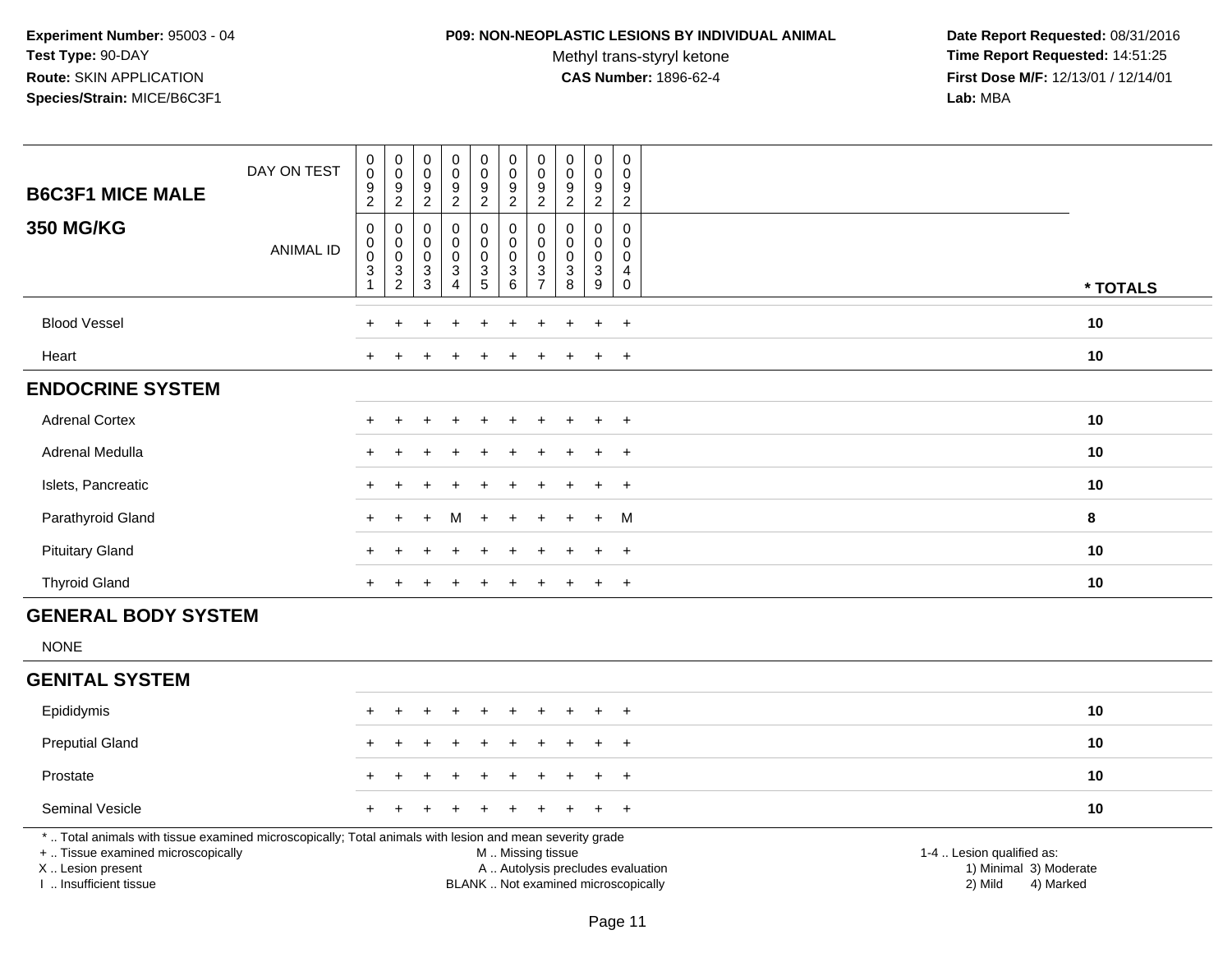#### **P09: NON-NEOPLASTIC LESIONS BY INDIVIDUAL ANIMAL**

Methyl trans-styryl ketone<br>CAS Number: 1896-62-4

 **Date Report Requested:** 08/31/2016 **Time Report Requested:** 14:51:25 **First Dose M/F:** 12/13/01 / 12/14/01<br>**Lab:** MBA **Lab:** MBA

| DAY ON TEST<br><b>B6C3F1 MICE MALE</b>                                                                     | 0<br>$\pmb{0}$<br>$\frac{9}{2}$ | 0<br>$\pmb{0}$<br>$\frac{9}{2}$                                      | $\pmb{0}$<br>$\mathbf 0$<br>$\boldsymbol{9}$<br>$\overline{2}$    | 0<br>$\pmb{0}$<br>$\frac{9}{2}$                  | 0<br>$\mathbf 0$<br>$\boldsymbol{9}$<br>$\overline{2}$              | 0<br>$\mathbf 0$<br>9<br>$\overline{2}$ | 0<br>$\mathbf 0$<br>9<br>$\overline{2}$            | $\pmb{0}$<br>$\pmb{0}$<br>$\boldsymbol{9}$<br>$\overline{2}$ | 0<br>$\pmb{0}$<br>$\frac{9}{2}$                  | $\mathbf 0$<br>$\mathbf 0$<br>9<br>$\overline{2}$    |          |                    |
|------------------------------------------------------------------------------------------------------------|---------------------------------|----------------------------------------------------------------------|-------------------------------------------------------------------|--------------------------------------------------|---------------------------------------------------------------------|-----------------------------------------|----------------------------------------------------|--------------------------------------------------------------|--------------------------------------------------|------------------------------------------------------|----------|--------------------|
| <b>350 MG/KG</b><br><b>ANIMAL ID</b>                                                                       | 0<br>0<br>0<br>3                | 0<br>0<br>$\mathbf 0$<br>$\ensuremath{\mathsf{3}}$<br>$\overline{2}$ | $\pmb{0}$<br>$\pmb{0}$<br>$\pmb{0}$<br>$\sqrt{3}$<br>$\mathbf{3}$ | 0<br>$\mathbf 0$<br>$\pmb{0}$<br>$\sqrt{3}$<br>4 | $\mathbf 0$<br>$\pmb{0}$<br>$\mathbf 0$<br>$\sqrt{3}$<br>$\sqrt{5}$ | 0<br>0<br>0<br>$\mathbf{3}$<br>6        | $\Omega$<br>0<br>0<br>$\sqrt{3}$<br>$\overline{7}$ | 0<br>$\pmb{0}$<br>$\pmb{0}$<br>$\sqrt{3}$<br>8               | 0<br>$\mathbf 0$<br>$\mathbf 0$<br>$\frac{3}{9}$ | $\mathbf 0$<br>$\mathbf{0}$<br>0<br>4<br>$\mathbf 0$ | * TOTALS |                    |
| <b>Testes</b>                                                                                              | $+$                             | $\pm$                                                                | $\ddot{}$                                                         | $\ddot{}$                                        | $\ddot{}$                                                           | +                                       | $\pm$                                              | $\mathbf +$                                                  | $\pm$                                            | $+$                                                  | 10       |                    |
| <b>HEMATOPOIETIC SYSTEM</b>                                                                                |                                 |                                                                      |                                                                   |                                                  |                                                                     |                                         |                                                    |                                                              |                                                  |                                                      |          |                    |
| <b>Bone Marrow</b>                                                                                         | $\ddot{}$                       |                                                                      |                                                                   | $\ddot{}$                                        |                                                                     |                                         |                                                    | $\ddot{}$                                                    | $\ddot{}$                                        | $^{+}$                                               | 10       |                    |
| Lymph Node, Mandibular                                                                                     |                                 |                                                                      |                                                                   |                                                  |                                                                     |                                         |                                                    |                                                              | $\ddot{}$                                        | $+$                                                  | 10       |                    |
| Lymph Node, Mesenteric                                                                                     |                                 |                                                                      |                                                                   |                                                  |                                                                     |                                         |                                                    |                                                              |                                                  | $+$                                                  | 10       |                    |
| Spleen<br>Hematopoietic Cell Proliferation                                                                 |                                 |                                                                      |                                                                   | 1                                                | -1                                                                  |                                         |                                                    | 1                                                            | ÷.                                               | $+$                                                  | 10       | 4 1.0              |
| Thymus<br>Atrophy                                                                                          | $\ddot{}$                       | 1                                                                    | $\overline{1}$                                                    | - 1                                              |                                                                     |                                         |                                                    | 1                                                            | $\pm$                                            | $+$                                                  | 10       | 4 1.0              |
| <b>INTEGUMENTARY SYSTEM</b>                                                                                |                                 |                                                                      |                                                                   |                                                  |                                                                     |                                         |                                                    |                                                              |                                                  |                                                      |          |                    |
| Mammary Gland                                                                                              | м                               | M                                                                    | M                                                                 | M                                                | M                                                                   | M                                       | M                                                  | M                                                            | M M                                              |                                                      | $\bf{0}$ |                    |
| Skin<br>Hair Follicle, Site Of Application, Hyperplasia<br>Sebaceous Gland, Site Of Application,           | +<br>$\overline{c}$<br>3        | +<br>$\boldsymbol{2}$<br>3                                           | $\sqrt{3}$<br>$\mathbf{3}$                                        | +<br>$\mathbf 2$<br>$\mathbf{3}$                 | $\boldsymbol{2}$<br>3                                               | 1<br>1                                  | $\boldsymbol{2}$<br>3                              | $\ensuremath{\mathsf{3}}$<br>3                               | $\overline{c}$<br>3                              | $\overline{+}$<br>3<br>3                             | 10       | $10$ 2.2<br>10 2.8 |
| Hypertrophy<br>Site Of Application, Hyperkeratosis<br>Site Of Application, Inflammation, Chronic<br>Active | $\mathbf{1}$                    |                                                                      |                                                                   | 1                                                | -1<br>$\overline{1}$                                                |                                         |                                                    |                                                              | 1<br>$\overline{1}$                              | -1<br>$\overline{1}$                                 | 8        | 1.0<br>9 1.0       |
| Site Of Application - Epidermis, Hyperplasia                                                               | 1                               | -1                                                                   | 3                                                                 | 3                                                | 3                                                                   |                                         | $\mathbf{2}$                                       | -3                                                           | 3                                                | 3                                                    |          | 92.4               |

## **MUSCULOSKELETAL SYSTEM**

\* .. Total animals with tissue examined microscopically; Total animals with lesion and mean severity grade

+ .. Tissue examined microscopically

X .. Lesion present

I .. Insufficient tissue

 M .. Missing tissueA .. Autolysis precludes evaluation

 1-4 .. Lesion qualified as: BLANK .. Not examined microscopically 2) Mild 4) Marked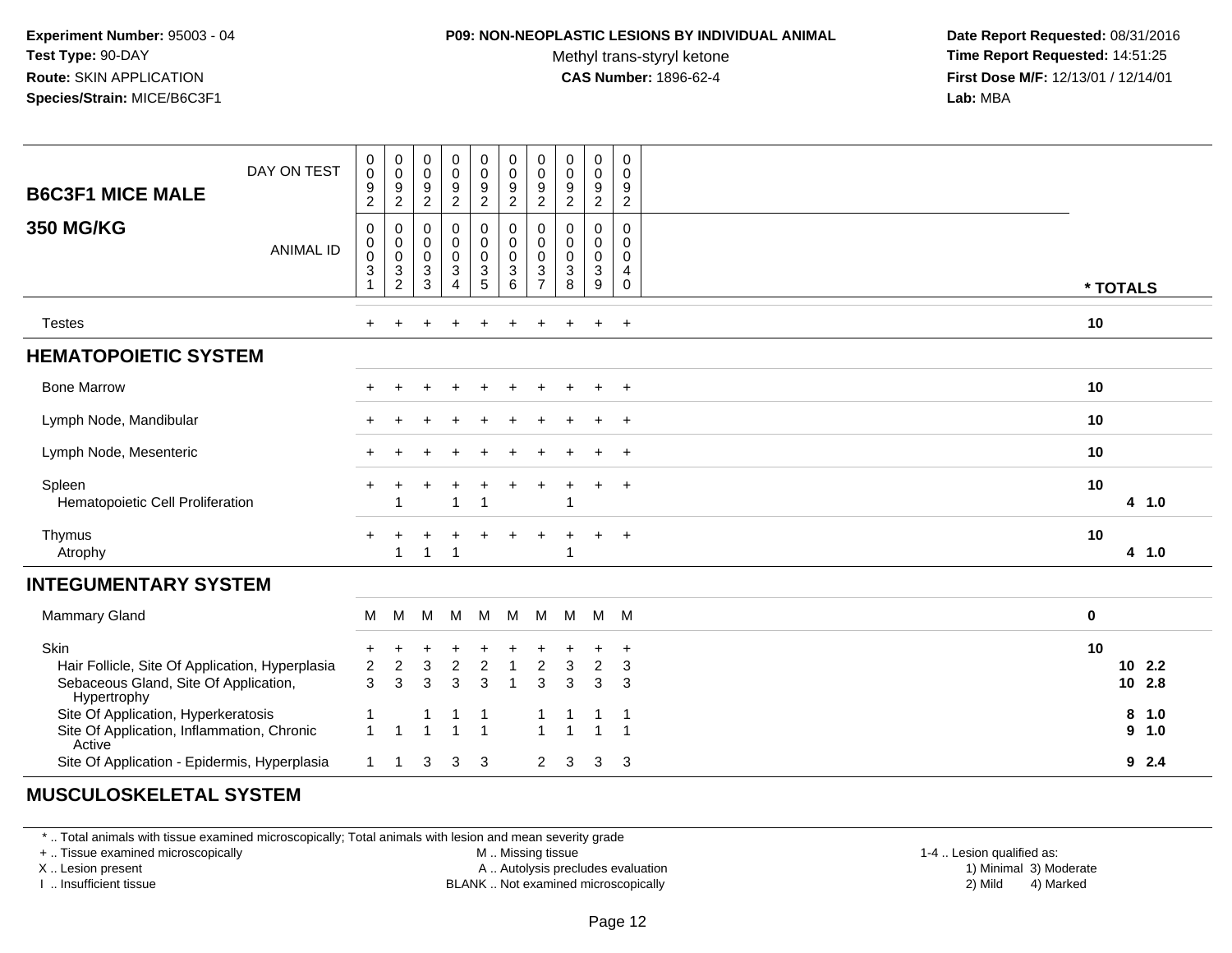### **P09: NON-NEOPLASTIC LESIONS BY INDIVIDUAL ANIMAL**

Methyl trans-styryl ketone<br>CAS Number: 1896-62-4

 **Date Report Requested:** 08/31/2016 **Time Report Requested:** 14:51:25 **First Dose M/F:** 12/13/01 / 12/14/01<br>**Lab:** MBA **Lab:** MBA

| DAY ON TEST<br><b>B6C3F1 MICE MALE</b> | $\mathbf 0$<br>$\mathbf 0$<br>9<br>$\overline{2}$  | $_{\rm 0}^{\rm 0}$<br>$\frac{9}{2}$          | $\begin{array}{c} 0 \\ 0 \\ 9 \\ 2 \end{array}$       | $_{\rm 0}^{\rm 0}$<br>$\frac{9}{2}$             | $\pmb{0}$<br>$\mathsf{O}\xspace$<br>$\frac{9}{2}$               | $\pmb{0}$<br>$\pmb{0}$<br>$\frac{9}{2}$ | $\pmb{0}$<br>0<br>9<br>$\overline{2}$                      | $\begin{smallmatrix} 0\\0 \end{smallmatrix}$<br>$\frac{9}{2}$ | $\pmb{0}$<br>$\mathsf 0$<br>$\boldsymbol{9}$<br>$\overline{c}$ | $\pmb{0}$<br>0<br>9<br>$\overline{a}$ |              |
|----------------------------------------|----------------------------------------------------|----------------------------------------------|-------------------------------------------------------|-------------------------------------------------|-----------------------------------------------------------------|-----------------------------------------|------------------------------------------------------------|---------------------------------------------------------------|----------------------------------------------------------------|---------------------------------------|--------------|
| <b>350 MG/KG</b><br><b>ANIMAL ID</b>   | 0<br>$\mathbf 0$<br>0<br>$\ensuremath{\mathsf{3}}$ | 0<br>$\pmb{0}$<br>$\pmb{0}$<br>$\frac{3}{2}$ | 0<br>$\boldsymbol{0}$<br>$\pmb{0}$<br>$\sqrt{3}$<br>3 | 0<br>$\pmb{0}$<br>$\pmb{0}$<br>$\mathbf 3$<br>4 | 0<br>$\pmb{0}$<br>$\mathbf 0$<br>$\ensuremath{\mathsf{3}}$<br>5 | 0<br>$\pmb{0}$<br>$\pmb{0}$<br>3<br>6   | 0<br>0<br>0<br>$\ensuremath{\mathsf{3}}$<br>$\overline{7}$ | 0<br>$\pmb{0}$<br>$\pmb{0}$<br>$\sqrt{3}$<br>8                | 0<br>$\pmb{0}$<br>0<br>$\ensuremath{\mathsf{3}}$<br>9          | 0<br>0<br>0<br>4<br>0                 | * TOTALS     |
| Bone                                   | $+$                                                | $\pm$                                        | $\div$                                                | $\ddot{}$                                       | $\div$                                                          | $\ddot{}$                               | $+$                                                        | $\pm$                                                         | $+$                                                            | $+$                                   | 10           |
| <b>NERVOUS SYSTEM</b>                  |                                                    |                                              |                                                       |                                                 |                                                                 |                                         |                                                            |                                                               |                                                                |                                       |              |
| <b>Brain</b>                           | $\ddot{}$                                          | $\pm$                                        | $\div$                                                | $+$                                             | $\pm$                                                           | $+$                                     | $+$                                                        | $+$                                                           | $+$                                                            | $+$                                   | 10           |
| <b>RESPIRATORY SYSTEM</b>              |                                                    |                                              |                                                       |                                                 |                                                                 |                                         |                                                            |                                                               |                                                                |                                       |              |
| Lung                                   | $\pm$                                              | $\pm$                                        |                                                       | $\ddot{}$                                       |                                                                 | ÷                                       |                                                            |                                                               | $\ddot{}$                                                      | $^{+}$                                | 10           |
| Nose<br>Olfactory Epithelium, Atrophy  |                                                    |                                              |                                                       |                                                 |                                                                 | -1                                      |                                                            | $\overline{1}$                                                | $\ddot{}$                                                      | $+$                                   | 10<br>3, 1.0 |
| Trachea                                | $\ddot{}$                                          |                                              |                                                       |                                                 |                                                                 |                                         |                                                            |                                                               | $\ddot{}$                                                      | $+$                                   | 10           |
| <b>SPECIAL SENSES SYSTEM</b>           |                                                    |                                              |                                                       |                                                 |                                                                 |                                         |                                                            |                                                               |                                                                |                                       |              |
| Eye                                    |                                                    |                                              |                                                       |                                                 |                                                                 |                                         |                                                            |                                                               | ÷.                                                             | $\div$                                | 10           |
| <b>Harderian Gland</b>                 | $+$                                                |                                              |                                                       |                                                 |                                                                 |                                         |                                                            |                                                               | $+$                                                            | $^{+}$                                | 10           |
| <b>URINARY SYSTEM</b>                  |                                                    |                                              |                                                       |                                                 |                                                                 |                                         |                                                            |                                                               |                                                                |                                       |              |
| Kidney                                 | $\pm$                                              |                                              |                                                       |                                                 |                                                                 |                                         |                                                            |                                                               | $\pm$                                                          | $\overline{+}$                        | 10           |
| <b>Urinary Bladder</b>                 |                                                    |                                              |                                                       |                                                 |                                                                 |                                         |                                                            |                                                               | $\ddot{}$                                                      | $+$                                   | 10           |

\* .. Total animals with tissue examined microscopically; Total animals with lesion and mean severity grade

+ .. Tissue examined microscopically

X .. Lesion present

I .. Insufficient tissue

M .. Missing tissue

Lesion present A .. Autolysis precludes evaluation 1) Minimal 3) Moderate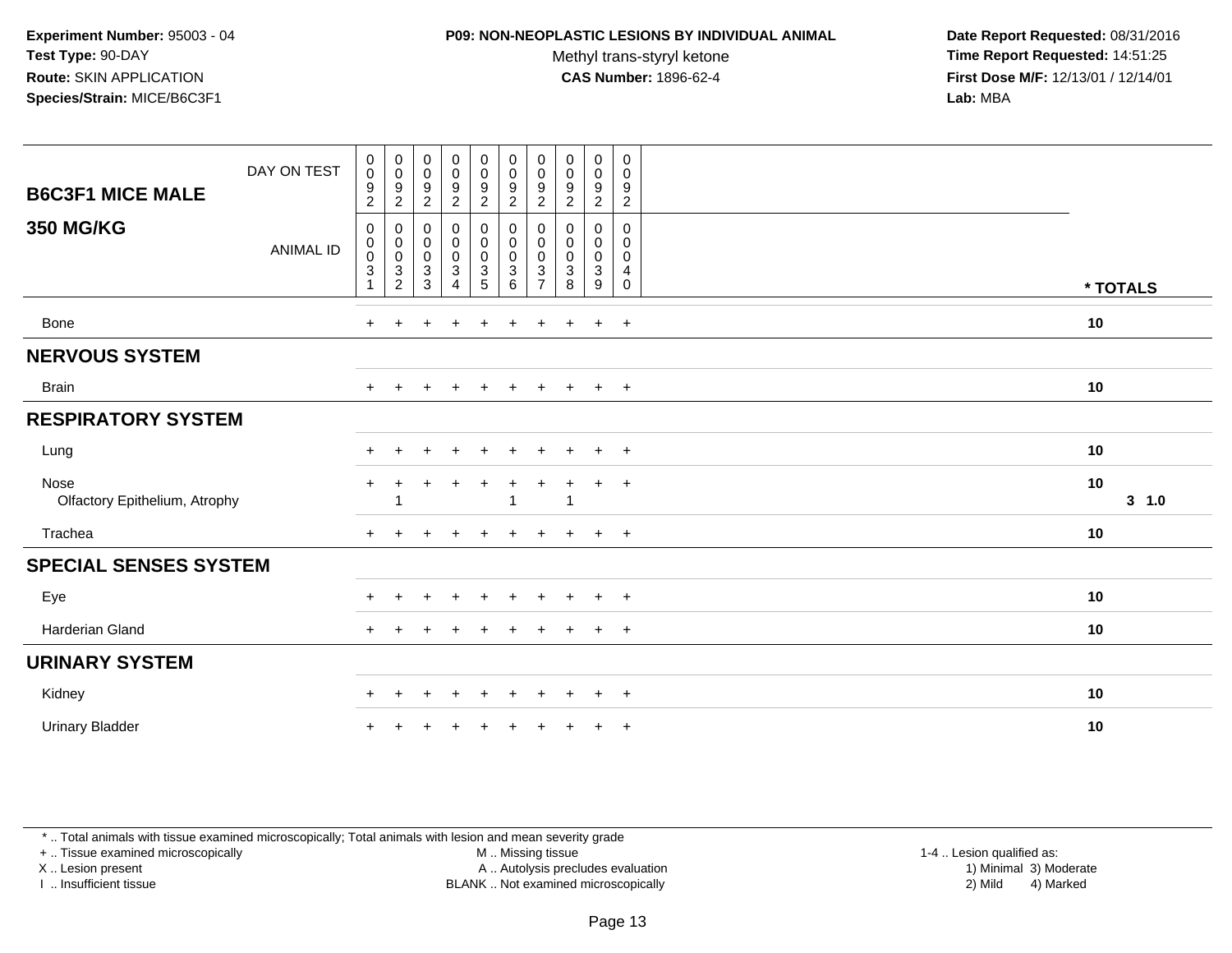#### **P09: NON-NEOPLASTIC LESIONS BY INDIVIDUAL ANIMAL**

Methyl trans-styryl ketone<br>CAS Number: 1896-62-4

 **Date Report Requested:** 08/31/2016 **Time Report Requested:** 14:51:25 **First Dose M/F:** 12/13/01 / 12/14/01<br>**Lab:** MBA **Lab:** MBA

| <b>B6C3F1 MICE MALE</b>   | DAY ON TEST      | $\pmb{0}$<br>$\mathbf 0$<br>$\overline{2}$<br>$\mathbf{1}$ | $_{\rm 0}^{\rm 0}$<br>$\frac{2}{1}$                                             | $\pmb{0}$<br>$\mathbf 0$<br>$\frac{2}{1}$ | $\begin{array}{c} 0 \\ 0 \\ 2 \\ 1 \end{array}$                          | $\begin{array}{c} 0 \\ 0 \\ 2 \\ 1 \end{array}$     | $\begin{smallmatrix}0\\0\end{smallmatrix}$<br>$\frac{2}{1}$                                    | 0<br>$\mathbf 0$<br>$\overline{c}$<br>1                          | $\pmb{0}$<br>$\pmb{0}$<br>$\overline{2}$<br>$\overline{1}$ | $\pmb{0}$<br>$\pmb{0}$<br>$\overline{2}$<br>$\mathbf{1}$ | $\pmb{0}$<br>$\mathsf{O}\xspace$<br>$\sqrt{2}$<br>$\mathbf{1}$         |          |
|---------------------------|------------------|------------------------------------------------------------|---------------------------------------------------------------------------------|-------------------------------------------|--------------------------------------------------------------------------|-----------------------------------------------------|------------------------------------------------------------------------------------------------|------------------------------------------------------------------|------------------------------------------------------------|----------------------------------------------------------|------------------------------------------------------------------------|----------|
| <b>700 MG/KG</b>          | <b>ANIMAL ID</b> | $\mathbf 0$<br>$\pmb{0}$<br>$\mathsf{O}\xspace$<br>4<br>1  | $\mathsf{O}$<br>$_{\rm 0}^{\rm 0}$<br>$\overline{\mathbf{4}}$<br>$\overline{c}$ | 0<br>$_{\rm 0}^{\rm 0}$<br>$\frac{4}{3}$  | $\mathbf 0$<br>$\overline{0}$<br>$0$<br>$\overline{4}$<br>$\overline{4}$ | $\mathbf 0$<br>$\overline{0}$<br>0<br>$\frac{4}{5}$ | $\mathbf 0$<br>$\mathbf 0$<br>$\ddot{\mathbf{0}}$<br>$\overline{\mathbf{4}}$<br>$6\phantom{a}$ | $\mathbf 0$<br>$\mathbf 0$<br>$\mathbf 0$<br>4<br>$\overline{7}$ | $\mathbf 0$<br>$\mathbf 0$<br>0<br>$\overline{4}$<br>8     | 0<br>$\pmb{0}$<br>$\pmb{0}$<br>$\overline{4}$<br>9       | $\mathbf 0$<br>$\mathbf 0$<br>$\mathbf 0$<br>$\sqrt{5}$<br>$\mathbf 0$ | * TOTALS |
| <b>ALIMENTARY SYSTEM</b>  |                  |                                                            |                                                                                 |                                           |                                                                          |                                                     |                                                                                                |                                                                  |                                                            |                                                          |                                                                        |          |
| Esophagus                 |                  |                                                            |                                                                                 |                                           |                                                                          |                                                     |                                                                                                |                                                                  |                                                            | $\ddot{}$                                                | $+$                                                                    | 10       |
| Gallbladder               |                  |                                                            |                                                                                 |                                           |                                                                          |                                                     |                                                                                                |                                                                  |                                                            | $\ddot{}$                                                | $+$                                                                    | 10       |
| Intestine Large, Cecum    |                  |                                                            |                                                                                 |                                           |                                                                          |                                                     |                                                                                                |                                                                  |                                                            |                                                          | $+$                                                                    | 10       |
| Intestine Large, Colon    |                  |                                                            |                                                                                 |                                           |                                                                          |                                                     |                                                                                                |                                                                  |                                                            |                                                          | $\ddot{}$                                                              | 10       |
| Intestine Large, Rectum   |                  |                                                            |                                                                                 |                                           |                                                                          |                                                     |                                                                                                |                                                                  |                                                            | $\div$                                                   | $\ddot{}$                                                              | 10       |
| Intestine Small, Duodenum |                  |                                                            |                                                                                 |                                           |                                                                          |                                                     |                                                                                                |                                                                  |                                                            | $\ddot{}$                                                | $+$                                                                    | 10       |
| Intestine Small, Ileum    |                  |                                                            |                                                                                 |                                           |                                                                          |                                                     |                                                                                                |                                                                  |                                                            | $\ddot{}$                                                | $+$                                                                    | 10       |
| Intestine Small, Jejunum  |                  |                                                            |                                                                                 |                                           |                                                                          |                                                     |                                                                                                |                                                                  |                                                            | $\ddot{}$                                                | $+$                                                                    | 10       |
| Liver                     |                  |                                                            |                                                                                 |                                           |                                                                          |                                                     |                                                                                                |                                                                  |                                                            | $\ddot{}$                                                | $+$                                                                    | 10       |
| Pancreas                  |                  | $\div$                                                     | $\div$                                                                          |                                           |                                                                          |                                                     |                                                                                                |                                                                  |                                                            | $\ddot{}$                                                | $+$                                                                    | 10       |
| Salivary Glands           |                  |                                                            |                                                                                 |                                           |                                                                          |                                                     |                                                                                                |                                                                  |                                                            | $\div$                                                   | $\overline{+}$                                                         | 10       |
| Stomach, Forestomach      |                  |                                                            |                                                                                 |                                           |                                                                          |                                                     |                                                                                                |                                                                  |                                                            | $\ddot{}$                                                | $\ddot{}$                                                              | 10       |
| Stomach, Glandular        |                  |                                                            |                                                                                 |                                           |                                                                          |                                                     |                                                                                                |                                                                  |                                                            | $\ddot{}$                                                | $+$                                                                    | 10       |
| Tongue                    |                  | ÷                                                          |                                                                                 |                                           |                                                                          | ÷                                                   |                                                                                                |                                                                  |                                                            | $\ddot{}$                                                | $+$                                                                    | 10       |

## **CARDIOVASCULAR SYSTEM**

\* .. Total animals with tissue examined microscopically; Total animals with lesion and mean severity grade

+ .. Tissue examined microscopically

X .. Lesion present

I .. Insufficient tissue

M .. Missing tissue

A .. Autolysis precludes evaluation

BLANK .. Not examined microscopically 2) Mild 4) Marked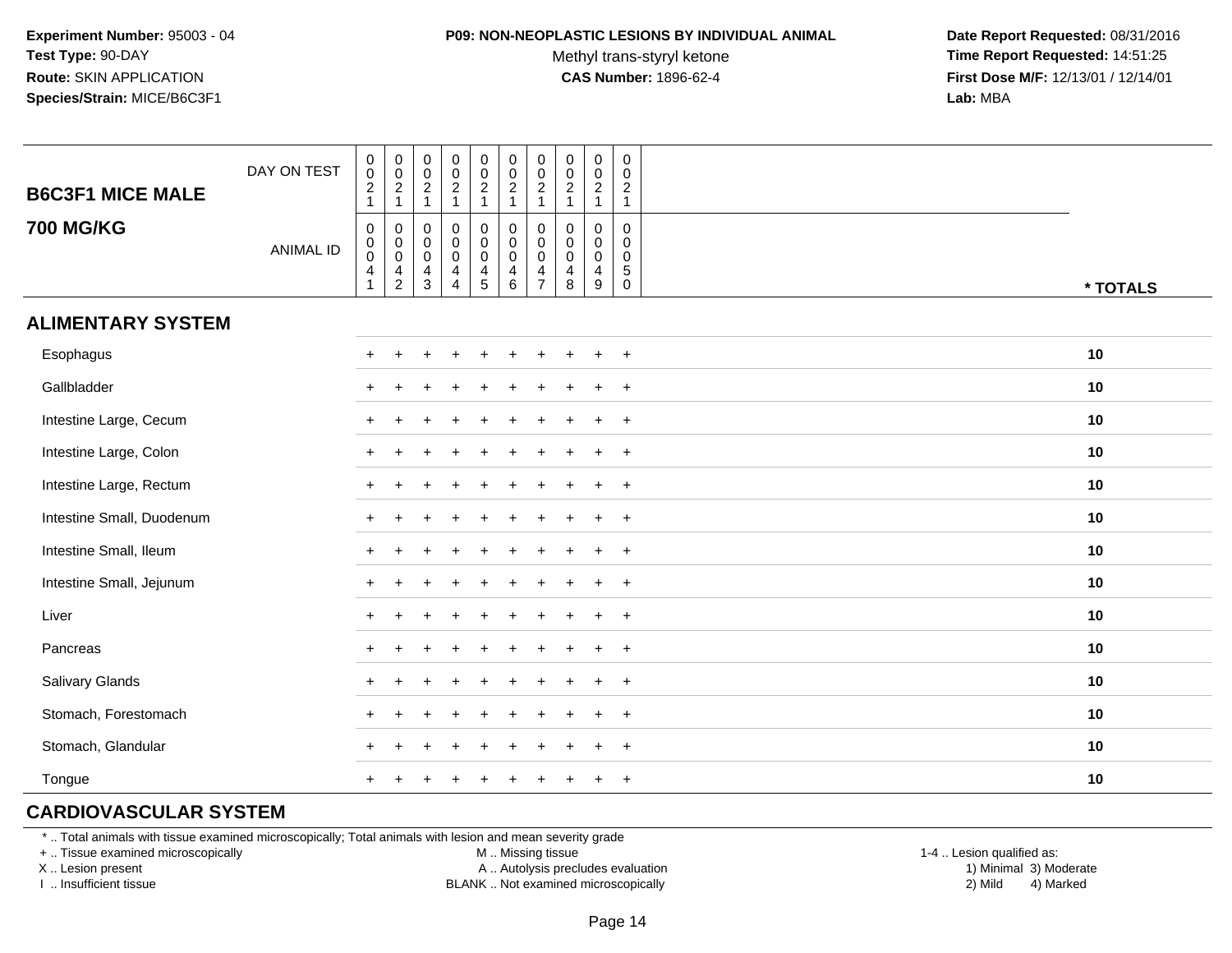### **P09: NON-NEOPLASTIC LESIONS BY INDIVIDUAL ANIMAL**

Methyl trans-styryl ketone<br>CAS Number: 1896-62-4

| <b>B6C3F1 MICE MALE</b>                                                                                                                                                                       | DAY ON TEST      | $\pmb{0}$<br>$\pmb{0}$<br>$\boldsymbol{2}$<br>$\mathbf{1}$ | $_{\rm 0}^{\rm 0}$<br>$\frac{2}{1}$                       | $\pmb{0}$<br>$\mathsf{O}\xspace$<br>$\frac{2}{1}$                           | $\pmb{0}$<br>$\pmb{0}$<br>$\overline{2}$<br>$\mathbf{1}$ | $_{\rm 0}^{\rm 0}$<br>$\overline{2}$<br>$\mathbf{1}$                        | $\pmb{0}$<br>$\pmb{0}$<br>$\overline{c}$<br>$\mathbf{1}$                                      | $\pmb{0}$<br>$\mathbf 0$<br>$\overline{a}$<br>$\mathbf{1}$ | $\pmb{0}$<br>$\mathsf 0$<br>$\overline{2}$<br>$\overline{1}$ | $\pmb{0}$<br>$\pmb{0}$<br>$\sqrt{2}$<br>$\mathbf{1}$        | $\mathbf 0$<br>$\mathbf 0$<br>$\overline{c}$<br>$\mathbf{1}$ |                                                                             |          |
|-----------------------------------------------------------------------------------------------------------------------------------------------------------------------------------------------|------------------|------------------------------------------------------------|-----------------------------------------------------------|-----------------------------------------------------------------------------|----------------------------------------------------------|-----------------------------------------------------------------------------|-----------------------------------------------------------------------------------------------|------------------------------------------------------------|--------------------------------------------------------------|-------------------------------------------------------------|--------------------------------------------------------------|-----------------------------------------------------------------------------|----------|
| <b>700 MG/KG</b>                                                                                                                                                                              | <b>ANIMAL ID</b> | $\pmb{0}$<br>$\pmb{0}$<br>0<br>4                           | $\mathbf 0$<br>$\pmb{0}$<br>$\mathbf 0$<br>$\overline{4}$ | $\mathbf 0$<br>$\mathbf 0$<br>$\mathbf 0$<br>$\overline{4}$<br>$\mathbf{3}$ | 0<br>$\mathbf 0$<br>$\mathbf 0$<br>4                     | $\pmb{0}$<br>$\mathbf 0$<br>$\mathbf 0$<br>$\overline{4}$<br>$\overline{5}$ | $\pmb{0}$<br>$\pmb{0}$<br>$\mathbf 0$<br>4                                                    | $\Omega$<br>0<br>$\mathbf 0$<br>4<br>$\overline{7}$        | $\mathbf 0$<br>$\mathbf 0$<br>$\mathbf 0$<br>4<br>8          | $\mathbf 0$<br>$\mathbf 0$<br>$\mathbf 0$<br>$\overline{4}$ | $\Omega$<br>$\mathbf 0$<br>$\mathbf 0$<br>5                  |                                                                             |          |
|                                                                                                                                                                                               |                  |                                                            | $\overline{c}$                                            |                                                                             | 4                                                        |                                                                             | 6                                                                                             |                                                            |                                                              | 9                                                           | $\mathsf{O}$                                                 |                                                                             | * TOTALS |
| <b>Blood Vessel</b>                                                                                                                                                                           |                  |                                                            |                                                           |                                                                             |                                                          |                                                                             |                                                                                               |                                                            |                                                              | ÷                                                           | $+$                                                          | 10                                                                          |          |
| Heart                                                                                                                                                                                         |                  | $\ddot{}$                                                  |                                                           |                                                                             |                                                          |                                                                             |                                                                                               |                                                            |                                                              | $\ddot{}$                                                   | $+$                                                          | 10                                                                          |          |
| <b>ENDOCRINE SYSTEM</b>                                                                                                                                                                       |                  |                                                            |                                                           |                                                                             |                                                          |                                                                             |                                                                                               |                                                            |                                                              |                                                             |                                                              |                                                                             |          |
| <b>Adrenal Cortex</b>                                                                                                                                                                         |                  |                                                            |                                                           |                                                                             |                                                          |                                                                             |                                                                                               |                                                            |                                                              | $\ddot{}$                                                   | $\overline{+}$                                               | 10                                                                          |          |
| Adrenal Medulla                                                                                                                                                                               |                  | $\ddot{}$                                                  |                                                           |                                                                             |                                                          |                                                                             |                                                                                               |                                                            |                                                              | $\ddot{}$                                                   | $+$                                                          | 10                                                                          |          |
| Islets, Pancreatic                                                                                                                                                                            |                  | $\ddot{}$                                                  |                                                           |                                                                             |                                                          |                                                                             |                                                                                               |                                                            |                                                              | $\ddot{}$                                                   | $\overline{+}$                                               | 10                                                                          |          |
| Parathyroid Gland                                                                                                                                                                             |                  |                                                            |                                                           |                                                                             |                                                          |                                                                             | м                                                                                             |                                                            |                                                              | $\div$                                                      | $\ddot{}$                                                    | 9                                                                           |          |
| <b>Pituitary Gland</b>                                                                                                                                                                        |                  |                                                            | $\ddot{}$                                                 |                                                                             |                                                          |                                                                             |                                                                                               |                                                            |                                                              |                                                             | $\overline{ }$                                               | $\overline{7}$                                                              |          |
| <b>Thyroid Gland</b>                                                                                                                                                                          |                  | $+$                                                        |                                                           |                                                                             |                                                          |                                                                             |                                                                                               |                                                            |                                                              | $\ddot{+}$                                                  | $+$                                                          | 10                                                                          |          |
| <b>GENERAL BODY SYSTEM</b>                                                                                                                                                                    |                  |                                                            |                                                           |                                                                             |                                                          |                                                                             |                                                                                               |                                                            |                                                              |                                                             |                                                              |                                                                             |          |
| <b>NONE</b>                                                                                                                                                                                   |                  |                                                            |                                                           |                                                                             |                                                          |                                                                             |                                                                                               |                                                            |                                                              |                                                             |                                                              |                                                                             |          |
| <b>GENITAL SYSTEM</b>                                                                                                                                                                         |                  |                                                            |                                                           |                                                                             |                                                          |                                                                             |                                                                                               |                                                            |                                                              |                                                             |                                                              |                                                                             |          |
| Epididymis                                                                                                                                                                                    |                  | $\pm$                                                      |                                                           |                                                                             | $\div$                                                   |                                                                             | ÷                                                                                             |                                                            |                                                              | $\overline{+}$                                              | $+$                                                          | 10                                                                          |          |
| <b>Preputial Gland</b>                                                                                                                                                                        |                  |                                                            |                                                           |                                                                             |                                                          |                                                                             |                                                                                               |                                                            |                                                              | ÷                                                           | $\overline{+}$                                               | 10                                                                          |          |
| Prostate                                                                                                                                                                                      |                  |                                                            |                                                           |                                                                             |                                                          |                                                                             |                                                                                               |                                                            |                                                              |                                                             | $\overline{ }$                                               | 10                                                                          |          |
| Seminal Vesicle                                                                                                                                                                               |                  |                                                            |                                                           |                                                                             |                                                          |                                                                             |                                                                                               |                                                            |                                                              |                                                             | $\div$                                                       | 10                                                                          |          |
| *  Total animals with tissue examined microscopically; Total animals with lesion and mean severity grade<br>+  Tissue examined microscopically<br>X  Lesion present<br>I  Insufficient tissue |                  |                                                            |                                                           |                                                                             |                                                          |                                                                             | M  Missing tissue<br>A  Autolysis precludes evaluation<br>BLANK  Not examined microscopically |                                                            |                                                              |                                                             |                                                              | 1-4  Lesion qualified as:<br>1) Minimal 3) Moderate<br>2) Mild<br>4) Marked |          |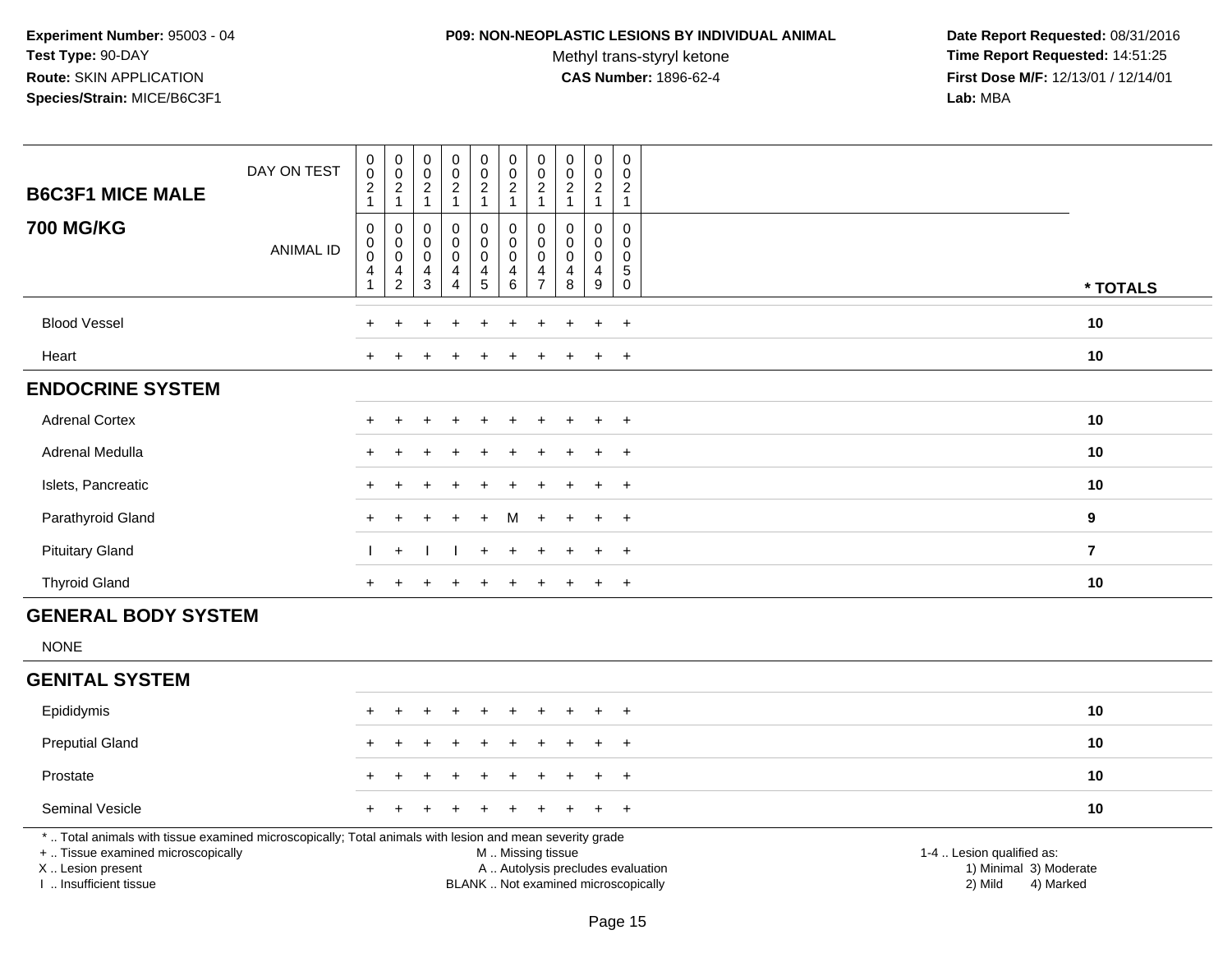#### **P09: NON-NEOPLASTIC LESIONS BY INDIVIDUAL ANIMAL**

Methyl trans-styryl ketone<br>CAS Number: 1896-62-4

 **Date Report Requested:** 08/31/2016 **Time Report Requested:** 14:51:25 **First Dose M/F:** 12/13/01 / 12/14/01<br>**Lab:** MBA **Lab:** MBA

| <b>B6C3F1 MICE MALE</b><br><b>700 MG/KG</b>                                                                           | DAY ON TEST<br><b>ANIMAL ID</b> | $\pmb{0}$<br>$\pmb{0}$<br>$\sqrt{2}$<br>1<br>0<br>0<br>0 | $\pmb{0}$<br>$\pmb{0}$<br>$\frac{2}{1}$<br>$\mathbf 0$<br>$\pmb{0}$<br>$\pmb{0}$ | $\pmb{0}$<br>$\boldsymbol{0}$<br>$\boldsymbol{2}$<br>$\overline{1}$<br>$\mathbf 0$<br>$\pmb{0}$<br>$\mathbf 0$ | $\pmb{0}$<br>$\mathbf 0$<br>$\overline{2}$<br>$\mathbf{1}$<br>$\mathbf 0$<br>$\pmb{0}$<br>$\pmb{0}$ | $\boldsymbol{0}$<br>$\mathsf{O}\xspace$<br>$\overline{2}$<br>$\mathbf{1}$<br>0<br>$\pmb{0}$<br>0 | $\pmb{0}$<br>$\pmb{0}$<br>$\boldsymbol{2}$<br>$\mathbf{1}$<br>$\mathbf 0$<br>$\pmb{0}$<br>$\mathbf 0$ | 0<br>$\boldsymbol{0}$<br>$\overline{c}$<br>$\mathbf{1}$<br>0<br>0<br>$\mathbf 0$ | 0<br>$\boldsymbol{0}$<br>$\overline{2}$<br>$\mathbf{1}$<br>$\mathbf 0$<br>0<br>$\mathbf 0$ | 0<br>$\mathbf 0$<br>$\overline{a}$<br>$\mathbf{1}$<br>$\mathbf 0$<br>0<br>0 | 0<br>$\mathbf 0$<br>2<br>$\mathbf{1}$<br>$\mathbf 0$<br>0<br>0 |          |                       |  |
|-----------------------------------------------------------------------------------------------------------------------|---------------------------------|----------------------------------------------------------|----------------------------------------------------------------------------------|----------------------------------------------------------------------------------------------------------------|-----------------------------------------------------------------------------------------------------|--------------------------------------------------------------------------------------------------|-------------------------------------------------------------------------------------------------------|----------------------------------------------------------------------------------|--------------------------------------------------------------------------------------------|-----------------------------------------------------------------------------|----------------------------------------------------------------|----------|-----------------------|--|
|                                                                                                                       |                                 | $\overline{4}$<br>1                                      | 4<br>$\overline{2}$                                                              | 4<br>3                                                                                                         | 4<br>4                                                                                              | $\overline{4}$<br>5                                                                              | 4<br>$\,6\,$                                                                                          | 4<br>$\overline{7}$                                                              | 4<br>8                                                                                     | 4<br>$9\,$                                                                  | 5<br>$\mathbf 0$                                               | * TOTALS |                       |  |
| <b>Testes</b>                                                                                                         |                                 | $+$                                                      |                                                                                  |                                                                                                                | $\div$                                                                                              | $\ddot{}$                                                                                        | $\div$                                                                                                |                                                                                  |                                                                                            | $\ddot{}$                                                                   | $+$                                                            | 10       |                       |  |
| <b>HEMATOPOIETIC SYSTEM</b>                                                                                           |                                 |                                                          |                                                                                  |                                                                                                                |                                                                                                     |                                                                                                  |                                                                                                       |                                                                                  |                                                                                            |                                                                             |                                                                |          |                       |  |
| <b>Bone Marrow</b>                                                                                                    |                                 |                                                          |                                                                                  |                                                                                                                |                                                                                                     |                                                                                                  |                                                                                                       |                                                                                  |                                                                                            |                                                                             | $+$                                                            | 10       |                       |  |
| Lymph Node, Mandibular                                                                                                |                                 |                                                          |                                                                                  |                                                                                                                |                                                                                                     |                                                                                                  |                                                                                                       |                                                                                  |                                                                                            |                                                                             | $\overline{+}$                                                 | 10       |                       |  |
| Lymph Node, Mesenteric                                                                                                |                                 |                                                          |                                                                                  |                                                                                                                |                                                                                                     |                                                                                                  |                                                                                                       |                                                                                  |                                                                                            |                                                                             | $\ddot{}$                                                      | 10       |                       |  |
| Spleen<br>Hematopoietic Cell Proliferation                                                                            |                                 |                                                          |                                                                                  |                                                                                                                |                                                                                                     |                                                                                                  |                                                                                                       |                                                                                  |                                                                                            |                                                                             | $\ddot{}$<br>$\blacktriangleleft$                              | 10       | 9, 1.0                |  |
| Thymus                                                                                                                |                                 |                                                          |                                                                                  |                                                                                                                |                                                                                                     |                                                                                                  |                                                                                                       |                                                                                  |                                                                                            |                                                                             | $\overline{+}$                                                 | 10       |                       |  |
| <b>INTEGUMENTARY SYSTEM</b>                                                                                           |                                 |                                                          |                                                                                  |                                                                                                                |                                                                                                     |                                                                                                  |                                                                                                       |                                                                                  |                                                                                            |                                                                             |                                                                |          |                       |  |
| Mammary Gland                                                                                                         |                                 | м                                                        | м                                                                                | M                                                                                                              | M                                                                                                   | M                                                                                                | M                                                                                                     | M                                                                                | M                                                                                          | M M                                                                         |                                                                | $\bf{0}$ |                       |  |
| Skin<br>Hair Follicle, Site Of Application, Hyperplasia<br>Sebaceous Gland, Site Of Application,<br>Hypertrophy       |                                 | $\overline{1}$                                           | 1                                                                                |                                                                                                                | $\overline{2}$                                                                                      | $\overline{1}$                                                                                   | $\boldsymbol{2}$<br>$\overline{2}$                                                                    | $\overline{c}$<br>$\overline{2}$                                                 | $\overline{c}$<br>$\overline{2}$                                                           | $\overline{c}$<br>$\overline{2}$                                            | $\ddot{}$<br>$\overline{c}$<br>$\overline{2}$                  | 10       | $10$ 1.5<br>10 1.6    |  |
| Site Of Application, Hyperkeratosis<br>Site Of Application, Inflammation, Chronic                                     |                                 | 2<br>$\overline{4}$                                      | 2<br>Δ                                                                           | 2<br>Δ                                                                                                         | 2<br>3                                                                                              | $\overline{2}$<br>$\boldsymbol{\Lambda}$                                                         | 2<br>$\overline{\Lambda}$                                                                             | 2<br>$\boldsymbol{\Lambda}$                                                      | 2                                                                                          | 2<br>$\Delta$                                                               | 2<br>$\overline{4}$                                            |          | 10, 2.0<br>10 3.9     |  |
| Active<br>Site Of Application, Necrosis<br>Site Of Application, Ulcer<br>Site Of Application - Epidermis, Hyperplasia |                                 | 4<br>4                                                   | 4<br>4                                                                           | 4<br>4                                                                                                         | $\overline{c}$<br>X<br>4                                                                            | 4<br>Δ                                                                                           | 3<br>Δ                                                                                                | Δ<br>Δ                                                                           | Δ                                                                                          | 4                                                                           | $\overline{4}$<br>$\overline{4}$                               |          | 10 3.7<br>1<br>10 4.0 |  |

## **MUSCULOSKELETAL SYSTEM**

\* .. Total animals with tissue examined microscopically; Total animals with lesion and mean severity grade

+ .. Tissue examined microscopically

X .. Lesion present

I .. Insufficient tissue

M .. Missing tissue

A .. Autolysis precludes evaluation

BLANK .. Not examined microscopically 2) Mild 4) Marked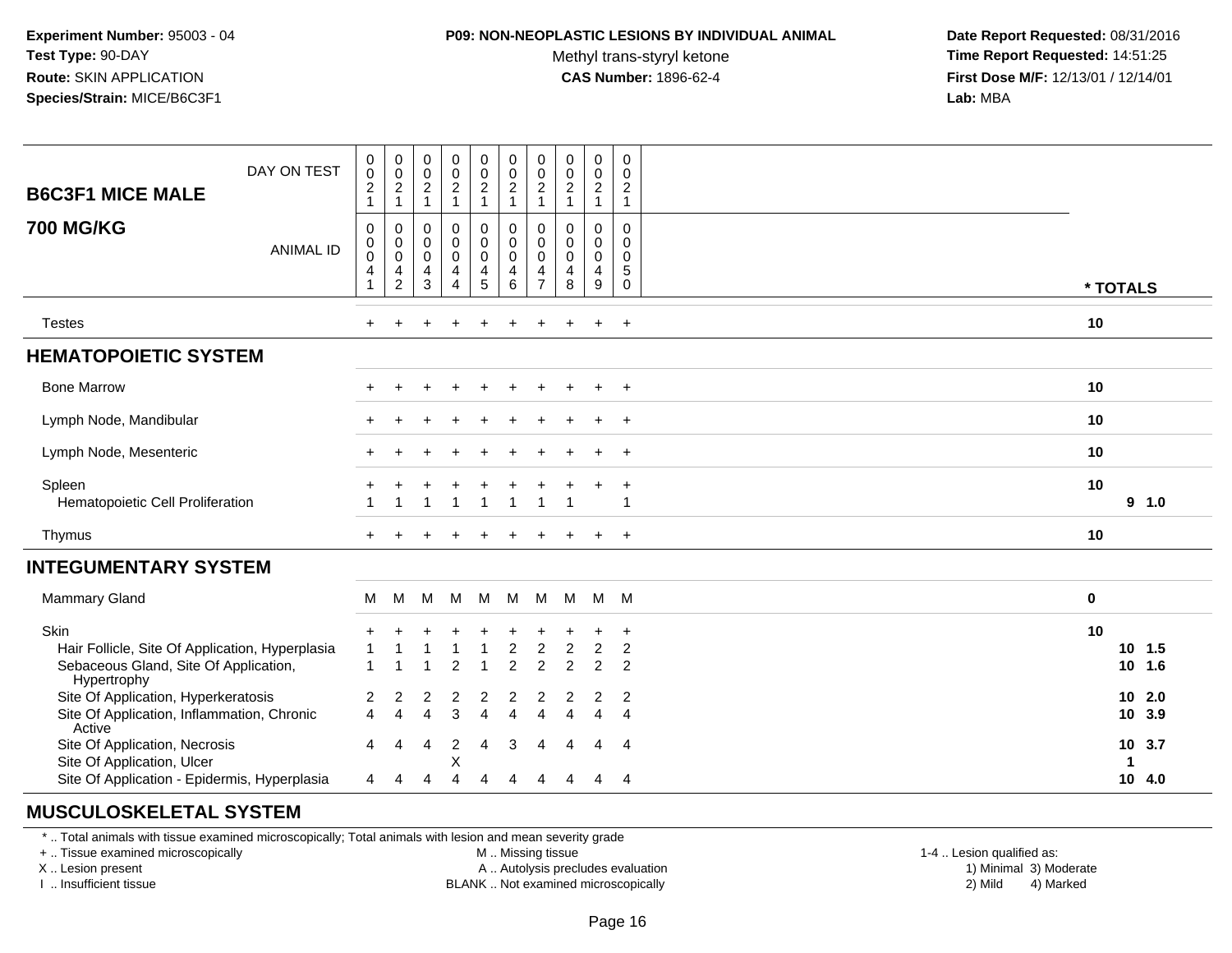### **P09: NON-NEOPLASTIC LESIONS BY INDIVIDUAL ANIMAL**

Methyl trans-styryl ketone<br>CAS Number: 1896-62-4

 **Date Report Requested:** 08/31/2016 **Time Report Requested:** 14:51:25 **First Dose M/F:** 12/13/01 / 12/14/01<br>**Lab:** MBA **Lab:** MBA

| DAY ON TEST<br><b>B6C3F1 MICE MALE</b> |                  | $\begin{smallmatrix} 0\\0 \end{smallmatrix}$<br>$\overline{c}$<br>$\mathbf{1}$ | $\mathbf 0$<br>$\mathbf 0$<br>$\overline{\mathbf{c}}$<br>$\overline{1}$ | $\begin{array}{c} 0 \\ 0 \\ 2 \\ 1 \end{array}$                        | $\begin{array}{c} 0 \\ 0 \\ 2 \\ 1 \end{array}$                          | $\begin{smallmatrix} 0\\0 \end{smallmatrix}$<br>$\frac{2}{1}$ | $_{\rm 0}^{\rm 0}$<br>$\overline{c}$<br>$\mathbf{1}$            | 0<br>$\mathbf 0$<br>$\overline{c}$ | $\pmb{0}$<br>$\boldsymbol{0}$<br>$\overline{c}$ | $\pmb{0}$<br>$\pmb{0}$<br>$\overline{a}$<br>$\mathbf{1}$ | 0<br>$\mathbf 0$<br>$\overline{\mathbf{c}}$<br>$\mathbf{1}$ |               |
|----------------------------------------|------------------|--------------------------------------------------------------------------------|-------------------------------------------------------------------------|------------------------------------------------------------------------|--------------------------------------------------------------------------|---------------------------------------------------------------|-----------------------------------------------------------------|------------------------------------|-------------------------------------------------|----------------------------------------------------------|-------------------------------------------------------------|---------------|
| <b>700 MG/KG</b>                       | <b>ANIMAL ID</b> | $\mathbf 0$<br>$\mathbf 0$<br>0<br>4<br>-1                                     | 0<br>$\pmb{0}$<br>$\pmb{0}$<br>$\overline{4}$<br>$\overline{c}$         | 0<br>$\pmb{0}$<br>$\pmb{0}$<br>$\overline{\mathbf{4}}$<br>$\mathbf{3}$ | 0<br>$\pmb{0}$<br>$\pmb{0}$<br>$\overline{\mathbf{4}}$<br>$\overline{4}$ | 0<br>$\pmb{0}$<br>$\pmb{0}$<br>$\overline{\mathbf{4}}$<br>5   | 0<br>$\mathbf 0$<br>$\mathbf 0$<br>$\overline{\mathbf{4}}$<br>6 | 0<br>0<br>0<br>4<br>$\overline{7}$ | 0<br>$\boldsymbol{0}$<br>$\mathbf 0$<br>4<br>8  | 0<br>$\pmb{0}$<br>$\mathbf 0$<br>4<br>$9\,$              | 0<br>0<br>0<br>$\,$ 5 $\,$<br>$\mathbf 0$                   | * TOTALS      |
| Bone                                   |                  | $+$                                                                            |                                                                         |                                                                        | $\ddot{}$                                                                | $\ddot{}$                                                     | $\ddot{}$                                                       | +                                  |                                                 | $+$                                                      | $^{+}$                                                      | 10            |
| <b>NERVOUS SYSTEM</b>                  |                  |                                                                                |                                                                         |                                                                        |                                                                          |                                                               |                                                                 |                                    |                                                 |                                                          |                                                             |               |
| <b>Brain</b>                           |                  | $+$                                                                            |                                                                         |                                                                        | $\ddot{}$                                                                |                                                               | $+$                                                             | $+$                                | $+$                                             | $+$                                                      | $+$                                                         | 10            |
| <b>RESPIRATORY SYSTEM</b>              |                  |                                                                                |                                                                         |                                                                        |                                                                          |                                                               |                                                                 |                                    |                                                 |                                                          |                                                             |               |
| Lung                                   |                  | $+$                                                                            | $\pm$                                                                   | $\pm$                                                                  | $\ddot{}$                                                                | $\pm$                                                         | $\ddot{}$                                                       | ÷.                                 | $\div$                                          | $+$                                                      | $+$                                                         | 10            |
| Nose<br>Olfactory Epithelium, Atrophy  |                  | $\ddot{}$                                                                      |                                                                         | -1                                                                     | $\mathbf 1$                                                              | $\mathbf 1$                                                   |                                                                 |                                    | -1                                              | $\mathbf{1}$                                             | $\ddot{}$<br>$\overline{1}$                                 | 10<br>$8$ 1.0 |
| Trachea                                |                  | $\ddot{}$                                                                      |                                                                         |                                                                        |                                                                          |                                                               |                                                                 |                                    |                                                 | $\ddot{}$                                                | $+$                                                         | 10            |
| <b>SPECIAL SENSES SYSTEM</b>           |                  |                                                                                |                                                                         |                                                                        |                                                                          |                                                               |                                                                 |                                    |                                                 |                                                          |                                                             |               |
| Eye                                    |                  | $\div$                                                                         |                                                                         |                                                                        |                                                                          |                                                               |                                                                 |                                    |                                                 | $\pm$                                                    | $\pm$                                                       | 10            |
| Harderian Gland                        |                  | $+$                                                                            |                                                                         |                                                                        |                                                                          |                                                               |                                                                 |                                    |                                                 | $\ddot{}$                                                | $+$                                                         | 10            |
| <b>URINARY SYSTEM</b>                  |                  |                                                                                |                                                                         |                                                                        |                                                                          |                                                               |                                                                 |                                    |                                                 |                                                          |                                                             |               |
| Kidney                                 |                  | $\ddot{}$                                                                      | +                                                                       |                                                                        | $\ddot{}$                                                                |                                                               |                                                                 |                                    |                                                 | $\ddot{}$                                                | $+$                                                         | 10            |
| <b>Urinary Bladder</b>                 |                  | $\ddot{}$                                                                      |                                                                         |                                                                        |                                                                          |                                                               |                                                                 |                                    |                                                 | $\ddot{}$                                                | $^{+}$                                                      | 10            |

\* .. Total animals with tissue examined microscopically; Total animals with lesion and mean severity grade

+ .. Tissue examined microscopically

X .. Lesion present

I .. Insufficient tissue

M .. Missing tissue

 Lesion present A .. Autolysis precludes evaluation 1) Minimal 3) ModerateBLANK .. Not examined microscopically 2) Mild 4) Marked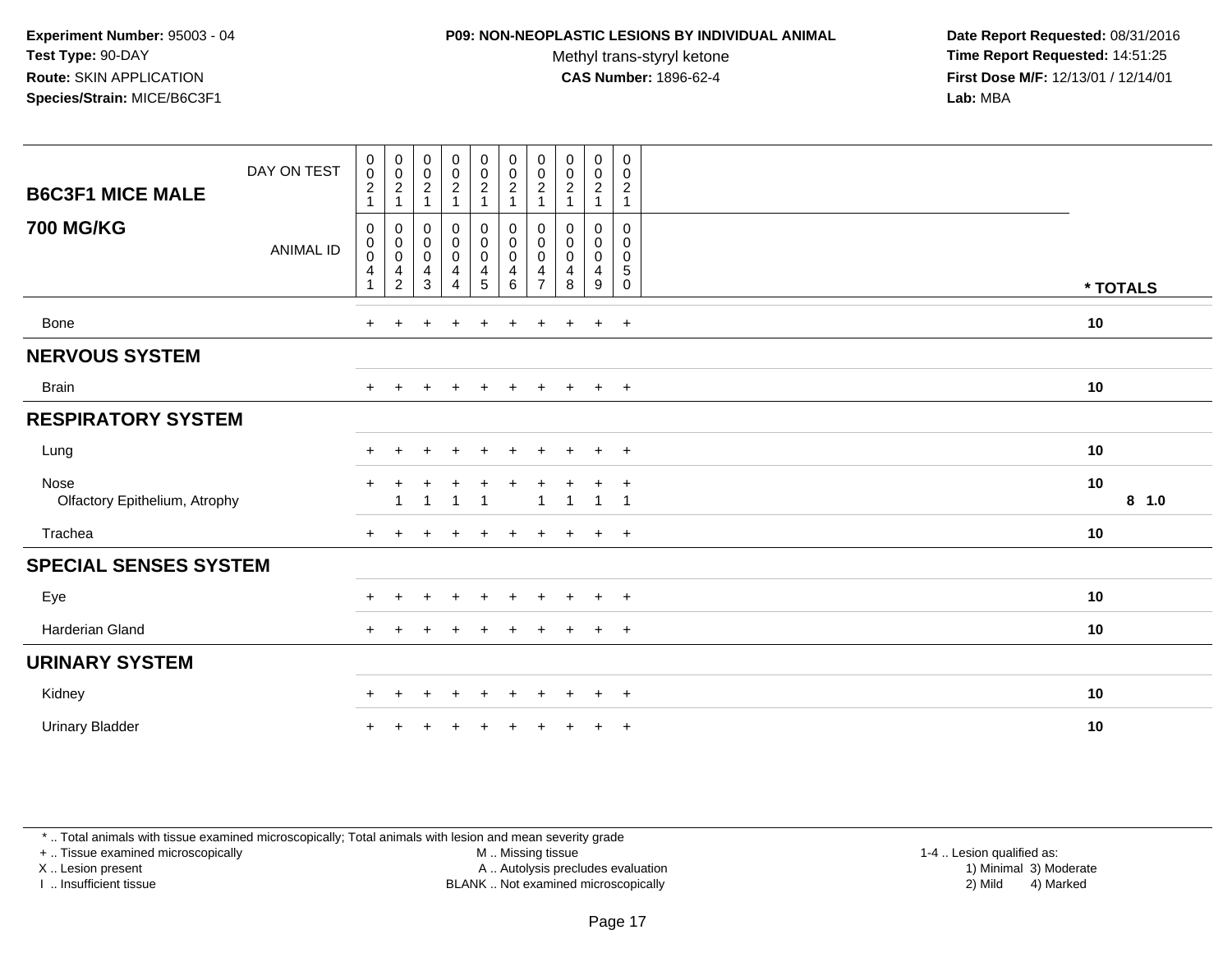#### **P09: NON-NEOPLASTIC LESIONS BY INDIVIDUAL ANIMAL**

Methyl trans-styryl ketone<br>CAS Number: 1896-62-4

 **Date Report Requested:** 08/31/2016 **Time Report Requested:** 14:51:25 **First Dose M/F:** 12/13/01 / 12/14/01<br>**Lab:** MBA **Lab:** MBA

| <b>B6C3F1 MICE MALE</b>   | DAY ON TEST      | $\pmb{0}$<br>$\pmb{0}$<br>$\overline{\mathbf{c}}$<br>$\mathbf{1}$ | $_{\rm 0}^{\rm 0}$<br>$\frac{2}{1}$      | $\pmb{0}$<br>$\mathbf 0$<br>$\frac{2}{1}$                     | $\begin{array}{c} 0 \\ 0 \\ 2 \\ 1 \end{array}$                | $\begin{smallmatrix} 0\\0 \end{smallmatrix}$<br>$\frac{2}{1}$ | $\begin{smallmatrix} 0\\0 \end{smallmatrix}$<br>$\frac{2}{1}$ | $\pmb{0}$<br>$\mathbf 0$<br>$\overline{c}$<br>1                | $\pmb{0}$<br>$\pmb{0}$<br>$\overline{\mathbf{c}}$<br>$\overline{1}$ | $\pmb{0}$<br>$\pmb{0}$<br>$\sqrt{2}$<br>$\mathbf{1}$                  | $\mathbf 0$<br>$\mathbf 0$<br>$\mathbf 0$<br>6                      |                  |
|---------------------------|------------------|-------------------------------------------------------------------|------------------------------------------|---------------------------------------------------------------|----------------------------------------------------------------|---------------------------------------------------------------|---------------------------------------------------------------|----------------------------------------------------------------|---------------------------------------------------------------------|-----------------------------------------------------------------------|---------------------------------------------------------------------|------------------|
| <b>1400 MG/KG</b>         | <b>ANIMAL ID</b> | $\mathbf 0$<br>$\pmb{0}$<br>$\mathsf 0$<br>5<br>1                 | 0<br>$_{\rm 0}^{\rm 0}$<br>$\frac{5}{2}$ | 0<br>$\boldsymbol{0}$<br>$\ddot{\mathbf{0}}$<br>$\frac{5}{3}$ | $\mathbf 0$<br>$\begin{array}{c} 0 \\ 0 \\ 5 \\ 4 \end{array}$ | 0<br>$\pmb{0}$<br>$\frac{0}{5}$                               | $\mathbf 0$<br>$\mathbf 0$<br>$\pmb{0}$<br>$\sqrt{5}$<br>6    | $\mathbf 0$<br>$\pmb{0}$<br>$\mathbf 0$<br>5<br>$\overline{7}$ | $\Omega$<br>0<br>$\mathbf 0$<br>$\,$ 5 $\,$<br>$\overline{8}$       | $\mathbf 0$<br>$\pmb{0}$<br>$\pmb{0}$<br>$\sqrt{5}$<br>$\overline{9}$ | $\mathbf 0$<br>$\mathbf 0$<br>$\mathbf 0$<br>$\,6\,$<br>$\mathbf 0$ | * TOTALS         |
| <b>ALIMENTARY SYSTEM</b>  |                  |                                                                   |                                          |                                                               |                                                                |                                                               |                                                               |                                                                |                                                                     |                                                                       |                                                                     |                  |
| Esophagus                 |                  |                                                                   |                                          |                                                               |                                                                | ÷                                                             |                                                               |                                                                |                                                                     | $\ddot{}$                                                             | $+$                                                                 | 10               |
| Gallbladder               |                  |                                                                   |                                          |                                                               |                                                                |                                                               |                                                               |                                                                |                                                                     | $\ddot{}$                                                             | A                                                                   | 9                |
| Intestine Large, Cecum    |                  |                                                                   |                                          |                                                               |                                                                |                                                               |                                                               |                                                                |                                                                     | $\ddot{}$                                                             | A                                                                   | 9                |
| Intestine Large, Colon    |                  |                                                                   |                                          |                                                               |                                                                |                                                               |                                                               |                                                                |                                                                     | ÷                                                                     | $\overline{+}$                                                      | 10               |
| Intestine Large, Rectum   |                  |                                                                   |                                          |                                                               |                                                                |                                                               |                                                               |                                                                |                                                                     | $\ddot{}$                                                             | $\overline{A}$                                                      | $\boldsymbol{9}$ |
| Intestine Small, Duodenum |                  |                                                                   |                                          |                                                               |                                                                |                                                               |                                                               |                                                                |                                                                     | $\ddot{+}$                                                            | A                                                                   | 9                |
| Intestine Small, Ileum    |                  |                                                                   |                                          |                                                               |                                                                |                                                               |                                                               |                                                                | $\ddot{}$                                                           | $\mathsf{A}$                                                          | A                                                                   | 8                |
| Intestine Small, Jejunum  |                  |                                                                   |                                          |                                                               |                                                                |                                                               |                                                               | А                                                              | $+$                                                                 | $+$                                                                   | A                                                                   | 8                |
| Liver                     |                  | $+$                                                               | $\ddot{}$                                |                                                               |                                                                |                                                               |                                                               |                                                                |                                                                     | $\ddot{}$                                                             | $+$                                                                 | 10               |
| Pancreas                  |                  | ÷                                                                 | $\div$                                   |                                                               |                                                                |                                                               |                                                               |                                                                |                                                                     | $\div$                                                                | $+$                                                                 | 10               |
| Salivary Glands           |                  |                                                                   |                                          |                                                               |                                                                |                                                               |                                                               |                                                                |                                                                     |                                                                       | $\overline{+}$                                                      | 10               |
| Stomach, Forestomach      |                  |                                                                   |                                          |                                                               |                                                                |                                                               |                                                               |                                                                |                                                                     | $\div$                                                                | A                                                                   | $\boldsymbol{9}$ |
| Stomach, Glandular        |                  |                                                                   |                                          |                                                               |                                                                |                                                               |                                                               |                                                                |                                                                     | $\ddot{}$                                                             | A                                                                   | 9                |
| Tongue                    |                  |                                                                   |                                          |                                                               |                                                                |                                                               |                                                               |                                                                |                                                                     | $\div$                                                                | $\overline{+}$                                                      | 10               |

## **CARDIOVASCULAR SYSTEM**

\* .. Total animals with tissue examined microscopically; Total animals with lesion and mean severity grade

+ .. Tissue examined microscopically

X .. Lesion present

I .. Insufficient tissue

M .. Missing tissue

A .. Autolysis precludes evaluation

BLANK .. Not examined microscopically 2) Mild 4) Marked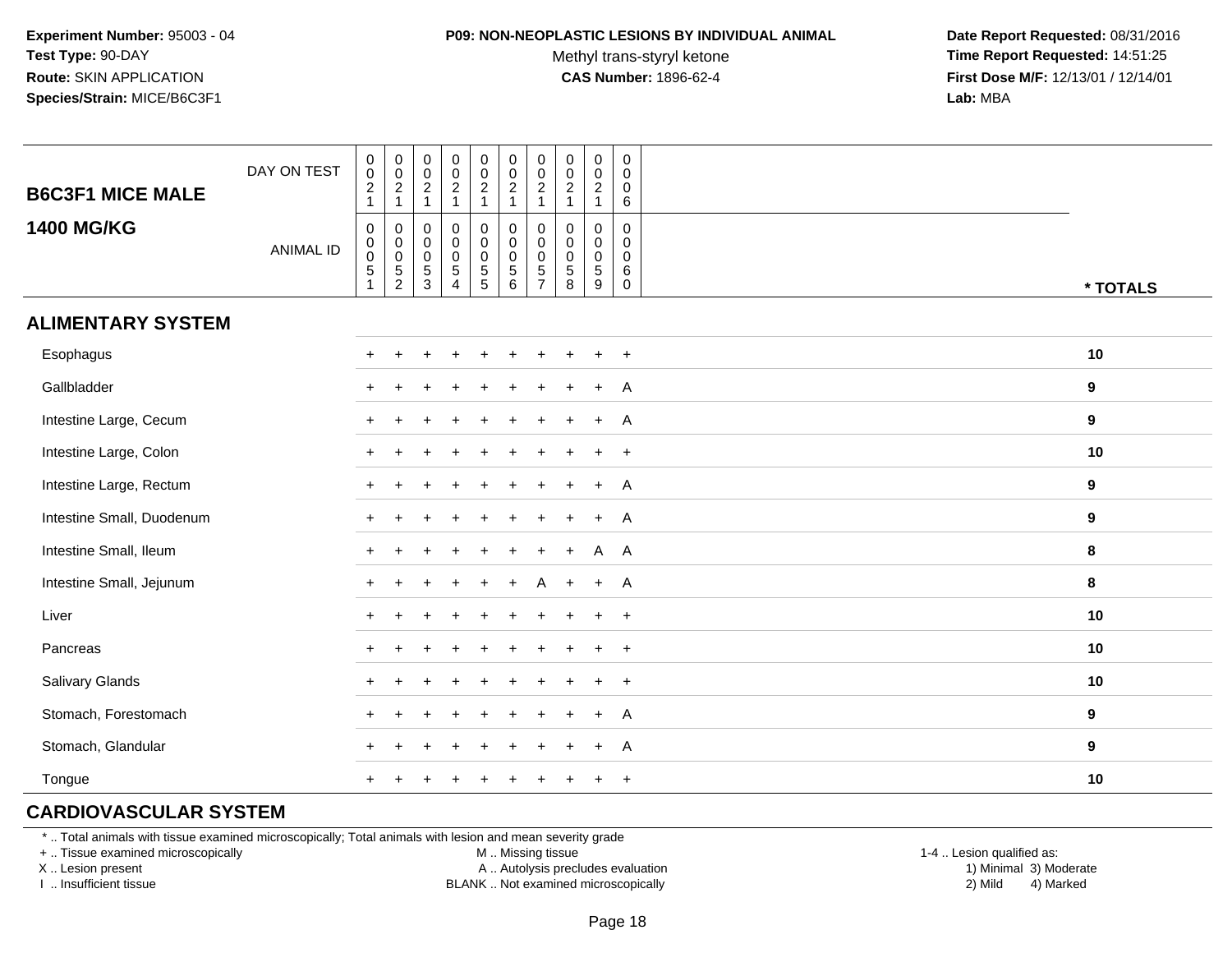### **P09: NON-NEOPLASTIC LESIONS BY INDIVIDUAL ANIMAL**

Methyl trans-styryl ketone<br>CAS Number: 1896-62-4

| DAY ON TEST<br><b>B6C3F1 MICE MALE</b>                                                                                                                                                        | $\mathbf 0$<br>$\pmb{0}$<br>$\sqrt{2}$<br>$\mathbf{1}$                      | $\boldsymbol{0}$<br>$\overline{0}$<br>$\overline{c}$<br>$\mathbf{1}$ | $\pmb{0}$<br>$\mathsf{O}\xspace$<br>$\overline{\mathbf{c}}$<br>$\mathbf{1}$ | $\mathsf{O}\xspace$<br>$\ddot{\mathbf{0}}$<br>$\overline{a}$<br>$\mathbf{1}$ | $\pmb{0}$<br>$\overline{0}$<br>$\sqrt{2}$<br>$\mathbf{1}$ | $\pmb{0}$<br>$\mathsf{O}\xspace$<br>$\sqrt{2}$<br>$\mathbf{1}$ | $\pmb{0}$<br>0<br>$\sqrt{2}$<br>$\mathbf{1}$              | $\pmb{0}$<br>$\boldsymbol{0}$<br>$\boldsymbol{2}$<br>$\mathbf{1}$ | $\pmb{0}$<br>$\pmb{0}$<br>$\overline{c}$<br>$\mathbf{1}$ | $\pmb{0}$<br>$\Omega$<br>0<br>6                             |                                                                                                                                                         |          |
|-----------------------------------------------------------------------------------------------------------------------------------------------------------------------------------------------|-----------------------------------------------------------------------------|----------------------------------------------------------------------|-----------------------------------------------------------------------------|------------------------------------------------------------------------------|-----------------------------------------------------------|----------------------------------------------------------------|-----------------------------------------------------------|-------------------------------------------------------------------|----------------------------------------------------------|-------------------------------------------------------------|---------------------------------------------------------------------------------------------------------------------------------------------------------|----------|
| <b>1400 MG/KG</b><br><b>ANIMAL ID</b>                                                                                                                                                         | $\mathsf 0$<br>$\mathbf 0$<br>$\pmb{0}$<br>$\overline{5}$<br>$\overline{1}$ | $\mathbf 0$<br>$\pmb{0}$<br>$\,0\,$<br>$\mathbf 5$<br>$\overline{c}$ | $\mathbf 0$<br>$\mathbf 0$<br>$\pmb{0}$<br>$5\,$<br>3                       | $\mathbf 0$<br>0<br>$\mathsf{O}$<br>5<br>$\overline{4}$                      | $\pmb{0}$<br>$\pmb{0}$<br>$\pmb{0}$<br>$\frac{5}{5}$      | $\pmb{0}$<br>$\pmb{0}$<br>$\pmb{0}$<br>$\sqrt{5}$<br>6         | $\mathbf 0$<br>$\Omega$<br>$\mathbf 0$<br>$\sqrt{5}$<br>7 | 0<br>$\Omega$<br>$\mathbf 0$<br>$\overline{5}$<br>8               | 0<br>0<br>0<br>5<br>9                                    | $\mathbf 0$<br>$\Omega$<br>$\mathbf{0}$<br>6<br>$\mathbf 0$ |                                                                                                                                                         | * TOTALS |
| <b>Blood Vessel</b>                                                                                                                                                                           |                                                                             |                                                                      |                                                                             |                                                                              |                                                           |                                                                |                                                           |                                                                   |                                                          | $\ddot{}$                                                   | 10                                                                                                                                                      |          |
| Heart                                                                                                                                                                                         |                                                                             |                                                                      |                                                                             |                                                                              |                                                           |                                                                |                                                           |                                                                   | $\div$                                                   | $\overline{+}$                                              | 10                                                                                                                                                      |          |
| <b>ENDOCRINE SYSTEM</b>                                                                                                                                                                       |                                                                             |                                                                      |                                                                             |                                                                              |                                                           |                                                                |                                                           |                                                                   |                                                          |                                                             |                                                                                                                                                         |          |
| <b>Adrenal Cortex</b><br><b>Accessory Adrenal Cortical Nodule</b>                                                                                                                             |                                                                             |                                                                      |                                                                             |                                                                              | $\ddot{}$                                                 |                                                                | $\ddot{}$                                                 |                                                                   | $\ddot{}$                                                | $\overline{+}$                                              | 10                                                                                                                                                      | 1 1.0    |
| Adrenal Medulla                                                                                                                                                                               |                                                                             |                                                                      |                                                                             |                                                                              |                                                           |                                                                |                                                           |                                                                   |                                                          | $\ddot{}$                                                   | 10                                                                                                                                                      |          |
| Islets, Pancreatic                                                                                                                                                                            |                                                                             |                                                                      |                                                                             |                                                                              |                                                           |                                                                |                                                           |                                                                   |                                                          | $\div$                                                      | 10                                                                                                                                                      |          |
| Parathyroid Gland                                                                                                                                                                             | $+$                                                                         | м                                                                    | $+$                                                                         | M                                                                            | M                                                         | $\overline{+}$                                                 |                                                           |                                                                   | ÷.                                                       | $+$                                                         | $\overline{7}$                                                                                                                                          |          |
| <b>Pituitary Gland</b>                                                                                                                                                                        |                                                                             | $\ddot{}$                                                            |                                                                             |                                                                              |                                                           |                                                                |                                                           |                                                                   |                                                          |                                                             | $\overline{7}$                                                                                                                                          |          |
| <b>Thyroid Gland</b><br>Ectopic Thymus                                                                                                                                                        |                                                                             |                                                                      |                                                                             |                                                                              |                                                           |                                                                |                                                           |                                                                   | $\ddot{}$<br>$\mathbf{1}$                                | $\ddot{}$                                                   | 10                                                                                                                                                      | $1 1.0$  |
| <b>GENERAL BODY SYSTEM</b>                                                                                                                                                                    |                                                                             |                                                                      |                                                                             |                                                                              |                                                           |                                                                |                                                           |                                                                   |                                                          |                                                             |                                                                                                                                                         |          |
| <b>NONE</b>                                                                                                                                                                                   |                                                                             |                                                                      |                                                                             |                                                                              |                                                           |                                                                |                                                           |                                                                   |                                                          |                                                             |                                                                                                                                                         |          |
| <b>GENITAL SYSTEM</b>                                                                                                                                                                         |                                                                             |                                                                      |                                                                             |                                                                              |                                                           |                                                                |                                                           |                                                                   |                                                          |                                                             |                                                                                                                                                         |          |
| Epididymis                                                                                                                                                                                    |                                                                             |                                                                      |                                                                             |                                                                              |                                                           |                                                                |                                                           |                                                                   |                                                          |                                                             | 10                                                                                                                                                      |          |
| <b>Preputial Gland</b>                                                                                                                                                                        |                                                                             |                                                                      |                                                                             |                                                                              |                                                           |                                                                |                                                           |                                                                   |                                                          | A                                                           | 9                                                                                                                                                       |          |
| Prostate                                                                                                                                                                                      |                                                                             |                                                                      |                                                                             |                                                                              |                                                           |                                                                |                                                           |                                                                   |                                                          | $\overline{+}$                                              | 10                                                                                                                                                      |          |
| *  Total animals with tissue examined microscopically; Total animals with lesion and mean severity grade<br>+  Tissue examined microscopically<br>X  Lesion present<br>I  Insufficient tissue |                                                                             |                                                                      |                                                                             |                                                                              |                                                           | M  Missing tissue                                              |                                                           |                                                                   |                                                          |                                                             | 1-4  Lesion qualified as:<br>A  Autolysis precludes evaluation<br>1) Minimal 3) Moderate<br>BLANK  Not examined microscopically<br>2) Mild<br>4) Marked |          |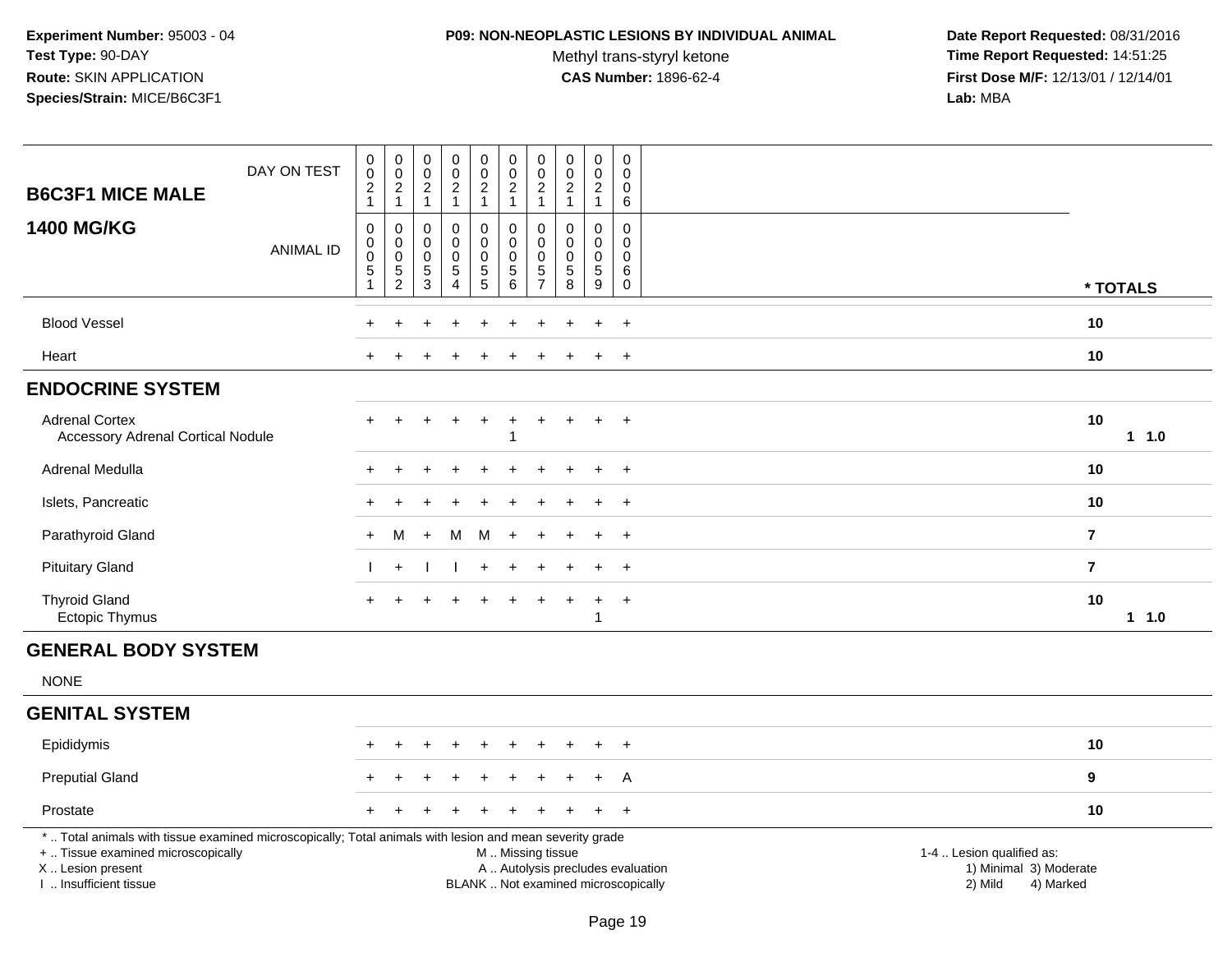#### **P09: NON-NEOPLASTIC LESIONS BY INDIVIDUAL ANIMAL**

Methyl trans-styryl ketone<br>CAS Number: 1896-62-4

 **Date Report Requested:** 08/31/2016 **Time Report Requested:** 14:51:25 **First Dose M/F:** 12/13/01 / 12/14/01<br>Lab: MBA **Lab:** MBA

| DAY ON TEST<br><b>B6C3F1 MICE MALE</b>                                                                                                                              | $\pmb{0}$<br>$\pmb{0}$<br>$\overline{c}$<br>$\mathbf{1}$                | $\pmb{0}$<br>$\mathbf 0$<br>$\overline{c}$<br>$\mathbf{1}$ | $\pmb{0}$<br>$\mathbf 0$<br>$\overline{c}$<br>$\mathbf{1}$    | $\pmb{0}$<br>$\mathsf{O}\xspace$<br>$\overline{c}$<br>$\mathbf{1}$       | 0<br>$\mathbf 0$<br>$\overline{a}$<br>$\mathbf{1}$ | $\pmb{0}$<br>$\pmb{0}$<br>$\boldsymbol{2}$<br>$\mathbf{1}$     | $\pmb{0}$<br>$\mathbf 0$<br>$\overline{c}$<br>$\overline{1}$               | $\pmb{0}$<br>$\mathbf 0$<br>$\boldsymbol{2}$<br>$\mathbf{1}$ | $\mathbf 0$<br>0<br>$\boldsymbol{2}$<br>$\mathbf{1}$             | 0<br>$\mathbf 0$<br>0<br>6                                                    |                                                     |     |
|---------------------------------------------------------------------------------------------------------------------------------------------------------------------|-------------------------------------------------------------------------|------------------------------------------------------------|---------------------------------------------------------------|--------------------------------------------------------------------------|----------------------------------------------------|----------------------------------------------------------------|----------------------------------------------------------------------------|--------------------------------------------------------------|------------------------------------------------------------------|-------------------------------------------------------------------------------|-----------------------------------------------------|-----|
| <b>1400 MG/KG</b><br><b>ANIMAL ID</b>                                                                                                                               | $\mathbf 0$<br>$\mathbf 0$<br>$\mathsf 0$<br>$\sqrt{5}$<br>$\mathbf{1}$ | 0<br>0<br>$\mathbf 0$<br>$\frac{5}{2}$                     | 0<br>$\mathbf 0$<br>$\mathbf 0$<br>$\sqrt{5}$<br>$\mathbf{3}$ | $\mathbf 0$<br>$\mathsf 0$<br>$\pmb{0}$<br>$\mathbf 5$<br>$\overline{4}$ | $\mathbf 0$<br>$\mathsf{O}$<br>0<br>$\frac{5}{5}$  | $\mathbf 0$<br>$\pmb{0}$<br>$\pmb{0}$<br>$\sqrt{5}$<br>$\,6\,$ | $\mathbf{0}$<br>$\mathbf 0$<br>$\mathbf 0$<br>$\sqrt{5}$<br>$\overline{7}$ | $\Omega$<br>$\Omega$<br>$\mathbf 0$<br>$\sqrt{5}$<br>8       | 0<br>$\mathbf 0$<br>$\mathsf{O}\xspace$<br>5<br>$\boldsymbol{9}$ | $\mathbf 0$<br>$\mathbf 0$<br>$\mathbf 0$<br>6<br>$\mathsf 0$                 | * TOTALS                                            |     |
| Seminal Vesicle                                                                                                                                                     |                                                                         |                                                            |                                                               |                                                                          |                                                    |                                                                |                                                                            |                                                              |                                                                  | A                                                                             | 9                                                   |     |
| <b>Testes</b>                                                                                                                                                       |                                                                         |                                                            |                                                               |                                                                          |                                                    |                                                                |                                                                            |                                                              | $\ddot{}$                                                        | $+$                                                                           | 10                                                  |     |
| <b>HEMATOPOIETIC SYSTEM</b>                                                                                                                                         |                                                                         |                                                            |                                                               |                                                                          |                                                    |                                                                |                                                                            |                                                              |                                                                  |                                                                               |                                                     |     |
| <b>Bone Marrow</b>                                                                                                                                                  |                                                                         |                                                            |                                                               |                                                                          |                                                    |                                                                |                                                                            |                                                              |                                                                  |                                                                               | 10                                                  |     |
| Lymph Node, Mandibular                                                                                                                                              |                                                                         |                                                            |                                                               |                                                                          |                                                    |                                                                |                                                                            |                                                              |                                                                  | $\overline{ }$                                                                | 10                                                  |     |
| Lymph Node, Mesenteric                                                                                                                                              |                                                                         |                                                            |                                                               |                                                                          |                                                    |                                                                |                                                                            |                                                              | $\ddot{}$                                                        | $\ddot{}$                                                                     | 10                                                  |     |
| Spleen<br>Hematopoietic Cell Proliferation                                                                                                                          | $\overline{2}$                                                          |                                                            | $\overline{2}$                                                |                                                                          | $\overline{2}$                                     | $\overline{\mathbf{1}}$                                        |                                                                            |                                                              | $\ddot{}$<br>1                                                   | A                                                                             | 9<br>$6$ 1.5                                        |     |
| Thymus                                                                                                                                                              |                                                                         |                                                            |                                                               |                                                                          |                                                    |                                                                |                                                                            |                                                              | $\ddot{}$                                                        | A                                                                             | 9                                                   |     |
| <b>INTEGUMENTARY SYSTEM</b>                                                                                                                                         |                                                                         |                                                            |                                                               |                                                                          |                                                    |                                                                |                                                                            |                                                              |                                                                  |                                                                               |                                                     |     |
| Mammary Gland                                                                                                                                                       | м                                                                       | м                                                          | м                                                             | M                                                                        | M                                                  | M                                                              | M                                                                          | M                                                            | M M                                                              |                                                                               | $\mathbf 0$                                         |     |
| Skin<br>Hair Follicle, Site Of Application, Hyperplasia<br>Sebaceous Gland, Site Of Application,<br>Hypertrophy<br>Site Of Application, Hyperkeratosis              | 3<br>$\overline{1}$<br>$\overline{\mathbf{c}}$<br>$\Delta$              | 2<br>4                                                     | 1<br>2                                                        | 1<br>$\overline{c}$<br>$\overline{\mathbf{A}}$                           | 2<br>$\Delta$                                      | 1<br>$\boldsymbol{\varDelta}$                                  | $\overline{1}$<br>Δ                                                        | 2<br>$\overline{2}$<br>3                                     | 1<br>$\mathbf{1}$<br>2<br>$\overline{4}$                         | $\overline{\mathbf{1}}$<br>$\overline{1}$<br>$\overline{c}$<br>$\overline{2}$ | 10<br>9, 1.3<br>8<br>10, 1.7<br>10 3.7              | 1.1 |
| Site Of Application, Inflammation, Chronic<br>Active<br>Site Of Application, Necrosis<br>Site Of Application, Ulcer<br>Site Of Application - Epidermis, Hyperplasia | X<br>$\overline{4}$                                                     | X<br>4                                                     | 4<br>4                                                        | 4<br>3                                                                   | 4                                                  | 4<br>Δ                                                         | 4<br>3                                                                     | Χ<br>Δ                                                       | 4<br>4                                                           | 2                                                                             | 6<br>3<br>10 3.6                                    | 4.0 |
| *  Total animals with tissue examined microscopically; Total animals with lesion and mean severity grade<br>+  Tissue examined microscopically<br>X  Lesion present |                                                                         |                                                            |                                                               |                                                                          |                                                    | M  Missing tissue<br>A  Autolysis precludes evaluation         |                                                                            |                                                              |                                                                  |                                                                               | 1-4  Lesion qualified as:<br>1) Minimal 3) Moderate |     |

I .. Insufficient tissue

Page 20

BLANK .. Not examined microscopically 2) Mild 4) Marked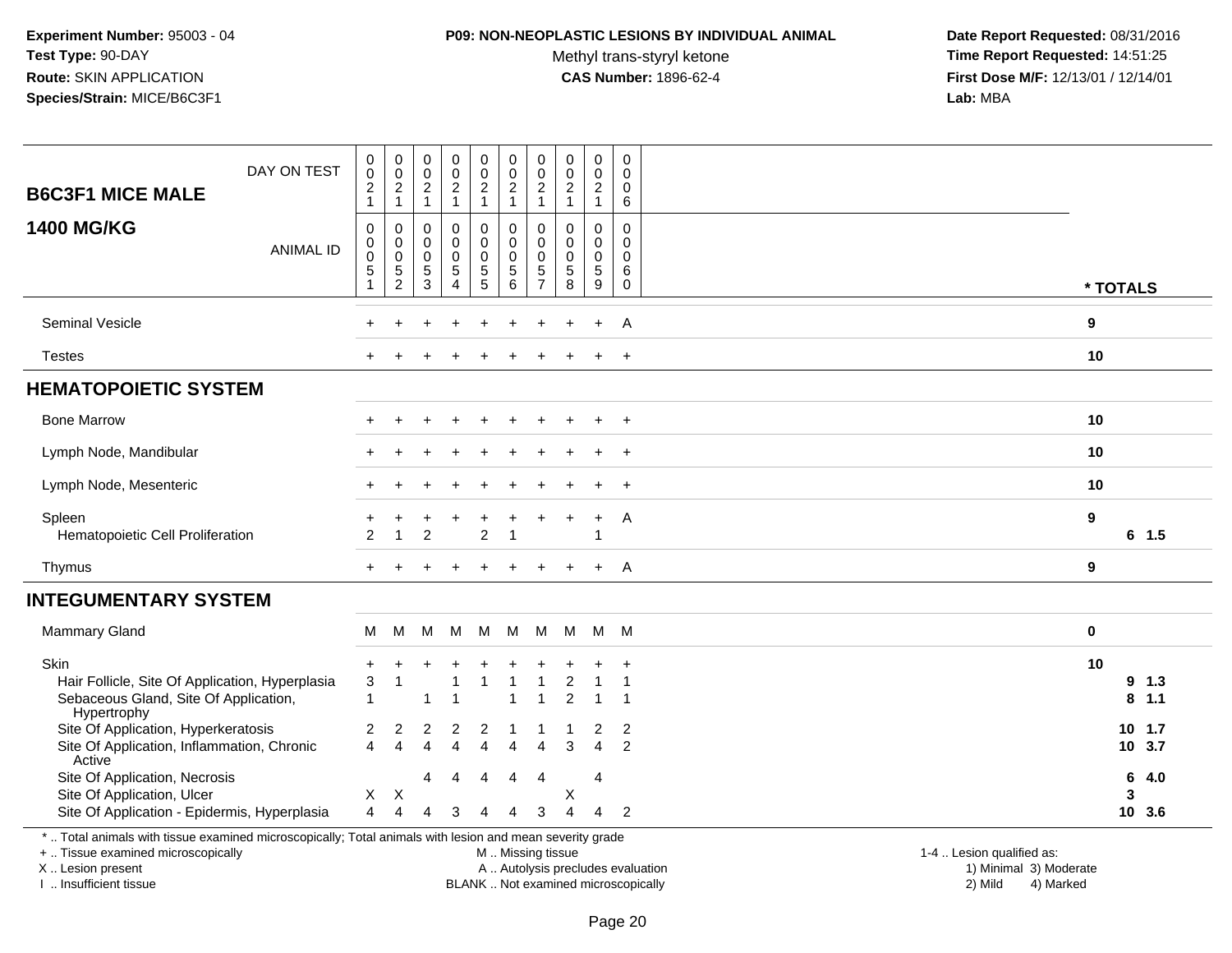## **P09: NON-NEOPLASTIC LESIONS BY INDIVIDUAL ANIMAL**

Methyl trans-styryl ketone<br>CAS Number: 1896-62-4

| <b>B6C3F1 MICE MALE</b>                                                                                                                                                                       | DAY ON TEST      | $\pmb{0}$<br>$\overline{0}$<br>$\overline{c}$                                        | $\pmb{0}$<br>$\pmb{0}$<br>$\sqrt{2}$                   | $\mathbf 0$<br>$\pmb{0}$<br>$\overline{2}$ | $\pmb{0}$<br>$\pmb{0}$<br>$\overline{a}$       | $\pmb{0}$<br>$\mathsf{O}\xspace$<br>$\overline{2}$       | $\pmb{0}$<br>$\pmb{0}$<br>$\overline{2}$                       | $\mathbf 0$<br>$\pmb{0}$<br>$\overline{2}$                      | $\mathbf 0$<br>$\pmb{0}$<br>$\overline{2}$            | 0<br>$\mathsf{O}\xspace$<br>$\overline{2}$          | $\mathbf 0$<br>$\Omega$<br>0                              |                                                                                                                  |         |
|-----------------------------------------------------------------------------------------------------------------------------------------------------------------------------------------------|------------------|--------------------------------------------------------------------------------------|--------------------------------------------------------|--------------------------------------------|------------------------------------------------|----------------------------------------------------------|----------------------------------------------------------------|-----------------------------------------------------------------|-------------------------------------------------------|-----------------------------------------------------|-----------------------------------------------------------|------------------------------------------------------------------------------------------------------------------|---------|
|                                                                                                                                                                                               |                  | $\mathbf{1}$                                                                         | $\mathbf{1}$                                           | $\mathbf{1}$                               | $\mathbf{1}$                                   | $\mathbf{1}$                                             | $\mathbf{1}$                                                   | $\mathbf{1}$                                                    | $\mathbf{1}$                                          | $\mathbf{1}$                                        | $\,6\,$                                                   |                                                                                                                  |         |
| <b>1400 MG/KG</b>                                                                                                                                                                             | <b>ANIMAL ID</b> | $\boldsymbol{0}$<br>$\boldsymbol{0}$<br>$\overline{0}$<br>$\sqrt{5}$<br>$\mathbf{1}$ | 0<br>0<br>$\mathbf 0$<br>$\,$ 5 $\,$<br>$\overline{2}$ | $\mathbf 0$<br>0<br>$\mathbf 0$<br>5<br>3  | 0<br>$\mathbf 0$<br>$\boldsymbol{0}$<br>5<br>4 | $\mathsf 0$<br>0<br>$\mathsf{O}\xspace$<br>$\frac{5}{5}$ | $\pmb{0}$<br>$\mathbf 0$<br>$\pmb{0}$<br>$\sqrt{5}$<br>$\,6\,$ | 0<br>$\mathbf 0$<br>$\mathbf 0$<br>$\sqrt{5}$<br>$\overline{7}$ | $\pmb{0}$<br>$\Omega$<br>$\pmb{0}$<br>$\sqrt{5}$<br>8 | $\mathbf 0$<br>$\mathbf 0$<br>$\mathbf 0$<br>5<br>9 | 0<br>$\mathbf 0$<br>$\mathbf 0$<br>$\,6\,$<br>$\mathbf 0$ | * TOTALS                                                                                                         |         |
| <b>MUSCULOSKELETAL SYSTEM</b>                                                                                                                                                                 |                  |                                                                                      |                                                        |                                            |                                                |                                                          |                                                                |                                                                 |                                                       |                                                     |                                                           |                                                                                                                  |         |
| Bone                                                                                                                                                                                          |                  |                                                                                      |                                                        |                                            |                                                |                                                          |                                                                |                                                                 |                                                       |                                                     | $\overline{+}$                                            | 10                                                                                                               |         |
| <b>Skeletal Muscle</b><br>Necrosis, Focal                                                                                                                                                     |                  |                                                                                      |                                                        |                                            |                                                |                                                          | $\ddot{}$<br>$\overline{4}$                                    |                                                                 |                                                       |                                                     |                                                           | 1                                                                                                                | 14.0    |
| <b>NERVOUS SYSTEM</b>                                                                                                                                                                         |                  |                                                                                      |                                                        |                                            |                                                |                                                          |                                                                |                                                                 |                                                       |                                                     |                                                           |                                                                                                                  |         |
| <b>Brain</b>                                                                                                                                                                                  |                  | $+$                                                                                  |                                                        |                                            |                                                |                                                          |                                                                |                                                                 |                                                       | $\ddot{}$                                           | $+$                                                       | 10                                                                                                               |         |
| <b>RESPIRATORY SYSTEM</b>                                                                                                                                                                     |                  |                                                                                      |                                                        |                                            |                                                |                                                          |                                                                |                                                                 |                                                       |                                                     |                                                           |                                                                                                                  |         |
| Lung<br>Hemorrhage, Focal                                                                                                                                                                     |                  | $+$                                                                                  | $+$                                                    | $\ddot{}$                                  | $\ddot{}$<br>3                                 | $\pm$                                                    | $\pm$                                                          | $+$                                                             | $+$                                                   | $+$                                                 | $+$                                                       | 10                                                                                                               | 13.0    |
| Nose<br>Olfactory Epithelium, Atrophy                                                                                                                                                         |                  | -1                                                                                   | +<br>2                                                 | -1                                         | $\ddot{}$<br>$\mathbf{1}$                      | $\ddot{}$<br>$\overline{2}$                              | +<br>$\mathbf{1}$                                              | $\mathbf 1$                                                     | $\overline{2}$                                        | $\ddot{}$<br>$\overline{2}$                         | $\ddot{}$<br>2                                            | 10                                                                                                               | 10, 1.5 |
| Trachea                                                                                                                                                                                       |                  | $+$                                                                                  | $\ddot{}$                                              |                                            | $\pm$                                          | $\ddot{}$                                                | $\ddot{}$                                                      | ÷.                                                              | $\pm$                                                 | $\ddot{}$                                           | $+$                                                       | 10                                                                                                               |         |
| <b>SPECIAL SENSES SYSTEM</b>                                                                                                                                                                  |                  |                                                                                      |                                                        |                                            |                                                |                                                          |                                                                |                                                                 |                                                       |                                                     |                                                           |                                                                                                                  |         |
| Eye                                                                                                                                                                                           |                  |                                                                                      |                                                        |                                            |                                                |                                                          |                                                                |                                                                 |                                                       |                                                     | $\ddot{}$                                                 | 10                                                                                                               |         |
| Harderian Gland                                                                                                                                                                               |                  |                                                                                      |                                                        |                                            |                                                |                                                          |                                                                |                                                                 |                                                       | $\ddot{}$                                           | $\ddot{}$                                                 | 10                                                                                                               |         |
| <b>URINARY SYSTEM</b>                                                                                                                                                                         |                  |                                                                                      |                                                        |                                            |                                                |                                                          |                                                                |                                                                 |                                                       |                                                     |                                                           |                                                                                                                  |         |
| Kidney                                                                                                                                                                                        |                  | $+$                                                                                  | $+$                                                    |                                            | $\ddot{}$                                      | $+$                                                      | $+$                                                            | $+$                                                             | $+$                                                   | $+$                                                 | A                                                         | 9                                                                                                                |         |
| *  Total animals with tissue examined microscopically; Total animals with lesion and mean severity grade<br>+  Tissue examined microscopically<br>X  Lesion present<br>I. Insufficient tissue |                  |                                                                                      |                                                        |                                            |                                                |                                                          | M  Missing tissue<br>BLANK  Not examined microscopically       |                                                                 |                                                       |                                                     |                                                           | 1-4  Lesion qualified as:<br>A  Autolysis precludes evaluation<br>1) Minimal 3) Moderate<br>2) Mild<br>4) Marked |         |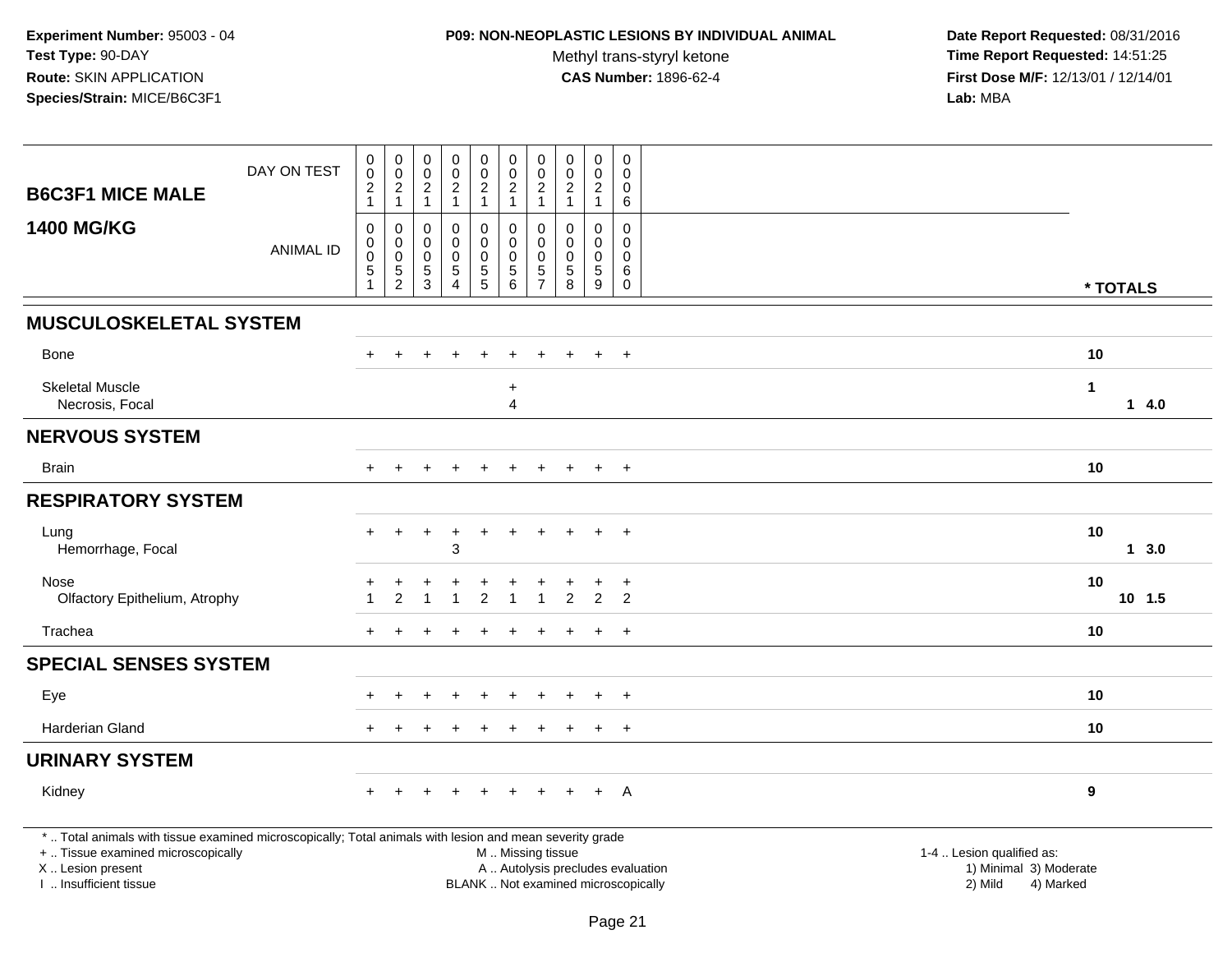# **P09: NON-NEOPLASTIC LESIONS BY INDIVIDUAL ANIMAL**

Methyl trans-styryl ketone<br>CAS Number: 1896-62-4

 **Date Report Requested:** 08/31/2016 **Time Report Requested:** 14:51:25 **First Dose M/F:** 12/13/01 / 12/14/01<br>**Lab:** MBA **Lab:** MBA

| <b>B6C3F1 MICE MALE</b> | DAY ON TEST      | 0<br>0<br>2       | <b>O</b><br>⌒   | 0<br>ົ | 0<br>U<br>ົ                      | 0<br>0<br>ົ<br><u>_</u>                          | 0<br>U<br>$\mathcal{P}$<br>∠     | 0<br>0<br>ົ       |                   | 0<br>0<br>ົ<br><u>.</u> | 0<br>0<br>0<br>6      |          |
|-------------------------|------------------|-------------------|-----------------|--------|----------------------------------|--------------------------------------------------|----------------------------------|-------------------|-------------------|-------------------------|-----------------------|----------|
| <b>1400 MG/KG</b>       | <b>ANIMAL ID</b> | 0<br>0<br>0<br>-5 | G<br>$\sqrt{2}$ | đ<br>3 | 0<br>0<br>U<br><sub>5</sub><br>4 | 0<br>0<br>0<br>$5\overline{5}$<br>5 <sup>5</sup> | 0<br>U<br>U<br>$\mathbf{p}$<br>6 | 0<br>0<br>0<br>C. | $\mathbf 0$<br>.5 | 0<br>0<br>0<br>5<br>9   | 0<br>0<br>0<br>6<br>0 | * TOTALS |
| <b>Urinary Bladder</b>  |                  |                   |                 | $+$    | $+$ $-$                          |                                                  | $+$ $+$ $+$                      |                   |                   | + + A                   |                       | 9        |

\*\*\* END OF MALE DATA \*\*\*

\* .. Total animals with tissue examined microscopically; Total animals with lesion and mean severity grade

+ .. Tissue examined microscopically

X .. Lesion present

I .. Insufficient tissue

 M .. Missing tissueA .. Autolysis precludes evaluation

BLANK .. Not examined microscopically 2) Mild 4) Marked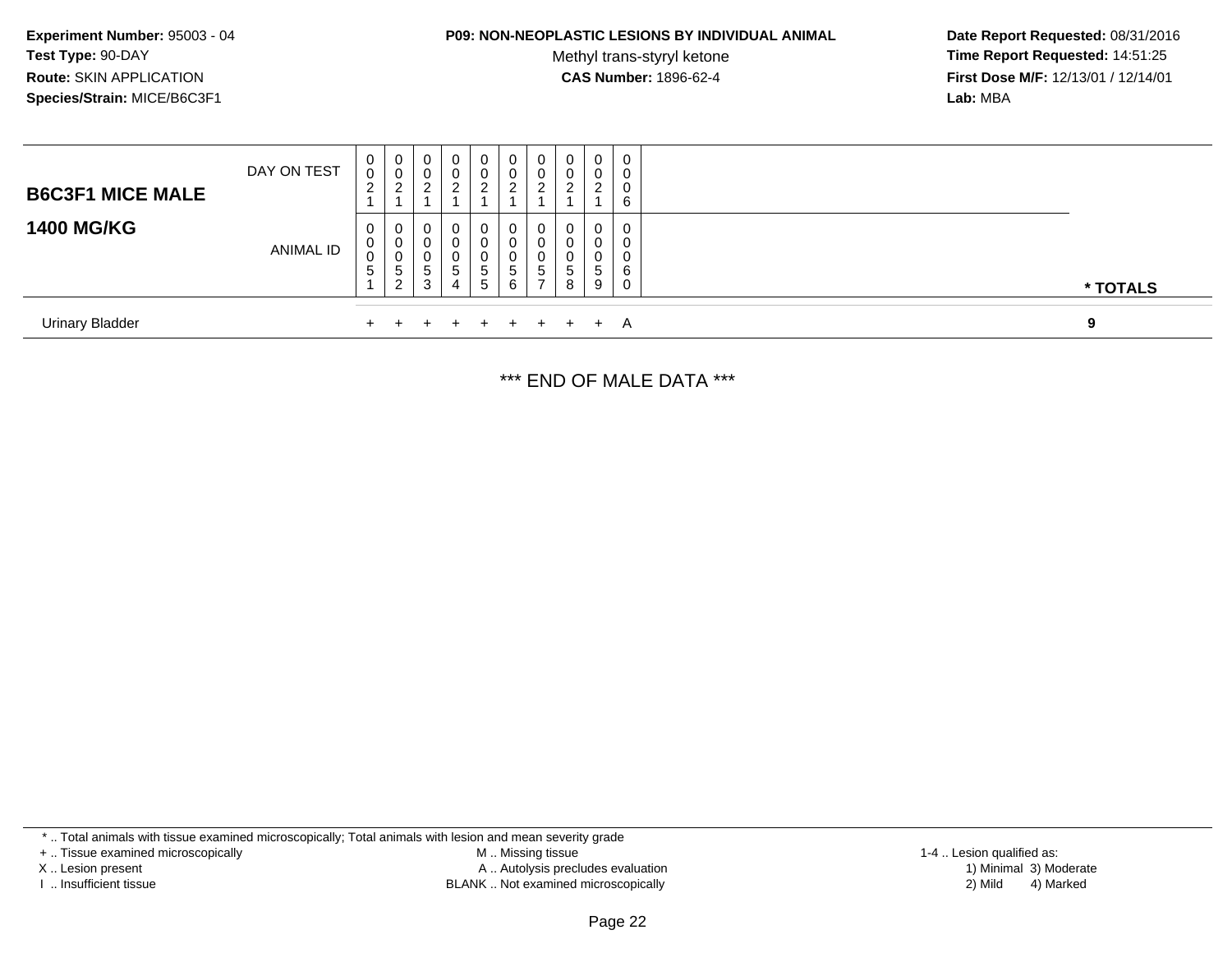#### **P09: NON-NEOPLASTIC LESIONS BY INDIVIDUAL ANIMAL**

Methyl trans-styryl ketone<br>CAS Number: 1896-62-4

 **Date Report Requested:** 08/31/2016 **Time Report Requested:** 14:51:25 **First Dose M/F:** 12/13/01 / 12/14/01<br>**Lab:** MBA **Lab:** MBA

| <b>B6C3F1 MICE FEMALE</b> | DAY ON TEST      | $\pmb{0}$<br>$\ddot{\mathbf{0}}$<br>$\frac{9}{2}$                           | $\mathbf 0$<br>$\mathbf 0$<br>$\frac{9}{2}$                     | $\pmb{0}$<br>$\mathbf 0$<br>$\boldsymbol{9}$<br>$\overline{2}$ | $\pmb{0}$<br>$\mathbf 0$<br>$\frac{9}{2}$                      | $\mathsf{O}\xspace$<br>$\overline{0}$<br>$\frac{9}{2}$     | $\mathbf 0$<br>$\ddot{\mathbf{0}}$<br>$\frac{9}{2}$           | $\pmb{0}$<br>$\overline{0}$<br>$\frac{9}{2}$                       | $\mathbf 0$<br>$\mathsf 0$<br>$\frac{9}{2}$ | $\mathbf 0$<br>$\mathbf 0$<br>$\frac{9}{2}$     | $\mathbf 0$<br>$\pmb{0}$<br>9<br>$\overline{c}$        |                |
|---------------------------|------------------|-----------------------------------------------------------------------------|-----------------------------------------------------------------|----------------------------------------------------------------|----------------------------------------------------------------|------------------------------------------------------------|---------------------------------------------------------------|--------------------------------------------------------------------|---------------------------------------------|-------------------------------------------------|--------------------------------------------------------|----------------|
| <b>VEHICLE CONTROL</b>    | <b>ANIMAL ID</b> | $\mathbf 0$<br>$\mathbf 0$<br>$\mathbf 0$<br>$6\phantom{a}$<br>$\mathbf{1}$ | 0<br>$\mathbf 0$<br>$\overline{0}$<br>$\,6\,$<br>$\overline{2}$ | $\mathbf 0$<br>$\mathbf 0$<br>$\boldsymbol{0}$<br>$\,6\,$<br>3 | $\mathbf 0$<br>$\mathbf 0$<br>$\pmb{0}$<br>6<br>$\overline{4}$ | $\mathbf 0$<br>$\mathbf 0$<br>$\mathsf{O}$<br>$\,6\,$<br>5 | $\pmb{0}$<br>$\mathbf 0$<br>$\boldsymbol{0}$<br>$\frac{6}{6}$ | $\mathbf 0$<br>$\pmb{0}$<br>$\mathbf 0$<br>$\,6$<br>$\overline{7}$ | $\mathbf 0$<br>0<br>$\mathbf 0$<br>6<br>8   | $\mathbf 0$<br>0<br>$\mathbf 0$<br>$\,6\,$<br>9 | $\mathbf 0$<br>0<br>0<br>$\overline{7}$<br>$\mathbf 0$ | * TOTALS       |
| <b>ALIMENTARY SYSTEM</b>  |                  |                                                                             |                                                                 |                                                                |                                                                |                                                            |                                                               |                                                                    |                                             |                                                 |                                                        |                |
| Esophagus                 |                  | $+$                                                                         |                                                                 |                                                                |                                                                |                                                            |                                                               |                                                                    |                                             |                                                 | $+$                                                    | 10             |
| Gallbladder               |                  | $+$                                                                         | $+$                                                             | M                                                              |                                                                |                                                            |                                                               | $\ddot{}$                                                          |                                             | $+$                                             | $\blacksquare$                                         | $\overline{7}$ |
| Intestine Large, Cecum    |                  |                                                                             |                                                                 |                                                                |                                                                |                                                            |                                                               |                                                                    |                                             |                                                 | $\overline{+}$                                         | 10             |
| Intestine Large, Colon    |                  |                                                                             |                                                                 |                                                                |                                                                |                                                            |                                                               |                                                                    |                                             |                                                 | $\ddot{}$                                              | 10             |
| Intestine Large, Rectum   |                  |                                                                             |                                                                 |                                                                |                                                                |                                                            |                                                               |                                                                    |                                             |                                                 | $+$                                                    | 10             |
| Intestine Small, Duodenum |                  |                                                                             |                                                                 |                                                                |                                                                |                                                            |                                                               |                                                                    |                                             |                                                 | $+$                                                    | 10             |
| Intestine Small, Ileum    |                  |                                                                             |                                                                 |                                                                |                                                                |                                                            |                                                               |                                                                    |                                             |                                                 | $+$                                                    | 10             |
| Intestine Small, Jejunum  |                  |                                                                             |                                                                 |                                                                |                                                                |                                                            |                                                               |                                                                    |                                             |                                                 | $+$                                                    | 10             |
| Liver                     |                  | $+$                                                                         |                                                                 |                                                                |                                                                |                                                            |                                                               |                                                                    |                                             |                                                 | $+$                                                    | 10             |
| Pancreas                  |                  |                                                                             |                                                                 |                                                                |                                                                |                                                            |                                                               |                                                                    |                                             |                                                 | $+$                                                    | 10             |
| Salivary Glands           |                  |                                                                             |                                                                 |                                                                |                                                                |                                                            |                                                               |                                                                    |                                             |                                                 | $\ddot{}$                                              | 10             |
| Stomach, Forestomach      |                  |                                                                             |                                                                 |                                                                |                                                                |                                                            |                                                               |                                                                    |                                             |                                                 | $\ddot{}$                                              | 10             |
| Stomach, Glandular        |                  |                                                                             |                                                                 |                                                                |                                                                |                                                            |                                                               |                                                                    |                                             |                                                 | $\ddot{}$                                              | 10             |
| Tongue                    |                  |                                                                             |                                                                 |                                                                |                                                                |                                                            |                                                               |                                                                    |                                             |                                                 | $\overline{+}$                                         | 10             |

# **CARDIOVASCULAR SYSTEM**

\* .. Total animals with tissue examined microscopically; Total animals with lesion and mean severity grade

+ .. Tissue examined microscopically

X .. Lesion present

I .. Insufficient tissue

M .. Missing tissue

A .. Autolysis precludes evaluation

BLANK .. Not examined microscopically 2) Mild 4) Marked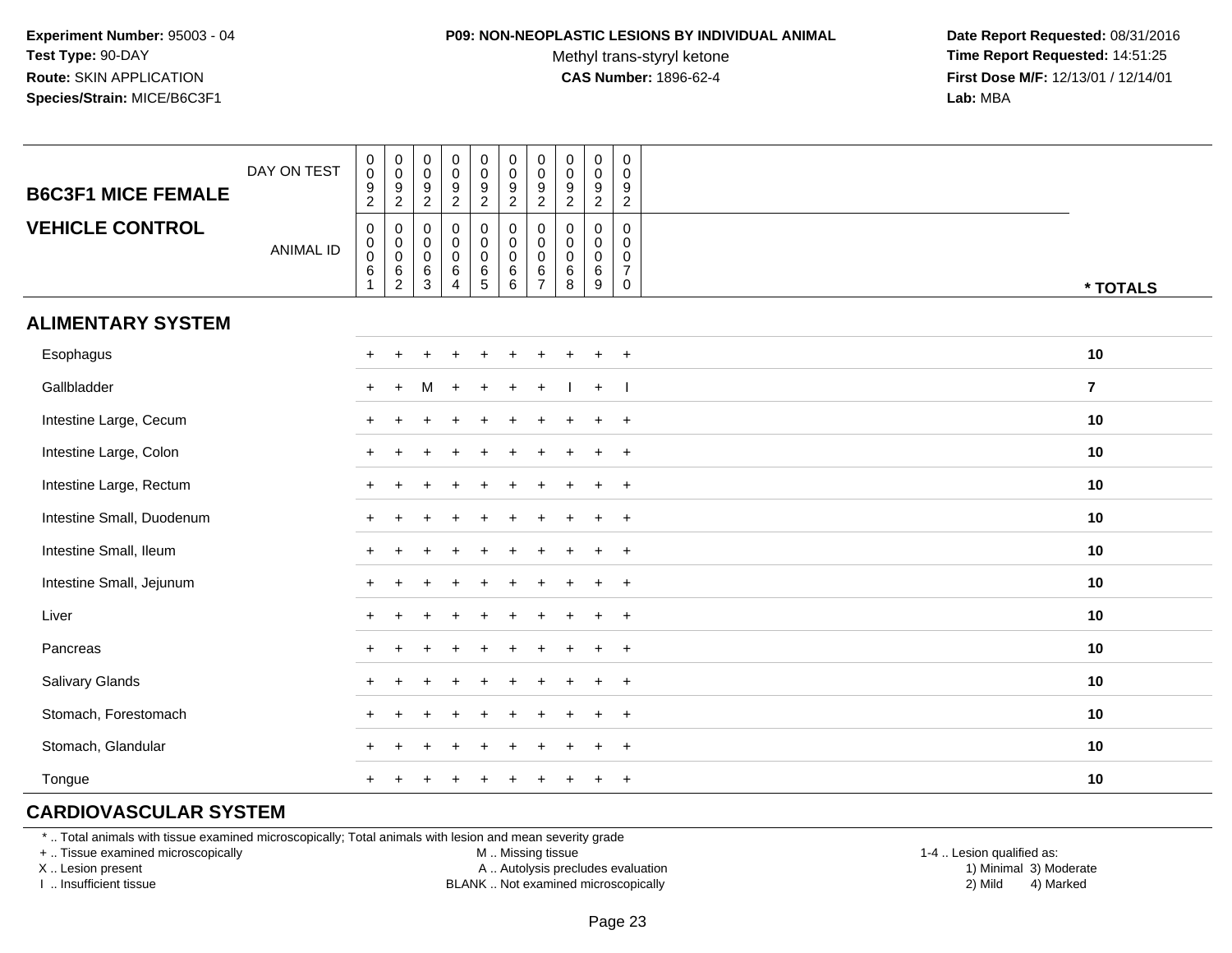### **P09: NON-NEOPLASTIC LESIONS BY INDIVIDUAL ANIMAL**

Methyl trans-styryl ketone<br>CAS Number: 1896-62-4

| <b>B6C3F1 MICE FEMALE</b>                                                                                                                                                                     | DAY ON TEST      | $\pmb{0}$<br>$\mathbf 0$<br>$\boldsymbol{9}$<br>$\overline{c}$ | $_{\rm 0}^{\rm 0}$<br>$\boldsymbol{9}$<br>$\overline{2}$ | $\pmb{0}$<br>$\pmb{0}$<br>$\boldsymbol{9}$<br>$\overline{c}$ | $\pmb{0}$<br>$\ddot{\mathbf{0}}$<br>$\boldsymbol{9}$<br>$\overline{2}$ | $\pmb{0}$<br>$\overline{0}$<br>$\frac{9}{2}$           | $\mathbf 0$<br>$\mathbf 0$<br>$\frac{9}{2}$             | $\pmb{0}$<br>$\mathbf 0$<br>9<br>$\overline{2}$     | $\pmb{0}$<br>$\ddot{\mathbf{0}}$<br>$\frac{9}{2}$                 | $\pmb{0}$<br>$\ddot{\mathbf{0}}$<br>$\boldsymbol{9}$<br>$\overline{2}$ | $\pmb{0}$<br>$\mathbf 0$<br>$\boldsymbol{9}$<br>$\overline{2}$     |                                                                                                                  |          |
|-----------------------------------------------------------------------------------------------------------------------------------------------------------------------------------------------|------------------|----------------------------------------------------------------|----------------------------------------------------------|--------------------------------------------------------------|------------------------------------------------------------------------|--------------------------------------------------------|---------------------------------------------------------|-----------------------------------------------------|-------------------------------------------------------------------|------------------------------------------------------------------------|--------------------------------------------------------------------|------------------------------------------------------------------------------------------------------------------|----------|
| <b>VEHICLE CONTROL</b>                                                                                                                                                                        | <b>ANIMAL ID</b> | $\mathbf 0$<br>$\pmb{0}$<br>$\mathbf 0$<br>6<br>1              | 0<br>$\pmb{0}$<br>$\mathbf 0$<br>$\,6\,$<br>2            | $\mathbf 0$<br>$\mathbf 0$<br>$\mathbf 0$<br>$\,6\,$<br>3    | $\mathbf 0$<br>$\pmb{0}$<br>$\pmb{0}$<br>$\,6\,$<br>$\overline{4}$     | $\mathbf 0$<br>$\pmb{0}$<br>$\pmb{0}$<br>$\frac{6}{5}$ | $\pmb{0}$<br>$\mathbf 0$<br>$\mathbf 0$<br>$\,6\,$<br>6 | 0<br>$\Omega$<br>$\mathbf 0$<br>6<br>$\overline{7}$ | $\mathbf 0$<br>$\mathbf 0$<br>$\mathsf{O}\xspace$<br>$\,6\,$<br>8 | $\mathbf 0$<br>0<br>$\mathbf 0$<br>6<br>9                              | $\mathbf 0$<br>0<br>$\mathbf 0$<br>$\boldsymbol{7}$<br>$\mathbf 0$ | * TOTALS                                                                                                         |          |
| <b>Blood Vessel</b>                                                                                                                                                                           |                  |                                                                |                                                          |                                                              |                                                                        |                                                        |                                                         |                                                     |                                                                   |                                                                        | $+$                                                                | 10                                                                                                               |          |
| Heart                                                                                                                                                                                         |                  |                                                                |                                                          |                                                              |                                                                        |                                                        |                                                         |                                                     |                                                                   | $\overline{+}$                                                         | $\overline{+}$                                                     | 10                                                                                                               |          |
| <b>ENDOCRINE SYSTEM</b>                                                                                                                                                                       |                  |                                                                |                                                          |                                                              |                                                                        |                                                        |                                                         |                                                     |                                                                   |                                                                        |                                                                    |                                                                                                                  |          |
| <b>Adrenal Cortex</b><br>Subcapsular, Hyperplasia, Focal                                                                                                                                      |                  |                                                                | $\overline{1}$                                           | $\mathbf{1}$                                                 | $\overline{1}$                                                         | $\ddot{}$<br>$\overline{1}$                            | $\ddot{}$<br>$\overline{1}$                             | $\mathbf{1}$                                        | $\overline{1}$                                                    | $\ddot{}$<br>$\mathbf{1}$                                              | $+$<br>$\overline{1}$                                              | 10                                                                                                               | $10$ 1.0 |
| Adrenal Medulla                                                                                                                                                                               |                  |                                                                |                                                          |                                                              |                                                                        |                                                        |                                                         |                                                     |                                                                   |                                                                        | $\ddot{}$                                                          | 10                                                                                                               |          |
| Islets, Pancreatic                                                                                                                                                                            |                  |                                                                |                                                          |                                                              |                                                                        |                                                        |                                                         |                                                     |                                                                   |                                                                        | $+$                                                                | 10                                                                                                               |          |
| Parathyroid Gland                                                                                                                                                                             |                  | $+$                                                            | M                                                        | $+$                                                          | $+$                                                                    | м                                                      | $\ddot{}$                                               | ÷                                                   |                                                                   | $\ddot{}$                                                              | $+$                                                                | 8                                                                                                                |          |
| <b>Pituitary Gland</b>                                                                                                                                                                        |                  | $+$                                                            |                                                          |                                                              |                                                                        |                                                        |                                                         |                                                     |                                                                   |                                                                        | $\ddot{}$                                                          | 8                                                                                                                |          |
| <b>Thyroid Gland</b><br>Ectopic Thymus                                                                                                                                                        |                  | $+$                                                            | $\ddot{}$                                                | $\ddot{}$<br>-1                                              | $\div$                                                                 | $\ddot{}$                                              |                                                         |                                                     |                                                                   | $\overline{+}$<br>$\mathbf{1}$                                         | $+$                                                                | 10                                                                                                               | 2 1.0    |
| <b>GENERAL BODY SYSTEM</b>                                                                                                                                                                    |                  |                                                                |                                                          |                                                              |                                                                        |                                                        |                                                         |                                                     |                                                                   |                                                                        |                                                                    |                                                                                                                  |          |
| <b>NONE</b>                                                                                                                                                                                   |                  |                                                                |                                                          |                                                              |                                                                        |                                                        |                                                         |                                                     |                                                                   |                                                                        |                                                                    |                                                                                                                  |          |
| <b>GENITAL SYSTEM</b>                                                                                                                                                                         |                  |                                                                |                                                          |                                                              |                                                                        |                                                        |                                                         |                                                     |                                                                   |                                                                        |                                                                    |                                                                                                                  |          |
| <b>Clitoral Gland</b>                                                                                                                                                                         |                  |                                                                |                                                          |                                                              |                                                                        |                                                        |                                                         |                                                     |                                                                   |                                                                        |                                                                    | 10                                                                                                               |          |
| Ovary                                                                                                                                                                                         |                  |                                                                |                                                          |                                                              |                                                                        |                                                        |                                                         |                                                     |                                                                   |                                                                        | $\ddot{}$                                                          | 10                                                                                                               |          |
| <b>Uterus</b>                                                                                                                                                                                 |                  |                                                                |                                                          |                                                              |                                                                        |                                                        |                                                         |                                                     |                                                                   |                                                                        | $\overline{+}$                                                     | 10                                                                                                               |          |
| *  Total animals with tissue examined microscopically; Total animals with lesion and mean severity grade<br>+  Tissue examined microscopically<br>X  Lesion present<br>I  Insufficient tissue |                  |                                                                |                                                          |                                                              |                                                                        |                                                        | M  Missing tissue                                       |                                                     |                                                                   | BLANK  Not examined microscopically                                    |                                                                    | 1-4  Lesion qualified as:<br>A  Autolysis precludes evaluation<br>1) Minimal 3) Moderate<br>2) Mild<br>4) Marked |          |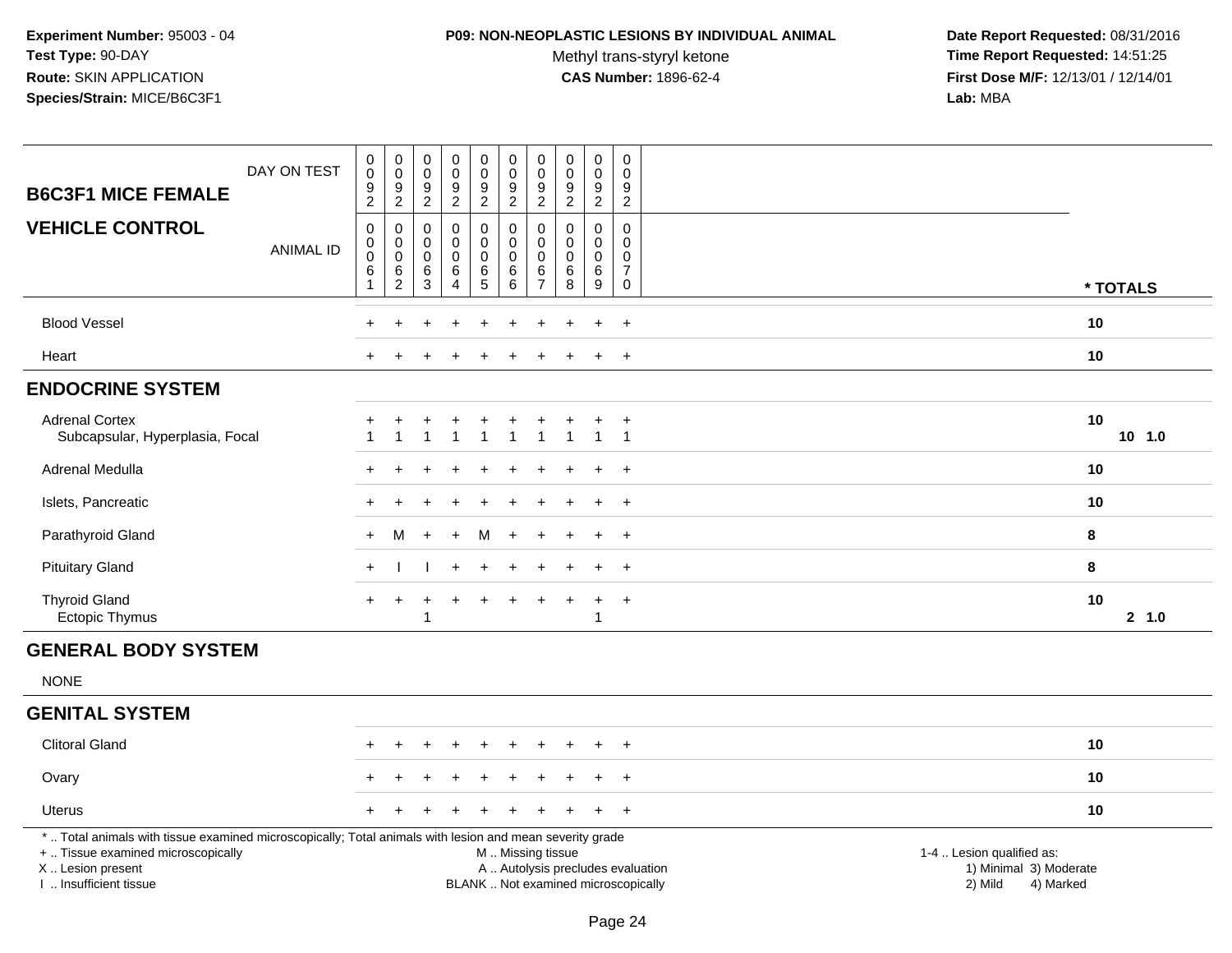### **P09: NON-NEOPLASTIC LESIONS BY INDIVIDUAL ANIMAL**

Methyl trans-styryl ketone<br>CAS Number: 1896-62-4

| DAY ON TEST<br><b>B6C3F1 MICE FEMALE</b>                                                                                                                                                      | $\pmb{0}$<br>$\mathsf{O}\xspace$<br>$\boldsymbol{9}$<br>$\overline{2}$ | $\mathbf 0$<br>$\mathbf 0$<br>$\boldsymbol{9}$<br>$\overline{a}$ | $\boldsymbol{0}$<br>$\mathsf{O}\xspace$<br>9<br>$\overline{c}$   | $\pmb{0}$<br>$\mathsf 0$<br>$\overline{9}$<br>$\overline{2}$     | $\boldsymbol{0}$<br>0<br>$9\,$<br>$\overline{2}$   | $\pmb{0}$<br>$\mathbf 0$<br>$\boldsymbol{9}$<br>$\overline{c}$ | 0<br>$\mathbf 0$<br>9<br>$\overline{2}$                        | $\pmb{0}$<br>$\mathbf 0$<br>9<br>$\overline{2}$  | $\pmb{0}$<br>$\pmb{0}$<br>$\boldsymbol{9}$<br>$\overline{2}$ | $\mathsf 0$<br>$\mathbf 0$<br>9<br>$\overline{2}$                          |                                                                                                                                                         |
|-----------------------------------------------------------------------------------------------------------------------------------------------------------------------------------------------|------------------------------------------------------------------------|------------------------------------------------------------------|------------------------------------------------------------------|------------------------------------------------------------------|----------------------------------------------------|----------------------------------------------------------------|----------------------------------------------------------------|--------------------------------------------------|--------------------------------------------------------------|----------------------------------------------------------------------------|---------------------------------------------------------------------------------------------------------------------------------------------------------|
| <b>VEHICLE CONTROL</b><br><b>ANIMAL ID</b>                                                                                                                                                    | $\boldsymbol{0}$<br>$\pmb{0}$<br>$\mathbf 0$<br>6<br>$\mathbf{1}$      | 0<br>0<br>$\pmb{0}$<br>6<br>$\overline{c}$                       | $\mathbf 0$<br>$\mathbf 0$<br>$\mathbf 0$<br>6<br>$\mathfrak{S}$ | $\mathbf 0$<br>$\mathbf 0$<br>$\mathbf 0$<br>6<br>$\overline{4}$ | 0<br>$\mathsf{O}$<br>$\mathsf{O}\xspace$<br>6<br>5 | $\mathbf 0$<br>$\pmb{0}$<br>$\mathbf 0$<br>$\,6$<br>$\,6\,$    | $\mathbf{0}$<br>$\mathbf 0$<br>$\Omega$<br>6<br>$\overline{7}$ | $\Omega$<br>$\mathbf 0$<br>$\mathbf 0$<br>6<br>8 | $\mathbf 0$<br>0<br>$\mathbf 0$<br>6<br>9                    | $\mathbf 0$<br>$\mathbf 0$<br>$\mathbf 0$<br>$\overline{7}$<br>$\mathbf 0$ | * TOTALS                                                                                                                                                |
| Endometrium, Hyperplasia, Cystic                                                                                                                                                              | $\mathbf{1}$                                                           | $\overline{2}$                                                   | -1                                                               | $\mathbf 1$                                                      | $\overline{1}$                                     | $\overline{1}$                                                 | $\overline{1}$                                                 | 1                                                | 2                                                            | $\overline{1}$                                                             | $10 \t1.2$                                                                                                                                              |
| <b>HEMATOPOIETIC SYSTEM</b>                                                                                                                                                                   |                                                                        |                                                                  |                                                                  |                                                                  |                                                    |                                                                |                                                                |                                                  |                                                              |                                                                            |                                                                                                                                                         |
| <b>Bone Marrow</b>                                                                                                                                                                            |                                                                        |                                                                  |                                                                  |                                                                  |                                                    |                                                                |                                                                |                                                  |                                                              | $+$                                                                        | 10                                                                                                                                                      |
| Lymph Node, Mandibular                                                                                                                                                                        |                                                                        |                                                                  |                                                                  |                                                                  |                                                    |                                                                |                                                                |                                                  | $\ddot{}$                                                    | $\overline{+}$                                                             | 10                                                                                                                                                      |
| Lymph Node, Mesenteric                                                                                                                                                                        |                                                                        |                                                                  |                                                                  |                                                                  |                                                    |                                                                |                                                                |                                                  |                                                              | $\div$                                                                     | 10                                                                                                                                                      |
| Spleen<br>Hematopoietic Cell Proliferation                                                                                                                                                    |                                                                        |                                                                  |                                                                  |                                                                  | $\overline{1}$                                     |                                                                | 1                                                              |                                                  | $\ddot{}$                                                    | $\ddot{}$<br>$\overline{1}$                                                | 10<br>6 1.0                                                                                                                                             |
| Thymus                                                                                                                                                                                        |                                                                        |                                                                  |                                                                  |                                                                  |                                                    |                                                                |                                                                |                                                  | $\div$                                                       | $\overline{ }$                                                             | 10                                                                                                                                                      |
| <b>INTEGUMENTARY SYSTEM</b>                                                                                                                                                                   |                                                                        |                                                                  |                                                                  |                                                                  |                                                    |                                                                |                                                                |                                                  |                                                              |                                                                            |                                                                                                                                                         |
| <b>Mammary Gland</b>                                                                                                                                                                          | $+$                                                                    |                                                                  | $\ddot{}$                                                        | $\ddot{}$                                                        | $\ddot{}$                                          | $\ddot{}$                                                      | $\pm$                                                          |                                                  | $\div$                                                       | $\overline{+}$                                                             | 9                                                                                                                                                       |
| Skin                                                                                                                                                                                          |                                                                        | ÷                                                                |                                                                  |                                                                  |                                                    |                                                                |                                                                |                                                  | ÷.                                                           | $\div$                                                                     | 10                                                                                                                                                      |
| MUSCULOSKELETAL SYSTEM                                                                                                                                                                        |                                                                        |                                                                  |                                                                  |                                                                  |                                                    |                                                                |                                                                |                                                  |                                                              |                                                                            |                                                                                                                                                         |
| Bone                                                                                                                                                                                          | +                                                                      |                                                                  |                                                                  | $\div$                                                           | $\ddot{}$                                          | $\pm$                                                          | ÷.                                                             |                                                  | $\ddot{}$                                                    | $\overline{+}$                                                             | 10                                                                                                                                                      |
| <b>NERVOUS SYSTEM</b>                                                                                                                                                                         |                                                                        |                                                                  |                                                                  |                                                                  |                                                    |                                                                |                                                                |                                                  |                                                              |                                                                            |                                                                                                                                                         |
| Brain                                                                                                                                                                                         | $+$                                                                    | $+$                                                              | $+$                                                              | $+$                                                              | $+$                                                | $+$                                                            | $\pm$                                                          | $\ddot{}$                                        | $+$                                                          | $+$                                                                        | 10                                                                                                                                                      |
| <b>RESPIRATORY SYSTEM</b>                                                                                                                                                                     |                                                                        |                                                                  |                                                                  |                                                                  |                                                    |                                                                |                                                                |                                                  |                                                              |                                                                            |                                                                                                                                                         |
| Lung                                                                                                                                                                                          | $+$                                                                    | $\ddot{}$                                                        | $\ddot{}$                                                        | $+$                                                              | $\ddot{}$                                          | $\ddot{}$                                                      | $+$                                                            | $+$                                              | $+$                                                          | $+$                                                                        | 10                                                                                                                                                      |
| *  Total animals with tissue examined microscopically; Total animals with lesion and mean severity grade<br>+  Tissue examined microscopically<br>X  Lesion present<br>I  Insufficient tissue |                                                                        |                                                                  |                                                                  |                                                                  |                                                    | M  Missing tissue                                              |                                                                |                                                  |                                                              |                                                                            | 1-4  Lesion qualified as:<br>A  Autolysis precludes evaluation<br>1) Minimal 3) Moderate<br>BLANK  Not examined microscopically<br>2) Mild<br>4) Marked |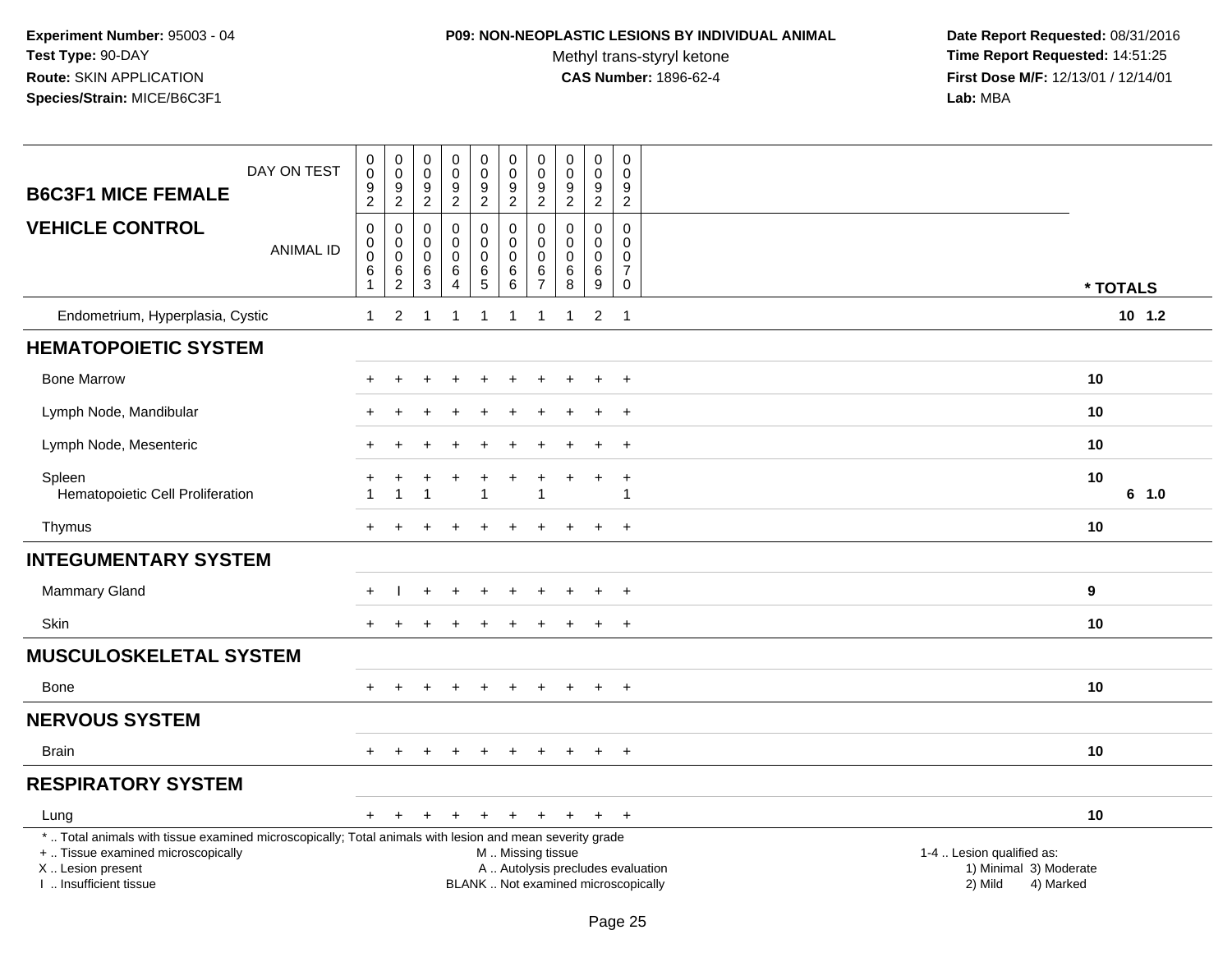#### **P09: NON-NEOPLASTIC LESIONS BY INDIVIDUAL ANIMAL**

Methyl trans-styryl ketone<br>CAS Number: 1896-62-4

 **Date Report Requested:** 08/31/2016 **Time Report Requested:** 14:51:25 **First Dose M/F:** 12/13/01 / 12/14/01<br>**Lab:** MBA **Lab:** MBA

|                                        | DAY ON TEST      | $\mathbf 0$<br>$\mathbf 0$       | $\begin{smallmatrix}0\0\0\9\end{smallmatrix}$                              | $\begin{smallmatrix}0\0\0\9\end{smallmatrix}$                     | $\begin{smallmatrix}0\0\0\end{smallmatrix}$ | $\begin{smallmatrix}0\\0\end{smallmatrix}$ | $\begin{smallmatrix}0\0\0\end{smallmatrix}$     | $_{\rm 0}^{\rm 0}$  | $\begin{smallmatrix}0\0\0\9\end{smallmatrix}$ | $\begin{smallmatrix} 0\\0 \end{smallmatrix}$ | 0<br>$\mathbf 0$                                    |               |
|----------------------------------------|------------------|----------------------------------|----------------------------------------------------------------------------|-------------------------------------------------------------------|---------------------------------------------|--------------------------------------------|-------------------------------------------------|---------------------|-----------------------------------------------|----------------------------------------------|-----------------------------------------------------|---------------|
| <b>B6C3F1 MICE FEMALE</b>              |                  | 9<br>$\overline{c}$              | $\overline{c}$                                                             | $\sqrt{2}$                                                        | 9<br>$\overline{2}$                         | $\boldsymbol{9}$<br>$\overline{c}$         | 9<br>$\overline{2}$                             | 9<br>$\overline{2}$ | 2                                             | $\boldsymbol{9}$<br>$\overline{2}$           | 9<br>$\overline{2}$                                 |               |
| <b>VEHICLE CONTROL</b>                 | <b>ANIMAL ID</b> | 0<br>$\pmb{0}$<br>$\pmb{0}$<br>6 | $\begin{smallmatrix}0\\0\\0\end{smallmatrix}$<br>$\,6\,$<br>$\overline{c}$ | $\pmb{0}$<br>$\begin{matrix} 0 \\ 0 \end{matrix}$<br>$\,6\,$<br>3 | 0<br>$\mathsf 0$<br>0<br>6<br>4             | 0<br>$\pmb{0}$<br>$\pmb{0}$<br>6<br>5      | $\mathbf 0$<br>$\pmb{0}$<br>$\pmb{0}$<br>6<br>6 | 0<br>$\pmb{0}$<br>6 | 0<br>$\pmb{0}$<br>$\pmb{0}$<br>$\,6\,$<br>8   | 0<br>$\pmb{0}$<br>$\pmb{0}$<br>$\,6\,$<br>9  | 0<br>0<br>$\mathbf 0$<br>$\overline{7}$<br>$\Omega$ | * TOTALS      |
| Bronchiole, Inflammation, Focal, Acute |                  |                                  |                                                                            |                                                                   |                                             |                                            |                                                 |                     |                                               |                                              |                                                     | $1 \quad 1.0$ |
| Nose                                   |                  |                                  |                                                                            |                                                                   |                                             |                                            |                                                 |                     |                                               | ÷.                                           | $+$                                                 | 10            |
| Trachea                                |                  |                                  |                                                                            |                                                                   |                                             |                                            |                                                 |                     |                                               | $\pm$                                        | $+$                                                 | 10            |
| <b>SPECIAL SENSES SYSTEM</b>           |                  |                                  |                                                                            |                                                                   |                                             |                                            |                                                 |                     |                                               |                                              |                                                     |               |
| Eye                                    |                  |                                  |                                                                            |                                                                   | $\ddot{}$                                   | $+$                                        | $+$                                             | $+$                 | $+$                                           | $+$                                          | $+$                                                 | 10            |
| Harderian Gland                        |                  | $\pm$                            |                                                                            |                                                                   |                                             |                                            |                                                 |                     |                                               | $\pm$                                        | $+$                                                 | 10            |
| <b>URINARY SYSTEM</b>                  |                  |                                  |                                                                            |                                                                   |                                             |                                            |                                                 |                     |                                               |                                              |                                                     |               |
| Kidney                                 |                  |                                  |                                                                            | $\div$                                                            | $\pm$                                       | $+$                                        | $+$                                             | $+$                 | $+$                                           | $+$                                          | $+$                                                 | 10            |
| <b>Urinary Bladder</b>                 |                  | м                                |                                                                            |                                                                   |                                             |                                            |                                                 |                     |                                               |                                              | $+$                                                 | 9             |

\* .. Total animals with tissue examined microscopically; Total animals with lesion and mean severity grade

+ .. Tissue examined microscopically

X .. Lesion present

I .. Insufficient tissue

M .. Missing tissue

Lesion present A .. Autolysis precludes evaluation 1) Minimal 3) Moderate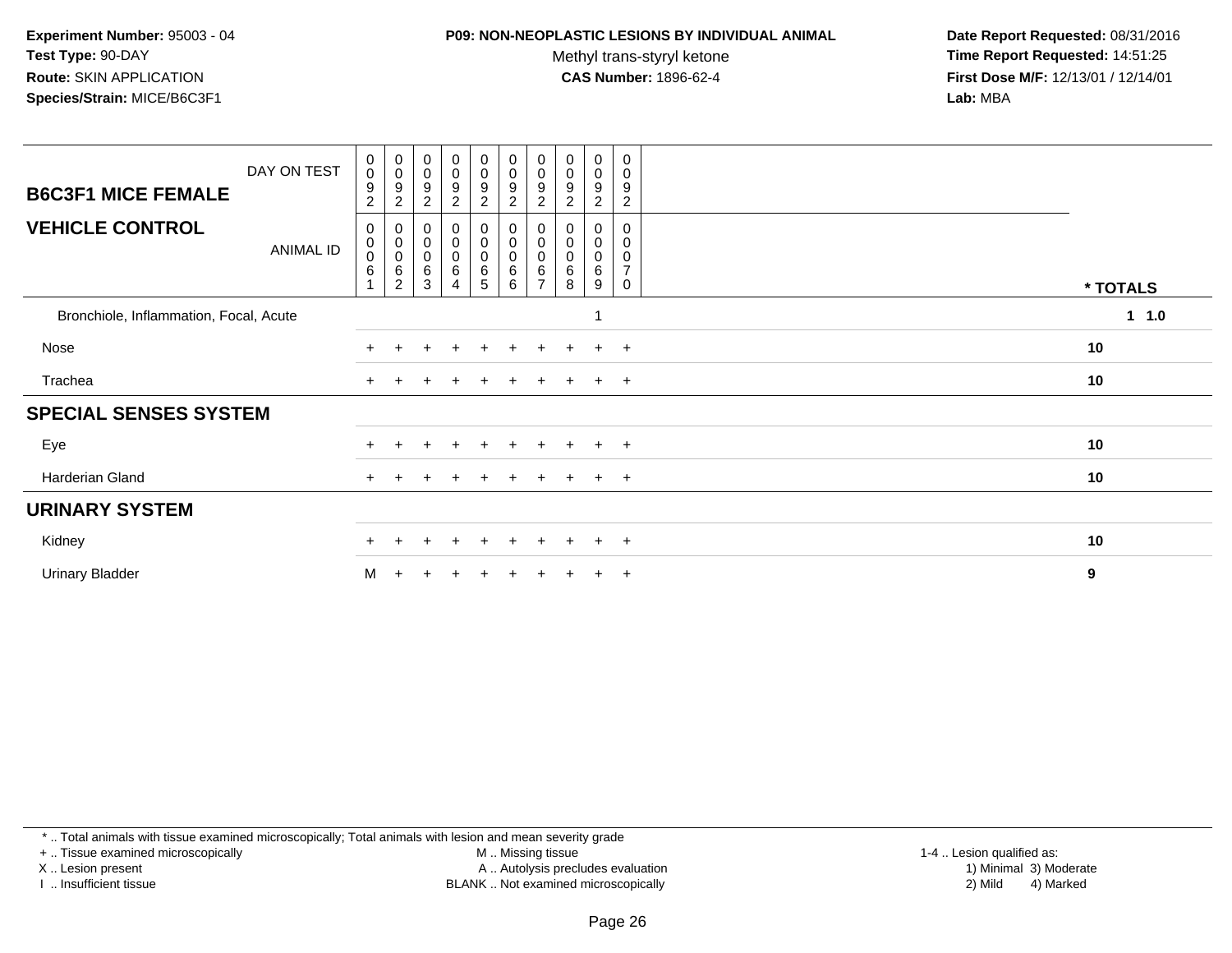# **P09: NON-NEOPLASTIC LESIONS BY INDIVIDUAL ANIMAL**

Methyl trans-styryl ketone<br>CAS Number: 1896-62-4

| <b>B6C3F1 MICE FEMALE</b>                                                                                                                                                                     | DAY ON TEST      | $\mathbf 0$<br>$\mathsf{O}\xspace$<br>$\boldsymbol{9}$<br>$\overline{2}$ | $\pmb{0}$<br>$\mathbf 0$<br>9<br>$\overline{c}$                 | $\mathbf 0$<br>$\mathbf 0$<br>9<br>$\boldsymbol{2}$               | $\pmb{0}$<br>$\mathbf 0$<br>9<br>$\overline{c}$                       | 0<br>$\mathbf 0$<br>$\overline{9}$<br>$\overline{a}$   | $\pmb{0}$<br>$\mathbf 0$<br>$\overline{9}$<br>$\overline{2}$     | $\pmb{0}$<br>$\pmb{0}$<br>9<br>$\overline{2}$                            | $\pmb{0}$<br>$\pmb{0}$<br>9<br>$\boldsymbol{2}$        | $\pmb{0}$<br>$\mathbf 0$<br>9<br>$\overline{c}$               | $\mathbf 0$<br>$\mathbf 0$<br>9<br>$\overline{c}$                  |                                                                                                                  |          |                    |
|-----------------------------------------------------------------------------------------------------------------------------------------------------------------------------------------------|------------------|--------------------------------------------------------------------------|-----------------------------------------------------------------|-------------------------------------------------------------------|-----------------------------------------------------------------------|--------------------------------------------------------|------------------------------------------------------------------|--------------------------------------------------------------------------|--------------------------------------------------------|---------------------------------------------------------------|--------------------------------------------------------------------|------------------------------------------------------------------------------------------------------------------|----------|--------------------|
| <b>87.5 MG/KG</b>                                                                                                                                                                             | <b>ANIMAL ID</b> | $\mathbf 0$<br>0<br>$\pmb{0}$<br>$\overline{7}$<br>1                     | $\mathbf 0$<br>0<br>$\mathbf 0$<br>$\overline{7}$<br>$\sqrt{2}$ | $\mathbf 0$<br>0<br>$\mathbf 0$<br>$\overline{7}$<br>$\mathbf{3}$ | 0<br>$\mathbf 0$<br>$\mathbf 0$<br>$\boldsymbol{7}$<br>$\overline{4}$ | 0<br>$\mathbf 0$<br>$\mathbf 0$<br>$\overline{7}$<br>5 | $\mathbf 0$<br>0<br>$\mathsf{O}\xspace$<br>$\boldsymbol{7}$<br>6 | $\Omega$<br>$\mathbf 0$<br>$\pmb{0}$<br>$\overline{7}$<br>$\overline{7}$ | $\mathbf 0$<br>$\mathbf 0$<br>0<br>$\overline{7}$<br>8 | $\Omega$<br>$\mathbf 0$<br>$\mathbf 0$<br>$\overline{7}$<br>9 | $\mathbf 0$<br>$\mathbf 0$<br>$\mathbf 0$<br>$\, 8$<br>$\mathbf 0$ |                                                                                                                  | * TOTALS |                    |
| <b>ALIMENTARY SYSTEM</b>                                                                                                                                                                      |                  |                                                                          |                                                                 |                                                                   |                                                                       |                                                        |                                                                  |                                                                          |                                                        |                                                               |                                                                    |                                                                                                                  |          |                    |
| Stomach, Glandular                                                                                                                                                                            |                  |                                                                          |                                                                 |                                                                   |                                                                       |                                                        | $\div$                                                           |                                                                          |                                                        | $\pm$                                                         | $+$                                                                |                                                                                                                  | 10       |                    |
| <b>CARDIOVASCULAR SYSTEM</b>                                                                                                                                                                  |                  |                                                                          |                                                                 |                                                                   |                                                                       |                                                        |                                                                  |                                                                          |                                                        |                                                               |                                                                    |                                                                                                                  |          |                    |
| <b>NONE</b>                                                                                                                                                                                   |                  |                                                                          |                                                                 |                                                                   |                                                                       |                                                        |                                                                  |                                                                          |                                                        |                                                               |                                                                    |                                                                                                                  |          |                    |
| <b>ENDOCRINE SYSTEM</b>                                                                                                                                                                       |                  |                                                                          |                                                                 |                                                                   |                                                                       |                                                        |                                                                  |                                                                          |                                                        |                                                               |                                                                    |                                                                                                                  |          |                    |
| <b>Adrenal Cortex</b>                                                                                                                                                                         |                  | $+$                                                                      |                                                                 |                                                                   |                                                                       | $\div$                                                 | $+$                                                              | $+$                                                                      | $+$                                                    | $+$                                                           | $+$                                                                |                                                                                                                  | 10       |                    |
| <b>GENERAL BODY SYSTEM</b>                                                                                                                                                                    |                  |                                                                          |                                                                 |                                                                   |                                                                       |                                                        |                                                                  |                                                                          |                                                        |                                                               |                                                                    |                                                                                                                  |          |                    |
| <b>NONE</b>                                                                                                                                                                                   |                  |                                                                          |                                                                 |                                                                   |                                                                       |                                                        |                                                                  |                                                                          |                                                        |                                                               |                                                                    |                                                                                                                  |          |                    |
| <b>GENITAL SYSTEM</b>                                                                                                                                                                         |                  |                                                                          |                                                                 |                                                                   |                                                                       |                                                        |                                                                  |                                                                          |                                                        |                                                               |                                                                    |                                                                                                                  |          |                    |
| Uterus<br>Endometrium, Hyperplasia, Cystic                                                                                                                                                    |                  | $\ddot{}$<br>$\mathbf{1}$                                                | $\ddot{}$<br>$\overline{2}$                                     | $\ddot{}$<br>$\overline{1}$                                       |                                                                       | $\ddot{}$<br>$\mathbf{1}$                              | $+$<br>$\overline{2}$                                            | $\overline{2}$                                                           | $\overline{1}$                                         | $\overline{1}$                                                | $^{+}$<br>$\overline{1}$                                           |                                                                                                                  | 9        | $9$ 1.3            |
| <b>HEMATOPOIETIC SYSTEM</b>                                                                                                                                                                   |                  |                                                                          |                                                                 |                                                                   |                                                                       |                                                        |                                                                  |                                                                          |                                                        |                                                               |                                                                    |                                                                                                                  |          |                    |
| <b>NONE</b>                                                                                                                                                                                   |                  |                                                                          |                                                                 |                                                                   |                                                                       |                                                        |                                                                  |                                                                          |                                                        |                                                               |                                                                    |                                                                                                                  |          |                    |
| <b>INTEGUMENTARY SYSTEM</b>                                                                                                                                                                   |                  |                                                                          |                                                                 |                                                                   |                                                                       |                                                        |                                                                  |                                                                          |                                                        |                                                               |                                                                    |                                                                                                                  |          |                    |
| Skin<br>Hair Follicle, Site Of Application, Hyperplasia<br>Sebaceous Gland, Site Of Application,<br>Hypertrophy                                                                               |                  | $\pm$<br>$\mathbf{1}$                                                    | $\mathbf{1}$<br>$\overline{1}$                                  |                                                                   |                                                                       |                                                        | $\mathbf{1}$                                                     | -1<br>$\overline{1}$                                                     | $\overline{1}$                                         |                                                               | $\ddot{}$<br>$\mathbf{1}$                                          |                                                                                                                  | 10       | $3 \t1.0$<br>5 1.0 |
| *  Total animals with tissue examined microscopically; Total animals with lesion and mean severity grade<br>+  Tissue examined microscopically<br>X  Lesion present<br>I. Insufficient tissue |                  |                                                                          |                                                                 |                                                                   |                                                                       |                                                        | M  Missing tissue                                                |                                                                          |                                                        |                                                               | BLANK  Not examined microscopically                                | 1-4  Lesion qualified as:<br>A  Autolysis precludes evaluation<br>1) Minimal 3) Moderate<br>2) Mild<br>4) Marked |          |                    |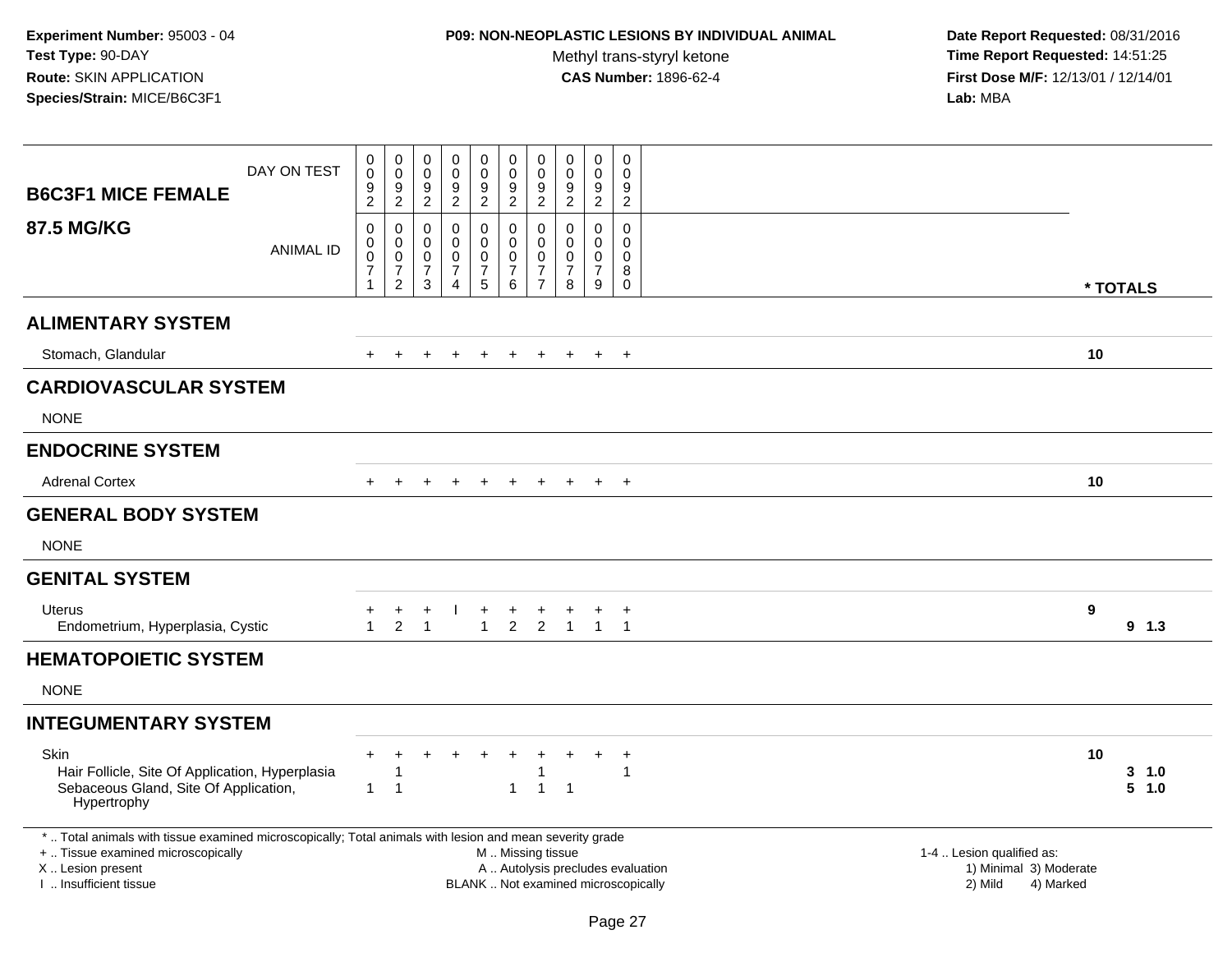### **P09: NON-NEOPLASTIC LESIONS BY INDIVIDUAL ANIMAL**

Methyl trans-styryl ketone<br>CAS Number: 1896-62-4

 **Date Report Requested:** 08/31/2016 **Time Report Requested:** 14:51:25 **First Dose M/F:** 12/13/01 / 12/14/01<br>**Lab:** MBA **Lab:** MBA

| <b>B6C3F1 MICE FEMALE</b>                              | DAY ON TEST      | $_0^0$<br>$\frac{9}{2}$                              | $_{\rm 0}^{\rm 0}$<br>$\frac{9}{2}$                                       | 0<br>$\ddot{\mathbf{0}}$<br>$\frac{9}{2}$                     | 0<br>$\pmb{0}$<br>$\boldsymbol{9}$<br>$\overline{2}$                     | 0<br>$\pmb{0}$<br>$\frac{9}{2}$      | 0<br>$\mathbf 0$<br>$\frac{9}{2}$                      | 0<br>0<br>9<br>$\overline{2}$                   | 0<br>0<br>9<br>$\overline{2}$      | 0<br>$\pmb{0}$<br>$\boldsymbol{9}$<br>$\overline{2}$ | $\mathbf 0$<br>$\mathbf 0$<br>9<br>$\overline{2}$          |          |
|--------------------------------------------------------|------------------|------------------------------------------------------|---------------------------------------------------------------------------|---------------------------------------------------------------|--------------------------------------------------------------------------|--------------------------------------|--------------------------------------------------------|-------------------------------------------------|------------------------------------|------------------------------------------------------|------------------------------------------------------------|----------|
| <b>87.5 MG/KG</b>                                      | <b>ANIMAL ID</b> | 0<br>$\pmb{0}$<br>$\mathbf 0$<br>$\overline{7}$<br>1 | $\mathbf 0$<br>$\pmb{0}$<br>$\pmb{0}$<br>$\overline{7}$<br>$\overline{c}$ | 0<br>$\boldsymbol{0}$<br>$\mathbf 0$<br>$\boldsymbol{7}$<br>3 | 0<br>$\pmb{0}$<br>$\begin{smallmatrix}0\\7\end{smallmatrix}$<br>$\Delta$ | 0<br>$\pmb{0}$<br>$\frac{0}{7}$<br>5 | 0<br>$\mathbf 0$<br>$\mathbf 0$<br>$\overline{7}$<br>6 | 0<br>0<br>0<br>$\overline{7}$<br>$\overline{ }$ | 0<br>0<br>0<br>$\overline{7}$<br>8 | $\Omega$<br>0<br>0<br>$\overline{7}$<br>9            | $\Omega$<br>$\mathbf 0$<br>$\mathbf 0$<br>8<br>$\mathbf 0$ | * TOTALS |
| Site Of Application, Inflammation, Chronic             |                  | $\overline{2}$                                       | 3                                                                         | 2                                                             |                                                                          | 2                                    | 2                                                      | $\overline{2}$                                  | $\overline{2}$                     | 3                                                    | -1                                                         | 102.0    |
| Active<br>Site Of Application - Epidermis, Hyperplasia |                  |                                                      | $1 \quad 1 \quad 1$                                                       |                                                               |                                                                          |                                      | $1 \quad 1$                                            | $\overline{1}$                                  |                                    | $\mathbf{1}$                                         |                                                            | $7 1.0$  |
| <b>MUSCULOSKELETAL SYSTEM</b>                          |                  |                                                      |                                                                           |                                                               |                                                                          |                                      |                                                        |                                                 |                                    |                                                      |                                                            |          |
| <b>NONE</b>                                            |                  |                                                      |                                                                           |                                                               |                                                                          |                                      |                                                        |                                                 |                                    |                                                      |                                                            |          |
| <b>NERVOUS SYSTEM</b>                                  |                  |                                                      |                                                                           |                                                               |                                                                          |                                      |                                                        |                                                 |                                    |                                                      |                                                            |          |
| <b>NONE</b>                                            |                  |                                                      |                                                                           |                                                               |                                                                          |                                      |                                                        |                                                 |                                    |                                                      |                                                            |          |
| <b>RESPIRATORY SYSTEM</b>                              |                  |                                                      |                                                                           |                                                               |                                                                          |                                      |                                                        |                                                 |                                    |                                                      |                                                            |          |
| Nose                                                   |                  | $+$                                                  | $+$                                                                       | $+$                                                           | $+$                                                                      | $+$                                  | + + + + +                                              |                                                 |                                    |                                                      |                                                            | 10       |
| <b>SPECIAL SENSES SYSTEM</b>                           |                  |                                                      |                                                                           |                                                               |                                                                          |                                      |                                                        |                                                 |                                    |                                                      |                                                            |          |
| <b>NONE</b>                                            |                  |                                                      |                                                                           |                                                               |                                                                          |                                      |                                                        |                                                 |                                    |                                                      |                                                            |          |
| <b>URINARY SYSTEM</b>                                  |                  |                                                      |                                                                           |                                                               |                                                                          |                                      |                                                        |                                                 |                                    |                                                      |                                                            |          |
| Kidney                                                 |                  |                                                      |                                                                           |                                                               |                                                                          |                                      |                                                        |                                                 |                                    |                                                      | $\overline{+}$                                             | 10       |

\* .. Total animals with tissue examined microscopically; Total animals with lesion and mean severity grade

+ .. Tissue examined microscopically

X .. Lesion present

I .. Insufficient tissue

 M .. Missing tissueA .. Autolysis precludes evaluation

BLANK .. Not examined microscopically 2) Mild 4) Marked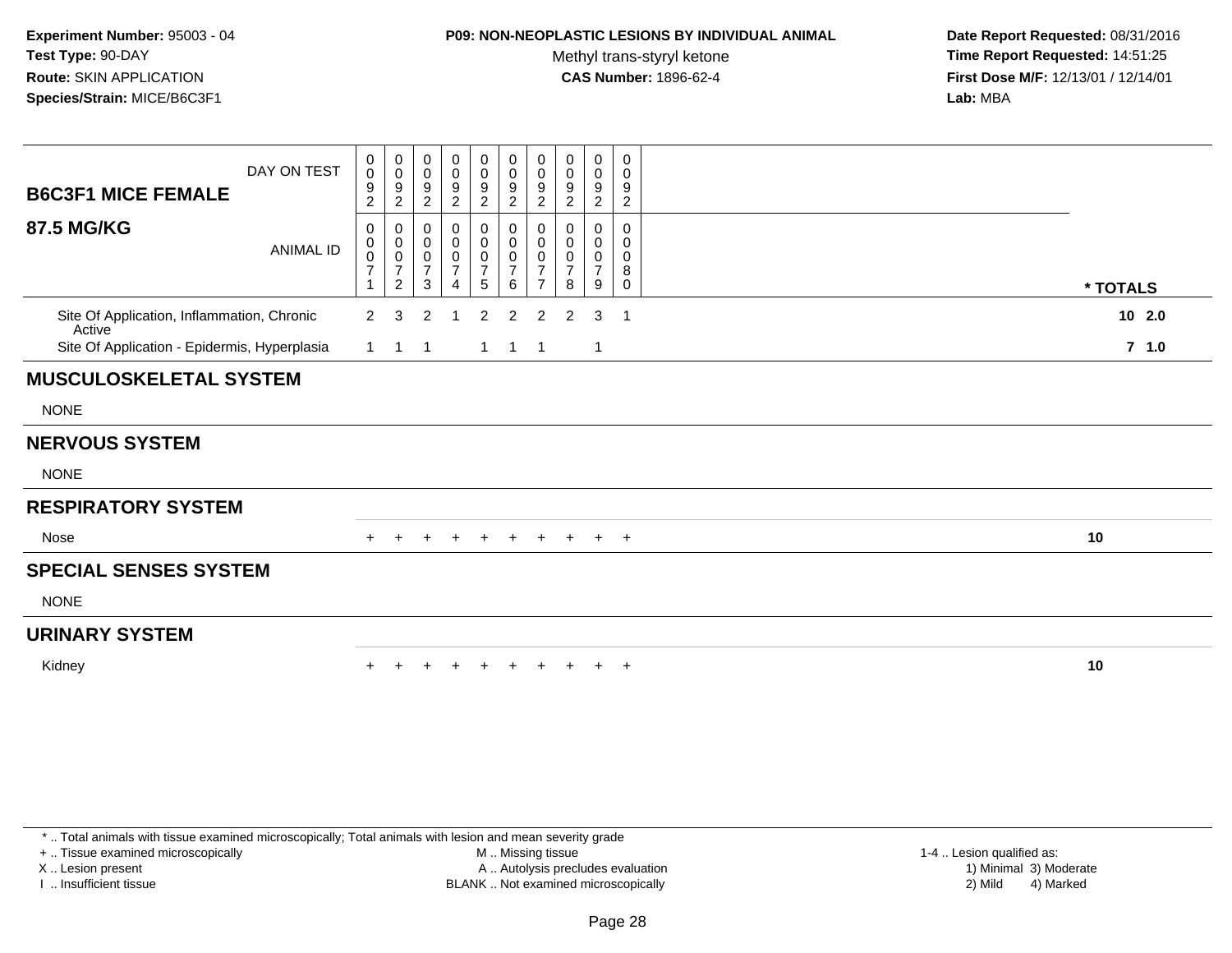# **P09: NON-NEOPLASTIC LESIONS BY INDIVIDUAL ANIMAL**

Methyl trans-styryl ketone<br>CAS Number: 1896-62-4

|                                                                                                          | DAY ON TEST      | 0<br>$\mathbf 0$    | $\mathbf 0$<br>$\overline{0}$ | 0<br>$\mathbf 0$           | 0<br>0           | 0<br>$\overline{0}$        | $\pmb{0}$<br>$\mathsf{O}\xspace$    | $\mathbf 0$<br>$\ddot{\mathbf{0}}$ | $\mathbf 0$<br>$\mathbf 0$ | $\mathbf 0$<br>$\mathbf 0$         | $\mathbf 0$<br>$\mathbf 0$         |                           |
|----------------------------------------------------------------------------------------------------------|------------------|---------------------|-------------------------------|----------------------------|------------------|----------------------------|-------------------------------------|------------------------------------|----------------------------|------------------------------------|------------------------------------|---------------------------|
| <b>B6C3F1 MICE FEMALE</b>                                                                                |                  | 9<br>$\overline{2}$ | $\frac{9}{2}$                 | 9<br>$\overline{2}$        | $\frac{9}{2}$    | 9<br>$\overline{2}$        | $\frac{9}{2}$                       | $\frac{9}{2}$                      | $\frac{9}{2}$              | $\boldsymbol{9}$<br>$\overline{2}$ | $\boldsymbol{9}$<br>$\overline{2}$ |                           |
| <b>175 MG/KG</b>                                                                                         |                  | 0                   | $\pmb{0}$                     | $\Omega$                   | 0                | 0                          | $\mathbf 0$                         | $\mathbf{0}$                       | $\mathbf 0$                | $\mathbf{0}$                       | $\pmb{0}$                          |                           |
|                                                                                                          | <b>ANIMAL ID</b> | 0<br>$\mathbf 0$    | $\mathbf 0$<br>$\overline{0}$ | $\mathbf 0$<br>$\mathbf 0$ | 0<br>$\mathbf 0$ | $\mathbf 0$<br>$\mathbf 0$ | 0<br>$\mathbf 0$                    | $\mathbf 0$<br>$\mathbf 0$         | 0<br>$\mathbf 0$           | $\Omega$<br>$\mathbf 0$            | $\Omega$<br>$\mathbf 0$            |                           |
|                                                                                                          |                  | 8                   | $\frac{8}{2}$                 | 8                          | 8                | 8                          | 8                                   | $\frac{8}{7}$                      | 8                          | 8                                  | $\boldsymbol{9}$                   |                           |
|                                                                                                          |                  | $\overline{1}$      |                               | 3                          | $\overline{4}$   | $\overline{5}$             | $6\overline{6}$                     |                                    | 8                          | 9                                  | $\boldsymbol{0}$                   | * TOTALS                  |
| <b>ALIMENTARY SYSTEM</b>                                                                                 |                  |                     |                               |                            |                  |                            |                                     |                                    |                            |                                    |                                    |                           |
| Stomach, Glandular                                                                                       |                  |                     |                               |                            |                  |                            |                                     |                                    |                            |                                    | $+$                                | 10                        |
| <b>CARDIOVASCULAR SYSTEM</b>                                                                             |                  |                     |                               |                            |                  |                            |                                     |                                    |                            |                                    |                                    |                           |
| <b>NONE</b>                                                                                              |                  |                     |                               |                            |                  |                            |                                     |                                    |                            |                                    |                                    |                           |
| <b>ENDOCRINE SYSTEM</b>                                                                                  |                  |                     |                               |                            |                  |                            |                                     |                                    |                            |                                    |                                    |                           |
| <b>Adrenal Cortex</b>                                                                                    |                  |                     |                               |                            |                  | $\ddot{}$                  | $+$                                 | $+$                                | $+$                        | $+$                                | $+$                                | 10                        |
| <b>GENERAL BODY SYSTEM</b>                                                                               |                  |                     |                               |                            |                  |                            |                                     |                                    |                            |                                    |                                    |                           |
| <b>NONE</b>                                                                                              |                  |                     |                               |                            |                  |                            |                                     |                                    |                            |                                    |                                    |                           |
| <b>GENITAL SYSTEM</b>                                                                                    |                  |                     |                               |                            |                  |                            |                                     |                                    |                            |                                    |                                    |                           |
| <b>Uterus</b>                                                                                            |                  | +                   |                               |                            |                  | $\ddot{}$                  | $\ddot{}$                           |                                    |                            |                                    | $\overline{+}$                     | 10                        |
| Endometrium, Hyperplasia, Cystic                                                                         |                  | $\mathbf{1}$        |                               |                            |                  | $\mathbf{1}$               | $\mathbf{1}$                        | $\overline{2}$                     | $\mathbf{1}$               | 2                                  | $\overline{1}$                     | $10$ 1.2                  |
| <b>HEMATOPOIETIC SYSTEM</b>                                                                              |                  |                     |                               |                            |                  |                            |                                     |                                    |                            |                                    |                                    |                           |
| <b>NONE</b>                                                                                              |                  |                     |                               |                            |                  |                            |                                     |                                    |                            |                                    |                                    |                           |
| <b>INTEGUMENTARY SYSTEM</b>                                                                              |                  |                     |                               |                            |                  |                            |                                     |                                    |                            |                                    |                                    |                           |
| <b>Skin</b>                                                                                              |                  |                     |                               |                            |                  |                            |                                     |                                    |                            |                                    | $+$                                | 10                        |
| Hair Follicle, Site Of Application, Hyperplasia                                                          |                  |                     |                               |                            |                  | $\overline{c}$             |                                     | -1                                 | 1                          |                                    |                                    | 4 1.3                     |
| Sebaceous Gland, Site Of Application,<br>Hypertrophy                                                     |                  | $\overline{2}$      |                               |                            | 2                | $\mathbf{1}$               | $\mathbf{1}$                        | $\overline{2}$                     | $\overline{1}$             | $\overline{1}$                     |                                    | $8 \t1.4$                 |
| Site Of Application, Hyperkeratosis                                                                      |                  |                     |                               |                            |                  |                            |                                     |                                    |                            |                                    |                                    | 2, 1.0                    |
| *  Total animals with tissue examined microscopically; Total animals with lesion and mean severity grade |                  |                     |                               |                            |                  |                            |                                     |                                    |                            |                                    |                                    |                           |
| +  Tissue examined microscopically                                                                       |                  |                     |                               |                            |                  |                            | M  Missing tissue                   |                                    |                            |                                    |                                    | 1-4  Lesion qualified as: |
| X  Lesion present                                                                                        |                  |                     |                               |                            |                  |                            | A  Autolysis precludes evaluation   |                                    |                            |                                    |                                    | 1) Minimal 3) Moderate    |
| I. Insufficient tissue                                                                                   |                  |                     |                               |                            |                  |                            | BLANK  Not examined microscopically |                                    |                            |                                    |                                    | 2) Mild<br>4) Marked      |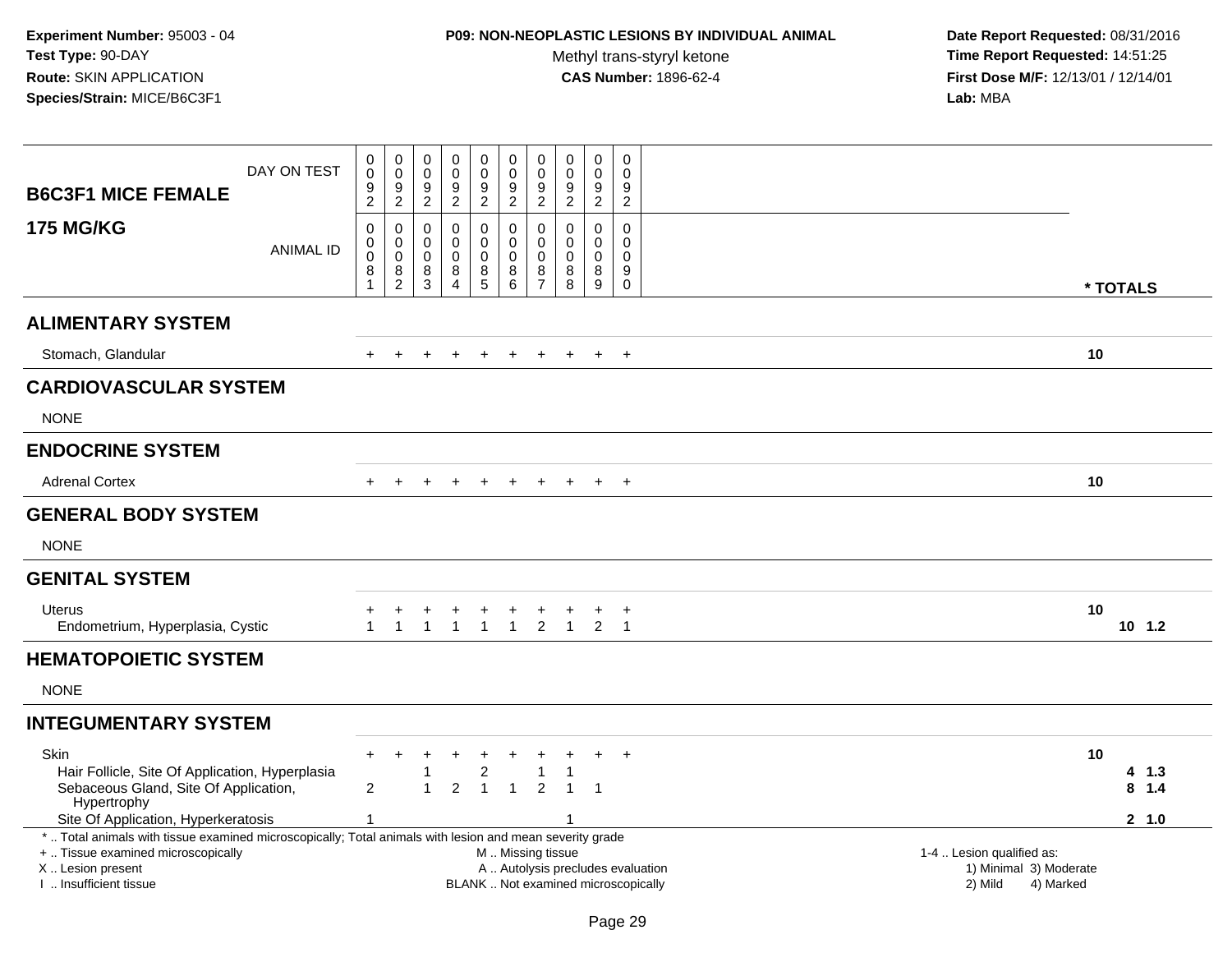### **P09: NON-NEOPLASTIC LESIONS BY INDIVIDUAL ANIMAL**

Methyl trans-styryl ketone<br>CAS Number: 1896-62-4

 **Date Report Requested:** 08/31/2016 **Time Report Requested:** 14:51:25 **First Dose M/F:** 12/13/01 / 12/14/01<br>**Lab:** MBA **Lab:** MBA

| <b>B6C3F1 MICE FEMALE</b>                              | DAY ON TEST      | 0<br>$\boldsymbol{0}$<br>$\boldsymbol{9}$<br>$\overline{c}$ | 0<br>$\mathbf 0$<br>$\boldsymbol{9}$<br>$\overline{c}$ | 0<br>0<br>9<br>$\overline{2}$                      | 0<br>$\mathbf 0$<br>$\boldsymbol{9}$<br>$\overline{c}$ | 0<br>$\pmb{0}$<br>$\boldsymbol{9}$<br>$\boldsymbol{2}$               | 0<br>$\mathbf 0$<br>9<br>$\overline{c}$ | 0<br>$\mathbf 0$<br>9<br>$\overline{2}$      | 0<br>0<br>9<br>$\overline{c}$ | 0<br>$\mathbf 0$<br>9<br>$\overline{2}$ | $\mathbf 0$<br>$\mathbf 0$<br>9<br>$\overline{2}$ |            |
|--------------------------------------------------------|------------------|-------------------------------------------------------------|--------------------------------------------------------|----------------------------------------------------|--------------------------------------------------------|----------------------------------------------------------------------|-----------------------------------------|----------------------------------------------|-------------------------------|-----------------------------------------|---------------------------------------------------|------------|
| <b>175 MG/KG</b>                                       | <b>ANIMAL ID</b> | 0<br>0<br>$\pmb{0}$<br>8                                    | 0<br>$\pmb{0}$<br>$\frac{0}{8}$<br>$\overline{2}$      | 0<br>0<br>$\mathsf{O}\xspace$<br>8<br>$\mathbf{3}$ | 0<br>$\pmb{0}$<br>$\pmb{0}$<br>8<br>$\overline{4}$     | 0<br>$\pmb{0}$<br>$\pmb{0}$<br>$\begin{array}{c} 8 \\ 5 \end{array}$ | 0<br>0<br>0<br>8<br>6                   | 0<br>0<br>$\mathbf 0$<br>8<br>$\overline{7}$ | 0<br>0<br>0<br>8<br>8         | 0<br>0<br>0<br>8<br>9                   | 0<br>0<br>$\mathbf 0$<br>9<br>$\mathbf 0$         | * TOTALS   |
| Site Of Application, Inflammation, Chronic             |                  | $\overline{2}$                                              | -1                                                     | -1                                                 |                                                        |                                                                      |                                         | -1                                           | $\overline{2}$                |                                         |                                                   | $6$ 1.3    |
| Active<br>Site Of Application - Epidermis, Hyperplasia |                  | $\mathbf 1$                                                 |                                                        |                                                    |                                                        |                                                                      | $\mathbf{1}$                            |                                              | $\overline{2}$                |                                         | $\overline{2}$                                    | 4 1.5      |
| <b>MUSCULOSKELETAL SYSTEM</b>                          |                  |                                                             |                                                        |                                                    |                                                        |                                                                      |                                         |                                              |                               |                                         |                                                   |            |
| <b>NONE</b>                                            |                  |                                                             |                                                        |                                                    |                                                        |                                                                      |                                         |                                              |                               |                                         |                                                   |            |
| <b>NERVOUS SYSTEM</b>                                  |                  |                                                             |                                                        |                                                    |                                                        |                                                                      |                                         |                                              |                               |                                         |                                                   |            |
| <b>NONE</b>                                            |                  |                                                             |                                                        |                                                    |                                                        |                                                                      |                                         |                                              |                               |                                         |                                                   |            |
| <b>RESPIRATORY SYSTEM</b>                              |                  |                                                             |                                                        |                                                    |                                                        |                                                                      |                                         |                                              |                               |                                         |                                                   |            |
| Nose                                                   |                  | $+$                                                         | $\ddot{}$                                              | $+$                                                | $+$                                                    | $+$                                                                  | $+$                                     | $+$                                          |                               | $+ + +$                                 |                                                   | 10         |
| <b>SPECIAL SENSES SYSTEM</b>                           |                  |                                                             |                                                        |                                                    |                                                        |                                                                      |                                         |                                              |                               |                                         |                                                   |            |
| <b>NONE</b>                                            |                  |                                                             |                                                        |                                                    |                                                        |                                                                      |                                         |                                              |                               |                                         |                                                   |            |
| <b>URINARY SYSTEM</b>                                  |                  |                                                             |                                                        |                                                    |                                                        |                                                                      |                                         |                                              |                               |                                         |                                                   |            |
| Kidney<br><b>Infiltration Cellular</b>                 |                  |                                                             |                                                        | $+$                                                | $+$                                                    | $+$                                                                  | $+$                                     | $\ddotmark$                                  | $+$                           | $+$                                     | $+$                                               | 10<br>11.0 |

+ .. Tissue examined microscopically

X .. Lesion present

I .. Insufficient tissue

 M .. Missing tissueA .. Autolysis precludes evaluation

BLANK .. Not examined microscopically 2) Mild 4) Marked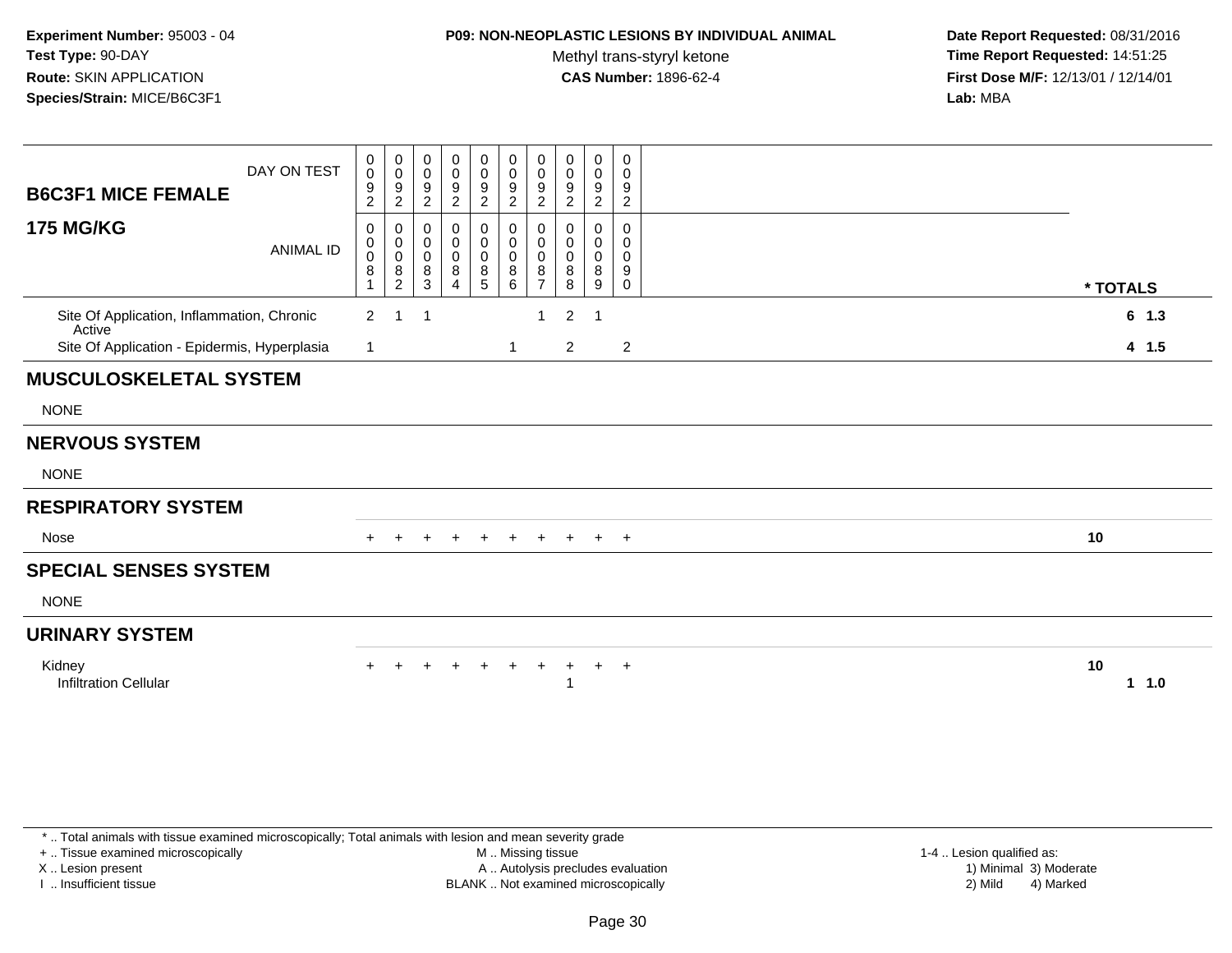#### **P09: NON-NEOPLASTIC LESIONS BY INDIVIDUAL ANIMAL**

Methyl trans-styryl ketone<br>CAS Number: 1896-62-4

 **Date Report Requested:** 08/31/2016 **Time Report Requested:** 14:51:25 **First Dose M/F:** 12/13/01 / 12/14/01<br>**Lab:** MBA **Lab:** MBA

| <b>B6C3F1 MICE FEMALE</b> | DAY ON TEST      | $\begin{smallmatrix} 0\\0 \end{smallmatrix}$<br>$\frac{9}{2}$                  | $\pmb{0}$<br>$\pmb{0}$<br>$\frac{9}{2}$                      | $\boldsymbol{0}$<br>$\mathsf{O}\xspace$<br>$\frac{9}{2}$   | $\pmb{0}$<br>$\mathbf 0$<br>$\frac{9}{2}$                                   | $\pmb{0}$<br>$\mathbf 0$<br>$\frac{9}{2}$    | $\begin{smallmatrix} 0\\0 \end{smallmatrix}$<br>$\frac{9}{2}$ | $\mathbf 0$<br>$\pmb{0}$<br>$\boldsymbol{9}$<br>$\overline{2}$        | $\pmb{0}$<br>$\pmb{0}$<br>9<br>$\overline{2}$       | $\begin{smallmatrix} 0\\0 \end{smallmatrix}$<br>$\frac{9}{2}$  | $\pmb{0}$<br>$\mathsf 0$<br>9<br>$\overline{2}$        |          |
|---------------------------|------------------|--------------------------------------------------------------------------------|--------------------------------------------------------------|------------------------------------------------------------|-----------------------------------------------------------------------------|----------------------------------------------|---------------------------------------------------------------|-----------------------------------------------------------------------|-----------------------------------------------------|----------------------------------------------------------------|--------------------------------------------------------|----------|
| <b>350 MG/KG</b>          | <b>ANIMAL ID</b> | $\mathbf 0$<br>$\begin{smallmatrix}0\0\0\9\end{smallmatrix}$<br>$\overline{1}$ | $\pmb{0}$<br>$\begin{array}{c} 0 \\ 0 \\ 9 \\ 2 \end{array}$ | $\mathbf 0$<br>$\mathbf 0$<br>$\mathbf 0$<br>$\frac{9}{3}$ | $\pmb{0}$<br>$\mathbf 0$<br>$\pmb{0}$<br>$\boldsymbol{9}$<br>$\overline{4}$ | 0<br>$\pmb{0}$<br>$\pmb{0}$<br>$\frac{9}{5}$ | $\pmb{0}$<br>$\pmb{0}$<br>$\mathsf 0$<br>$\frac{9}{6}$        | $\mathbf 0$<br>$\mathbf 0$<br>0<br>$\boldsymbol{9}$<br>$\overline{7}$ | $\Omega$<br>0<br>$\pmb{0}$<br>$\boldsymbol{9}$<br>8 | $\mathbf 0$<br>$\pmb{0}$<br>$\pmb{0}$<br>$\boldsymbol{9}$<br>9 | $\mathbf 0$<br>0<br>$\overline{1}$<br>0<br>$\mathbf 0$ | * TOTALS |
| <b>ALIMENTARY SYSTEM</b>  |                  |                                                                                |                                                              |                                                            |                                                                             |                                              |                                                               |                                                                       |                                                     |                                                                |                                                        |          |
| Esophagus                 |                  |                                                                                |                                                              |                                                            |                                                                             | $\div$                                       |                                                               |                                                                       |                                                     |                                                                | $\overline{+}$                                         | 10       |
| Gallbladder               |                  | $+$                                                                            |                                                              |                                                            |                                                                             |                                              |                                                               |                                                                       |                                                     |                                                                | $+$                                                    | 10       |
| Intestine Large, Cecum    |                  | $+$                                                                            |                                                              |                                                            |                                                                             |                                              |                                                               |                                                                       |                                                     |                                                                | $+$                                                    | 10       |
| Intestine Large, Colon    |                  | $+$                                                                            |                                                              |                                                            |                                                                             |                                              |                                                               |                                                                       |                                                     |                                                                | $+$                                                    | 10       |
| Intestine Large, Rectum   |                  |                                                                                |                                                              |                                                            |                                                                             |                                              |                                                               |                                                                       |                                                     |                                                                | $+$                                                    | 10       |
| Intestine Small, Duodenum |                  |                                                                                |                                                              |                                                            |                                                                             |                                              |                                                               |                                                                       |                                                     |                                                                | $+$                                                    | 10       |
| Intestine Small, Ileum    |                  |                                                                                |                                                              |                                                            |                                                                             |                                              |                                                               |                                                                       |                                                     |                                                                | $+$                                                    | 10       |
| Intestine Small, Jejunum  |                  | $+$                                                                            |                                                              |                                                            |                                                                             |                                              |                                                               |                                                                       |                                                     |                                                                | $+$                                                    | 10       |
| Liver                     |                  | $+$                                                                            | $\ddot{}$                                                    |                                                            |                                                                             | $\ddot{}$                                    |                                                               | $\ddot{}$                                                             |                                                     | $\ddot{}$                                                      | $+$                                                    | 10       |
| Pancreas                  |                  | $+$                                                                            | $\div$                                                       |                                                            |                                                                             |                                              |                                                               |                                                                       |                                                     | $\ddot{}$                                                      | $+$                                                    | 10       |
| Salivary Glands           |                  | $\ddot{}$                                                                      |                                                              |                                                            |                                                                             |                                              |                                                               |                                                                       |                                                     |                                                                | $+$                                                    | 10       |
| Stomach, Forestomach      |                  |                                                                                |                                                              |                                                            |                                                                             |                                              |                                                               |                                                                       |                                                     |                                                                | $\ddot{}$                                              | 10       |
| Stomach, Glandular        |                  |                                                                                |                                                              |                                                            |                                                                             |                                              |                                                               |                                                                       |                                                     |                                                                | $+$                                                    | 10       |
| Tongue                    |                  | $\pm$                                                                          |                                                              |                                                            |                                                                             |                                              |                                                               |                                                                       |                                                     |                                                                | $\overline{+}$                                         | 10       |

# **CARDIOVASCULAR SYSTEM**

\* .. Total animals with tissue examined microscopically; Total animals with lesion and mean severity grade

+ .. Tissue examined microscopically

X .. Lesion present

I .. Insufficient tissue

M .. Missing tissue

A .. Autolysis precludes evaluation

BLANK .. Not examined microscopically 2) Mild 4) Marked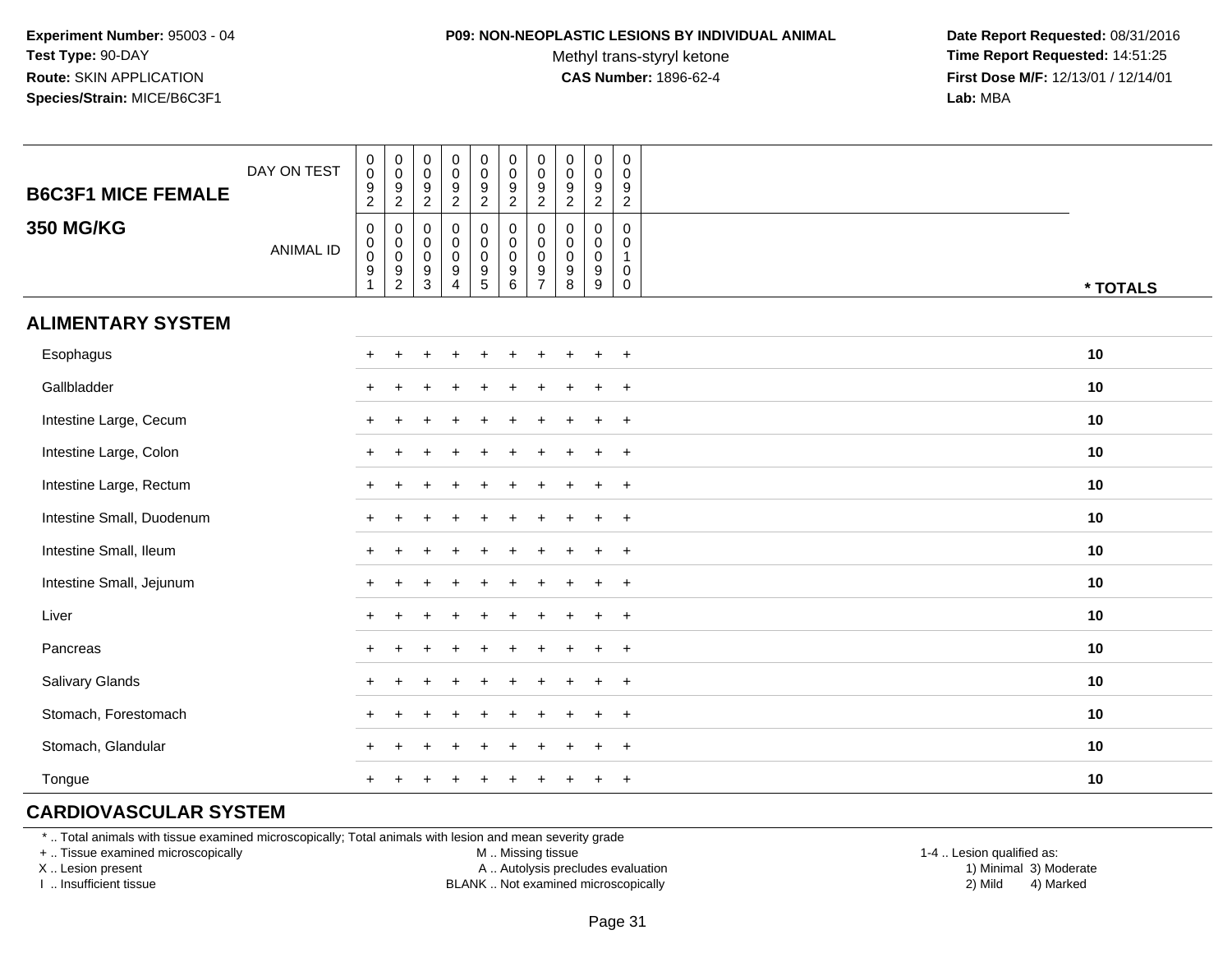### **P09: NON-NEOPLASTIC LESIONS BY INDIVIDUAL ANIMAL**

Methyl trans-styryl ketone<br>CAS Number: 1896-62-4

| DAY ON TEST<br><b>B6C3F1 MICE FEMALE</b>                                                                                                                                                      | $\mathbf 0$<br>$\mathbf 0$<br>$\boldsymbol{9}$<br>2        | $\pmb{0}$<br>$\,0\,$<br>$\boldsymbol{9}$<br>$\overline{2}$                                | 0<br>0<br>$\boldsymbol{9}$<br>$\overline{2}$   | $\mathsf{O}\xspace$<br>$\ddot{\mathbf{0}}$<br>$\boldsymbol{9}$<br>$\overline{2}$ | $\mathsf 0$<br>$\ddot{\mathbf{0}}$<br>$\frac{9}{2}$                      | $\pmb{0}$<br>$\pmb{0}$<br>$\boldsymbol{9}$<br>$\overline{2}$         | $\boldsymbol{0}$<br>$\mathbf 0$<br>$\boldsymbol{9}$<br>2              | $\pmb{0}$<br>$\mathbf 0$<br>$\boldsymbol{9}$<br>$\overline{2}$      | $\pmb{0}$<br>$\mathbf 0$<br>$\boldsymbol{9}$<br>$\overline{2}$ | $\pmb{0}$<br>$\mathbf 0$<br>$\boldsymbol{9}$<br>$\overline{2}$ |                                                                                                                                                         |          |
|-----------------------------------------------------------------------------------------------------------------------------------------------------------------------------------------------|------------------------------------------------------------|-------------------------------------------------------------------------------------------|------------------------------------------------|----------------------------------------------------------------------------------|--------------------------------------------------------------------------|----------------------------------------------------------------------|-----------------------------------------------------------------------|---------------------------------------------------------------------|----------------------------------------------------------------|----------------------------------------------------------------|---------------------------------------------------------------------------------------------------------------------------------------------------------|----------|
| <b>350 MG/KG</b><br><b>ANIMAL ID</b>                                                                                                                                                          | $\boldsymbol{0}$<br>$\pmb{0}$<br>$\mathbf 0$<br>$9\,$<br>1 | $\mathbf 0$<br>$\boldsymbol{0}$<br>$\boldsymbol{0}$<br>$\boldsymbol{9}$<br>$\overline{c}$ | 0<br>0<br>$\mathsf 0$<br>$\boldsymbol{9}$<br>3 | 0<br>0<br>$\mathsf{O}\xspace$<br>$9\,$<br>$\overline{4}$                         | $\pmb{0}$<br>$\mathsf{O}\xspace$<br>$\mathsf{O}\xspace$<br>$\frac{9}{5}$ | $\mathbf 0$<br>$\pmb{0}$<br>$\pmb{0}$<br>$\boldsymbol{9}$<br>$\,6\,$ | 0<br>$\mathbf 0$<br>$\mathbf 0$<br>$\boldsymbol{9}$<br>$\overline{7}$ | $\mathbf 0$<br>$\mathbf{0}$<br>$\mathbf 0$<br>$\boldsymbol{9}$<br>8 | $\mathbf 0$<br>0<br>$\mathbf 0$<br>$\boldsymbol{9}$<br>9       | $\mathbf 0$<br>$\pmb{0}$<br>$\mathbf{1}$<br>0<br>$\mathbf 0$   | * TOTALS                                                                                                                                                |          |
| <b>Blood Vessel</b>                                                                                                                                                                           |                                                            |                                                                                           |                                                |                                                                                  |                                                                          |                                                                      |                                                                       |                                                                     |                                                                | $\overline{+}$                                                 | 10                                                                                                                                                      |          |
| Heart                                                                                                                                                                                         |                                                            |                                                                                           |                                                |                                                                                  |                                                                          |                                                                      |                                                                       |                                                                     |                                                                | $\overline{+}$                                                 | 10                                                                                                                                                      |          |
| <b>ENDOCRINE SYSTEM</b>                                                                                                                                                                       |                                                            |                                                                                           |                                                |                                                                                  |                                                                          |                                                                      |                                                                       |                                                                     |                                                                |                                                                |                                                                                                                                                         |          |
| <b>Adrenal Cortex</b><br>Subcapsular, Hyperplasia, Focal                                                                                                                                      |                                                            | $\mathbf{1}$                                                                              |                                                | $\overline{1}$                                                                   | $\overline{1}$                                                           | $\overline{1}$                                                       | $\overline{1}$                                                        | $\overline{1}$                                                      | $\mathbf{1}$                                                   | $\overline{+}$<br>$\overline{1}$                               | 10                                                                                                                                                      | $10$ 1.0 |
| Adrenal Medulla                                                                                                                                                                               |                                                            |                                                                                           |                                                |                                                                                  |                                                                          |                                                                      |                                                                       |                                                                     |                                                                |                                                                | 10                                                                                                                                                      |          |
| Islets, Pancreatic                                                                                                                                                                            |                                                            |                                                                                           |                                                |                                                                                  |                                                                          |                                                                      |                                                                       |                                                                     |                                                                | $\ddot{}$                                                      | 10                                                                                                                                                      |          |
| Parathyroid Gland                                                                                                                                                                             |                                                            | $+$                                                                                       | м                                              | $+$                                                                              | M                                                                        | M                                                                    | М                                                                     | M                                                                   | $+$                                                            | $+$                                                            | 5                                                                                                                                                       |          |
| <b>Pituitary Gland</b>                                                                                                                                                                        |                                                            |                                                                                           |                                                |                                                                                  |                                                                          |                                                                      |                                                                       |                                                                     |                                                                | $+$                                                            | $\boldsymbol{9}$                                                                                                                                        |          |
| <b>Thyroid Gland</b>                                                                                                                                                                          |                                                            |                                                                                           |                                                |                                                                                  |                                                                          |                                                                      |                                                                       |                                                                     | $\ddot{}$                                                      | $^{+}$                                                         | 10                                                                                                                                                      |          |
| <b>GENERAL BODY SYSTEM</b>                                                                                                                                                                    |                                                            |                                                                                           |                                                |                                                                                  |                                                                          |                                                                      |                                                                       |                                                                     |                                                                |                                                                |                                                                                                                                                         |          |
| <b>NONE</b>                                                                                                                                                                                   |                                                            |                                                                                           |                                                |                                                                                  |                                                                          |                                                                      |                                                                       |                                                                     |                                                                |                                                                |                                                                                                                                                         |          |
| <b>GENITAL SYSTEM</b>                                                                                                                                                                         |                                                            |                                                                                           |                                                |                                                                                  |                                                                          |                                                                      |                                                                       |                                                                     |                                                                |                                                                |                                                                                                                                                         |          |
| <b>Clitoral Gland</b>                                                                                                                                                                         |                                                            |                                                                                           |                                                |                                                                                  |                                                                          |                                                                      |                                                                       |                                                                     |                                                                |                                                                | 10                                                                                                                                                      |          |
| Ovary                                                                                                                                                                                         |                                                            |                                                                                           |                                                |                                                                                  |                                                                          |                                                                      |                                                                       |                                                                     |                                                                | $\overline{+}$                                                 | 10                                                                                                                                                      |          |
| <b>Uterus</b><br>Endometrium, Hyperplasia, Cystic                                                                                                                                             | -1                                                         | 1                                                                                         | -1                                             | $\overline{1}$                                                                   | $\mathbf 1$                                                              | -1                                                                   | -1                                                                    | $\mathbf 1$                                                         | ÷<br>$\mathbf{1}$                                              | $\ddot{}$<br>$\overline{1}$                                    | 10                                                                                                                                                      | $10$ 1.0 |
| *  Total animals with tissue examined microscopically; Total animals with lesion and mean severity grade<br>+  Tissue examined microscopically<br>X  Lesion present<br>I  Insufficient tissue |                                                            |                                                                                           |                                                |                                                                                  |                                                                          | M  Missing tissue                                                    |                                                                       |                                                                     |                                                                |                                                                | 1-4  Lesion qualified as:<br>A  Autolysis precludes evaluation<br>1) Minimal 3) Moderate<br>BLANK  Not examined microscopically<br>2) Mild<br>4) Marked |          |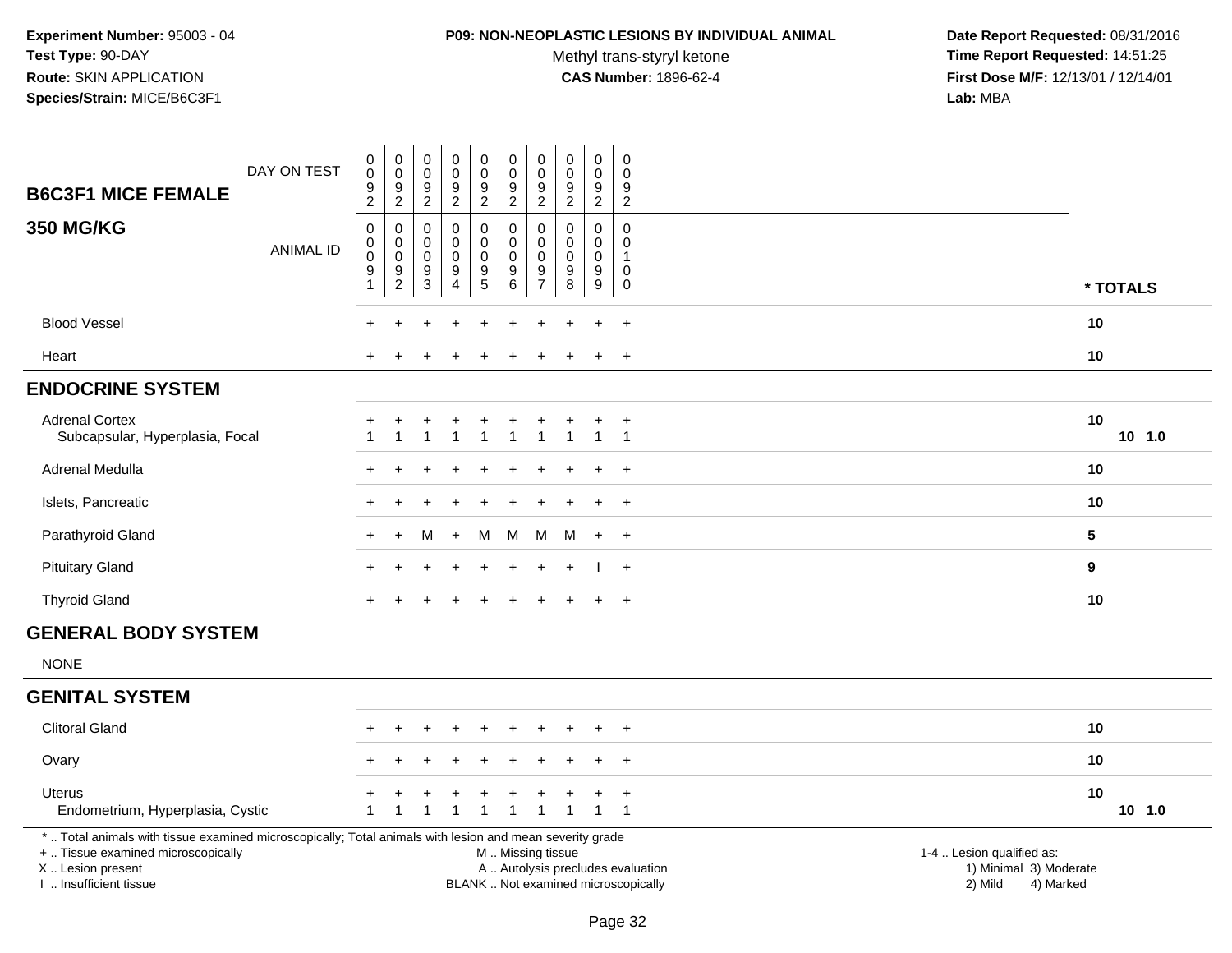## **P09: NON-NEOPLASTIC LESIONS BY INDIVIDUAL ANIMAL**

Methyl trans-styryl ketone<br>CAS Number: 1896-62-4

| DAY ON TEST<br><b>B6C3F1 MICE FEMALE</b>                                                                                                                                                                    | 0<br>$\mathsf{O}\xspace$<br>$\frac{9}{2}$                                       | $\pmb{0}$<br>$\mathbf 0$<br>$\frac{9}{2}$                                             | 0<br>0<br>9<br>$\boldsymbol{2}$           | $\mathbf 0$<br>$\mathbf 0$<br>9<br>$\overline{2}$                         | $\pmb{0}$<br>$\mathsf 0$<br>$\frac{9}{2}$        | 0<br>$\mathbf 0$<br>$\frac{9}{2}$                      | $\boldsymbol{0}$<br>$\pmb{0}$<br>$\frac{9}{2}$                        | $\pmb{0}$<br>$\pmb{0}$<br>$\frac{9}{2}$                            | 0<br>$\mathbf 0$<br>$\frac{9}{2}$                                | $\mathbf 0$<br>$\mathbf 0$<br>9<br>$\overline{c}$                      |                                                                                                                                                         |
|-------------------------------------------------------------------------------------------------------------------------------------------------------------------------------------------------------------|---------------------------------------------------------------------------------|---------------------------------------------------------------------------------------|-------------------------------------------|---------------------------------------------------------------------------|--------------------------------------------------|--------------------------------------------------------|-----------------------------------------------------------------------|--------------------------------------------------------------------|------------------------------------------------------------------|------------------------------------------------------------------------|---------------------------------------------------------------------------------------------------------------------------------------------------------|
| <b>350 MG/KG</b><br><b>ANIMAL ID</b>                                                                                                                                                                        | $\,0\,$<br>$\pmb{0}$<br>$\mathsf{O}\xspace$<br>$\boldsymbol{9}$<br>$\mathbf{1}$ | $\pmb{0}$<br>$\mathsf{O}\xspace$<br>$\mathbf 0$<br>$\boldsymbol{9}$<br>$\overline{2}$ | 0<br>$\mathbf 0$<br>$\mathbf 0$<br>9<br>3 | $\mathbf 0$<br>$\Omega$<br>$\Omega$<br>$\boldsymbol{9}$<br>$\overline{4}$ | 0<br>$\mathbf 0$<br>$\mathbf 0$<br>$\frac{9}{5}$ | $\pmb{0}$<br>$\mathbf 0$<br>0<br>$\boldsymbol{9}$<br>6 | 0<br>$\mathbf 0$<br>$\mathbf 0$<br>$\boldsymbol{9}$<br>$\overline{7}$ | $\mathbf 0$<br>$\mathbf 0$<br>$\mathbf 0$<br>$\boldsymbol{9}$<br>8 | $\pmb{0}$<br>$\mathbf 0$<br>$\mathbf 0$<br>$\boldsymbol{9}$<br>9 | $\mathbf 0$<br>$\Omega$<br>$\mathbf{1}$<br>$\mathsf{O}$<br>$\mathbf 0$ | * TOTALS                                                                                                                                                |
| <b>HEMATOPOIETIC SYSTEM</b>                                                                                                                                                                                 |                                                                                 |                                                                                       |                                           |                                                                           |                                                  |                                                        |                                                                       |                                                                    |                                                                  |                                                                        |                                                                                                                                                         |
| <b>Bone Marrow</b>                                                                                                                                                                                          |                                                                                 |                                                                                       |                                           |                                                                           |                                                  |                                                        |                                                                       |                                                                    |                                                                  | $\ddot{}$                                                              | 10                                                                                                                                                      |
| Lymph Node, Mandibular                                                                                                                                                                                      |                                                                                 |                                                                                       |                                           |                                                                           |                                                  |                                                        |                                                                       |                                                                    |                                                                  | $+$                                                                    | 10                                                                                                                                                      |
| Lymph Node, Mesenteric                                                                                                                                                                                      |                                                                                 |                                                                                       |                                           |                                                                           |                                                  |                                                        |                                                                       |                                                                    | ÷.                                                               | $+$                                                                    | 10                                                                                                                                                      |
| Spleen<br>Hematopoietic Cell Proliferation                                                                                                                                                                  |                                                                                 | 2                                                                                     |                                           | $\overline{2}$                                                            |                                                  |                                                        |                                                                       |                                                                    | ÷                                                                | $+$                                                                    | 10<br>6 <sub>1.3</sub>                                                                                                                                  |
| Thymus<br>Atrophy<br>Atrophy, Focal                                                                                                                                                                         |                                                                                 |                                                                                       | $\overline{c}$                            |                                                                           | 1                                                |                                                        | -1                                                                    |                                                                    |                                                                  | $+$                                                                    | 10<br>2, 1.0<br>$12.0$                                                                                                                                  |
| <b>INTEGUMENTARY SYSTEM</b>                                                                                                                                                                                 |                                                                                 |                                                                                       |                                           |                                                                           |                                                  |                                                        |                                                                       |                                                                    |                                                                  |                                                                        |                                                                                                                                                         |
| Mammary Gland                                                                                                                                                                                               | $\pm$                                                                           |                                                                                       | +                                         |                                                                           | $\div$                                           | $\pm$                                                  | ÷                                                                     |                                                                    | ÷                                                                | $+$                                                                    | 10                                                                                                                                                      |
| <b>Skin</b><br>Hair Follicle, Site Of Application, Hyperplasia<br>Sebaceous Gland, Site Of Application,<br>Hypertrophy<br>Site Of Application, Hyperkeratosis<br>Site Of Application, Inflammation, Chronic | 3<br>3                                                                          | 3<br>$\overline{2}$                                                                   | 3<br>3                                    | 3<br>$\overline{2}$                                                       | 1<br>3                                           | 3                                                      | 3<br>3                                                                | 3<br>3                                                             | 2<br>3<br>2                                                      | $\ddot{}$<br>$\sqrt{2}$<br>3<br>2<br>$\overline{1}$                    | 10<br>10 2.7<br>10 2.8<br>9<br>1.2<br>10, 1.0                                                                                                           |
| Active<br>Site Of Application - Epidermis, Hyperplasia                                                                                                                                                      | 3                                                                               | 3                                                                                     | 3                                         | $\mathbf{1}$                                                              | $\overline{2}$                                   | $\overline{2}$                                         | 2                                                                     | 2                                                                  |                                                                  | $2 \quad 2$                                                            | 102.2                                                                                                                                                   |
| <b>MUSCULOSKELETAL SYSTEM</b>                                                                                                                                                                               |                                                                                 |                                                                                       |                                           |                                                                           |                                                  |                                                        |                                                                       |                                                                    |                                                                  |                                                                        |                                                                                                                                                         |
| Bone                                                                                                                                                                                                        | ÷                                                                               |                                                                                       |                                           |                                                                           |                                                  |                                                        |                                                                       |                                                                    |                                                                  | $+$                                                                    | 10                                                                                                                                                      |
| *  Total animals with tissue examined microscopically; Total animals with lesion and mean severity grade<br>+  Tissue examined microscopically<br>X  Lesion present<br>I. Insufficient tissue               |                                                                                 |                                                                                       |                                           |                                                                           |                                                  | M  Missing tissue                                      |                                                                       |                                                                    |                                                                  |                                                                        | 1-4  Lesion qualified as:<br>A  Autolysis precludes evaluation<br>1) Minimal 3) Moderate<br>BLANK  Not examined microscopically<br>2) Mild<br>4) Marked |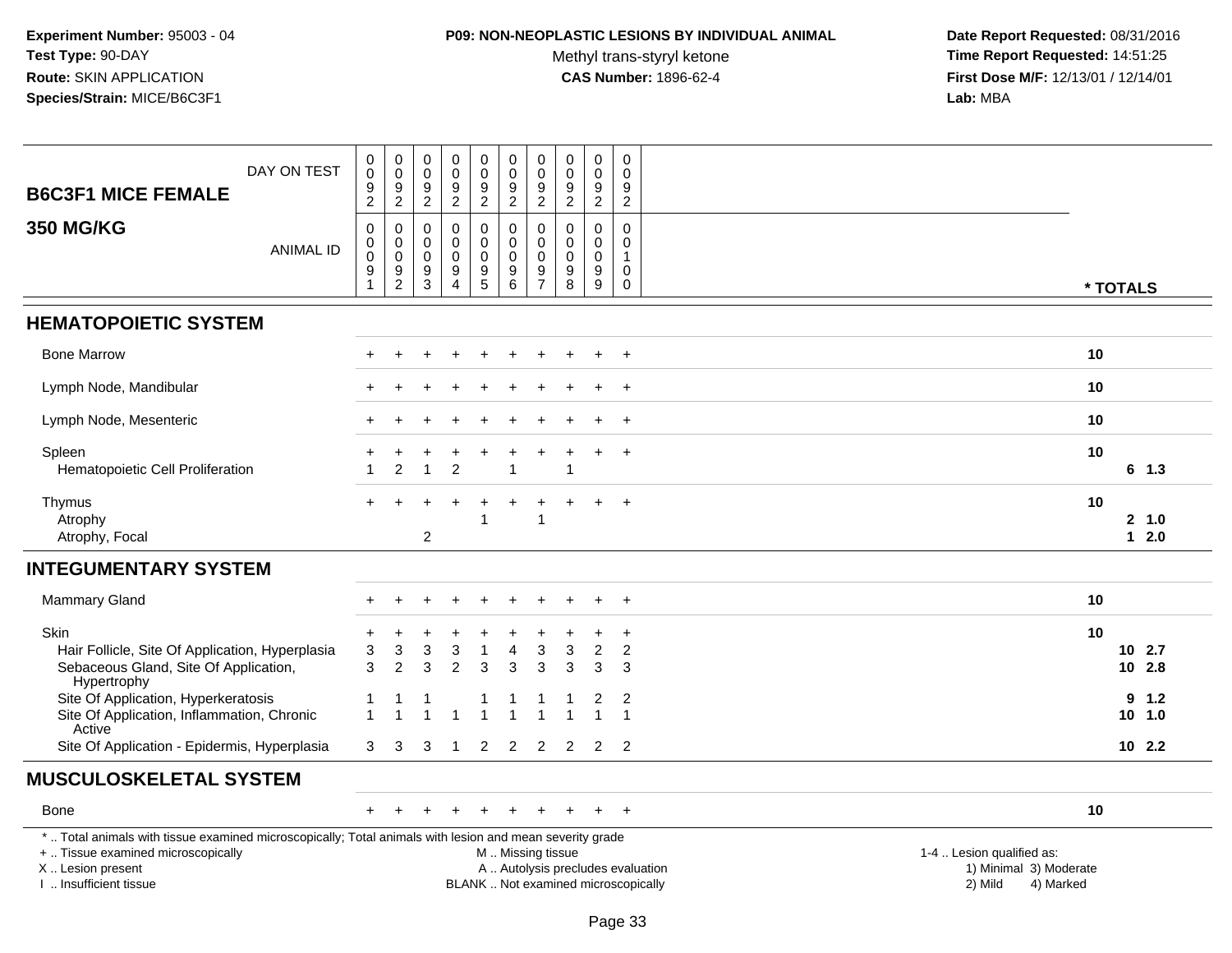## **P09: NON-NEOPLASTIC LESIONS BY INDIVIDUAL ANIMAL**

Methyl trans-styryl ketone<br>CAS Number: 1896-62-4

 **Date Report Requested:** 08/31/2016 **Time Report Requested:** 14:51:25 **First Dose M/F:** 12/13/01 / 12/14/01<br>**Lab:** MBA **Lab:** MBA

| DAY ON TEST<br><b>B6C3F1 MICE FEMALE</b>              | $\mathbf 0$<br>$\,0\,$<br>$\boldsymbol{9}$                        | $\mathbf 0$<br>$\,0\,$<br>$\frac{9}{2}$                | $\mathbf 0$<br>$\boldsymbol{0}$<br>$\boldsymbol{9}$ | $\begin{array}{c} 0 \\ 0 \\ 9 \\ 2 \end{array}$                           | $\mathbf 0$<br>$\frac{0}{9}$                                                    | $\pmb{0}$<br>$\mathbf 0$<br>$\frac{9}{2}$                      | $\pmb{0}$<br>$\pmb{0}$<br>9                  | $\mathbf 0$<br>$\pmb{0}$<br>$\boldsymbol{9}$ | $\mathbf 0$<br>$\pmb{0}$<br>$\boldsymbol{9}$ | $\pmb{0}$<br>$\mathbf 0$<br>9            |              |
|-------------------------------------------------------|-------------------------------------------------------------------|--------------------------------------------------------|-----------------------------------------------------|---------------------------------------------------------------------------|---------------------------------------------------------------------------------|----------------------------------------------------------------|----------------------------------------------|----------------------------------------------|----------------------------------------------|------------------------------------------|--------------|
|                                                       | $\sqrt{2}$                                                        |                                                        | $\sqrt{2}$                                          |                                                                           |                                                                                 |                                                                | $\boldsymbol{2}$                             | $\overline{c}$                               | $\overline{c}$                               | $\overline{2}$                           |              |
| <b>350 MG/KG</b><br><b>ANIMAL ID</b>                  | 0<br>$\pmb{0}$<br>$\mathbf 0$<br>$\boldsymbol{9}$<br>$\mathbf{1}$ | 0<br>$\pmb{0}$<br>$\mathbf 0$<br>$\boldsymbol{9}$<br>2 | 0<br>0<br>$\mathbf 0$<br>$\boldsymbol{9}$<br>3      | $\pmb{0}$<br>$\pmb{0}$<br>$\pmb{0}$<br>$\boldsymbol{9}$<br>$\overline{A}$ | $\mathbf 0$<br>$\mathbf 0$<br>$\mathbf 0$<br>$\boldsymbol{9}$<br>$\overline{5}$ | 0<br>$\mathbf 0$<br>$\mathbf 0$<br>$\boldsymbol{9}$<br>$\,6\,$ | 0<br>0<br>$\mathbf 0$<br>9<br>$\overline{ }$ | 0<br>$\pmb{0}$<br>$\mathbf 0$<br>9<br>8      | 0<br>$\mathbf 0$<br>$\pmb{0}$<br>9<br>9      | 0<br>0<br>$\mathbf{1}$<br>$\pmb{0}$<br>0 | * TOTALS     |
| <b>NERVOUS SYSTEM</b>                                 |                                                                   |                                                        |                                                     |                                                                           |                                                                                 |                                                                |                                              |                                              |                                              |                                          |              |
| <b>Brain</b>                                          |                                                                   |                                                        |                                                     |                                                                           |                                                                                 |                                                                |                                              |                                              | $\ddot{}$                                    | $+$                                      | 10           |
| <b>RESPIRATORY SYSTEM</b>                             |                                                                   |                                                        |                                                     |                                                                           |                                                                                 |                                                                |                                              |                                              |                                              |                                          |              |
| Lung<br>Alveolus, Inflammation, Focal, Chronic Active |                                                                   |                                                        |                                                     | $\ddot{}$                                                                 | $+$<br>$\overline{c}$                                                           | +                                                              |                                              |                                              | $+$                                          | $+$                                      | 10<br>$12.0$ |
| Nose<br>Olfactory Epithelium, Atrophy                 | $\pm$                                                             |                                                        |                                                     | ÷<br>$\overline{1}$                                                       | ÷<br>$\overline{1}$                                                             | +                                                              | ÷<br>$\overline{1}$                          | ÷.                                           | $+$                                          | $+$                                      | 10<br>4 1.0  |
| Trachea                                               | $+$                                                               |                                                        |                                                     | $\div$                                                                    | $\ddot{}$                                                                       |                                                                |                                              |                                              | $+$                                          | $+$                                      | 10           |
| <b>SPECIAL SENSES SYSTEM</b>                          |                                                                   |                                                        |                                                     |                                                                           |                                                                                 |                                                                |                                              |                                              |                                              |                                          |              |
| Eye                                                   |                                                                   |                                                        |                                                     | $\pm$                                                                     | $\ddot{}$                                                                       |                                                                |                                              |                                              | $\pm$                                        | $+$                                      | 10           |
| Harderian Gland                                       |                                                                   |                                                        |                                                     | $\pm$                                                                     | $\pm$                                                                           | $\pm$                                                          |                                              |                                              | $\ddot{}$                                    | $+$                                      | 10           |
| <b>URINARY SYSTEM</b>                                 |                                                                   |                                                        |                                                     |                                                                           |                                                                                 |                                                                |                                              |                                              |                                              |                                          |              |
| Kidney                                                |                                                                   |                                                        |                                                     |                                                                           |                                                                                 |                                                                |                                              |                                              | $\div$                                       | $\overline{+}$                           | 10           |
| <b>Urinary Bladder</b>                                |                                                                   |                                                        |                                                     |                                                                           |                                                                                 |                                                                |                                              |                                              | $\div$                                       | $+$                                      | 10           |

\* .. Total animals with tissue examined microscopically; Total animals with lesion and mean severity grade

+ .. Tissue examined microscopically

X .. Lesion present

I .. Insufficient tissue

M .. Missing tissue

Lesion present A .. Autolysis precludes evaluation 1) Minimal 3) Moderate

 1-4 .. Lesion qualified as: BLANK .. Not examined microscopically 2) Mild 4) Marked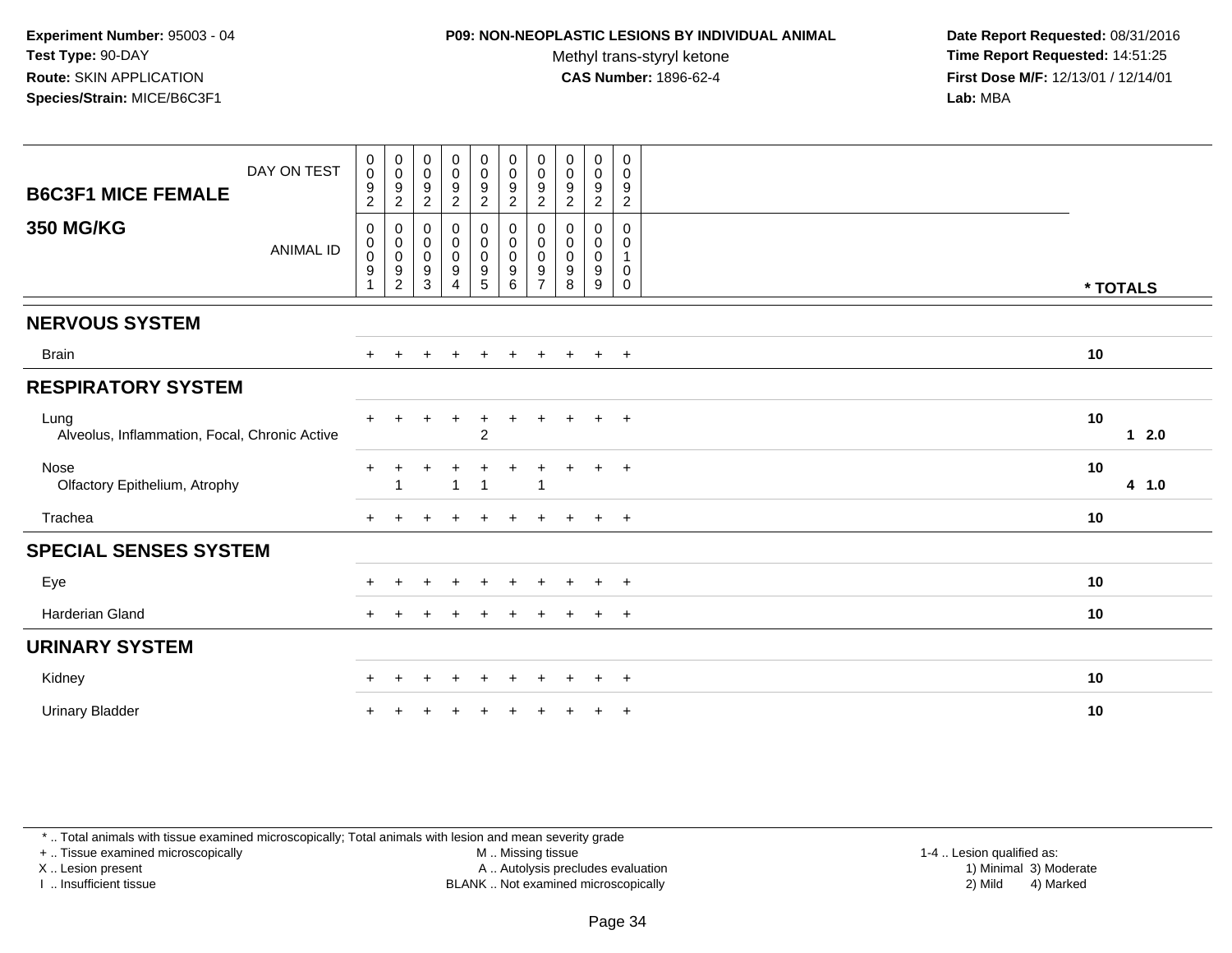#### **P09: NON-NEOPLASTIC LESIONS BY INDIVIDUAL ANIMAL**

Methyl trans-styryl ketone<br>CAS Number: 1896-62-4

 **Date Report Requested:** 08/31/2016 **Time Report Requested:** 14:51:25 **First Dose M/F:** 12/13/01 / 12/14/01<br>**Lab:** MBA **Lab:** MBA

| <b>B6C3F1 MICE FEMALE</b> | DAY ON TEST      | $\begin{matrix} 0 \\ 0 \\ 2 \\ 0 \end{matrix}$                                        | $\begin{smallmatrix} 0\\0 \end{smallmatrix}$<br>$\frac{2}{0}$                                   | $\begin{smallmatrix} 0\\0 \end{smallmatrix}$<br>$\frac{2}{0}$               | $\pmb{0}$<br>$\mathbf 0$<br>$\frac{2}{0}$                                   | $\begin{smallmatrix}0\0\0\end{smallmatrix}$<br>$\frac{2}{0}$ | $\begin{matrix} 0 \\ 0 \\ 2 \\ 0 \end{matrix}$                     | $\pmb{0}$<br>$\pmb{0}$<br>$\frac{2}{0}$                                     | 0<br>$\pmb{0}$<br>$\overline{c}$<br>$\mathbf 0$ | $_{\rm 0}^{\rm 0}$<br>$\frac{2}{0}$                                          | 0<br>$\mathbf 0$<br>$\overline{c}$<br>$\mathbf 0$     |          |
|---------------------------|------------------|---------------------------------------------------------------------------------------|-------------------------------------------------------------------------------------------------|-----------------------------------------------------------------------------|-----------------------------------------------------------------------------|--------------------------------------------------------------|--------------------------------------------------------------------|-----------------------------------------------------------------------------|-------------------------------------------------|------------------------------------------------------------------------------|-------------------------------------------------------|----------|
| <b>700 MG/KG</b>          | <b>ANIMAL ID</b> | $\mathbf 0$<br>$\begin{smallmatrix}0\1\end{smallmatrix}$<br>$\pmb{0}$<br>$\mathbf{1}$ | 0<br>$\begin{smallmatrix}0\\1\end{smallmatrix}$<br>$\begin{smallmatrix} 0\\2 \end{smallmatrix}$ | $\mathbf 0$<br>$\pmb{0}$<br>$\overline{1}$<br>$\mathbf 0$<br>$\overline{3}$ | $\mathbf 0$<br>$\pmb{0}$<br>$\overline{1}$<br>$\mathbf 0$<br>$\overline{4}$ | 0<br>$\mathsf 0$<br>$\mathsf{O}\xspace$<br>$\overline{5}$    | $\pmb{0}$<br>$\mathsf{O}\xspace$<br>$\mathbf{1}$<br>$_{6}^{\rm 0}$ | $\mathbf 0$<br>$\mathbf 0$<br>$\mathbf{1}$<br>$\mathbf 0$<br>$\overline{7}$ | $\mathbf 0$<br>0<br>$\mathbf 0$<br>8            | $\mathbf 0$<br>$\boldsymbol{0}$<br>$\mathbf{1}$<br>$\boldsymbol{0}$<br>$9\,$ | 0<br>0<br>$\mathbf{1}$<br>$\mathbf{1}$<br>$\mathbf 0$ | * TOTALS |
| <b>ALIMENTARY SYSTEM</b>  |                  |                                                                                       |                                                                                                 |                                                                             |                                                                             |                                                              |                                                                    |                                                                             |                                                 |                                                                              |                                                       |          |
| Esophagus                 |                  | $+$                                                                                   | $\overline{1}$                                                                                  |                                                                             |                                                                             |                                                              |                                                                    |                                                                             |                                                 |                                                                              | $+$                                                   | 10       |
| Gallbladder               |                  | $+$                                                                                   |                                                                                                 |                                                                             |                                                                             |                                                              |                                                                    |                                                                             |                                                 |                                                                              | $+$                                                   | 10       |
| Intestine Large, Cecum    |                  |                                                                                       |                                                                                                 |                                                                             |                                                                             |                                                              |                                                                    |                                                                             |                                                 |                                                                              | $+$                                                   | 10       |
| Intestine Large, Colon    |                  | $+$                                                                                   |                                                                                                 |                                                                             |                                                                             |                                                              |                                                                    |                                                                             |                                                 |                                                                              | $+$                                                   | 10       |
| Intestine Large, Rectum   |                  |                                                                                       |                                                                                                 |                                                                             |                                                                             |                                                              |                                                                    |                                                                             |                                                 |                                                                              | $+$                                                   | 10       |
| Intestine Small, Duodenum |                  | $+$                                                                                   |                                                                                                 |                                                                             |                                                                             |                                                              |                                                                    | ÷.                                                                          |                                                 | $\div$                                                                       | $+$                                                   | 10       |
| Intestine Small, Ileum    |                  | $\ddot{}$                                                                             |                                                                                                 |                                                                             |                                                                             |                                                              |                                                                    |                                                                             |                                                 | $\ddot{}$                                                                    | $+$                                                   | 10       |
| Intestine Small, Jejunum  |                  | $+$                                                                                   |                                                                                                 |                                                                             |                                                                             |                                                              |                                                                    |                                                                             |                                                 |                                                                              | $+$                                                   | 10       |
| Liver                     |                  | $+$                                                                                   | $\ddot{}$                                                                                       |                                                                             |                                                                             |                                                              |                                                                    |                                                                             |                                                 |                                                                              | $+$                                                   | 10       |
| Pancreas                  |                  | $+$                                                                                   | $\ddot{}$                                                                                       |                                                                             |                                                                             |                                                              |                                                                    |                                                                             |                                                 |                                                                              | $+$                                                   | 10       |
| Salivary Glands           |                  | $\ddot{}$                                                                             |                                                                                                 |                                                                             |                                                                             |                                                              |                                                                    |                                                                             |                                                 |                                                                              | $+$                                                   | 10       |
| Stomach, Forestomach      |                  |                                                                                       |                                                                                                 |                                                                             |                                                                             |                                                              |                                                                    |                                                                             |                                                 |                                                                              | $+$                                                   | 10       |
| Stomach, Glandular        |                  |                                                                                       |                                                                                                 |                                                                             |                                                                             |                                                              |                                                                    |                                                                             |                                                 |                                                                              | $+$                                                   | 10       |
| Tongue                    |                  |                                                                                       |                                                                                                 |                                                                             |                                                                             |                                                              |                                                                    |                                                                             |                                                 |                                                                              | $+$                                                   | 10       |

# **CARDIOVASCULAR SYSTEM**

\* .. Total animals with tissue examined microscopically; Total animals with lesion and mean severity grade

+ .. Tissue examined microscopically

X .. Lesion present

I .. Insufficient tissue

M .. Missing tissue

A .. Autolysis precludes evaluation

BLANK .. Not examined microscopically 2) Mild 4) Marked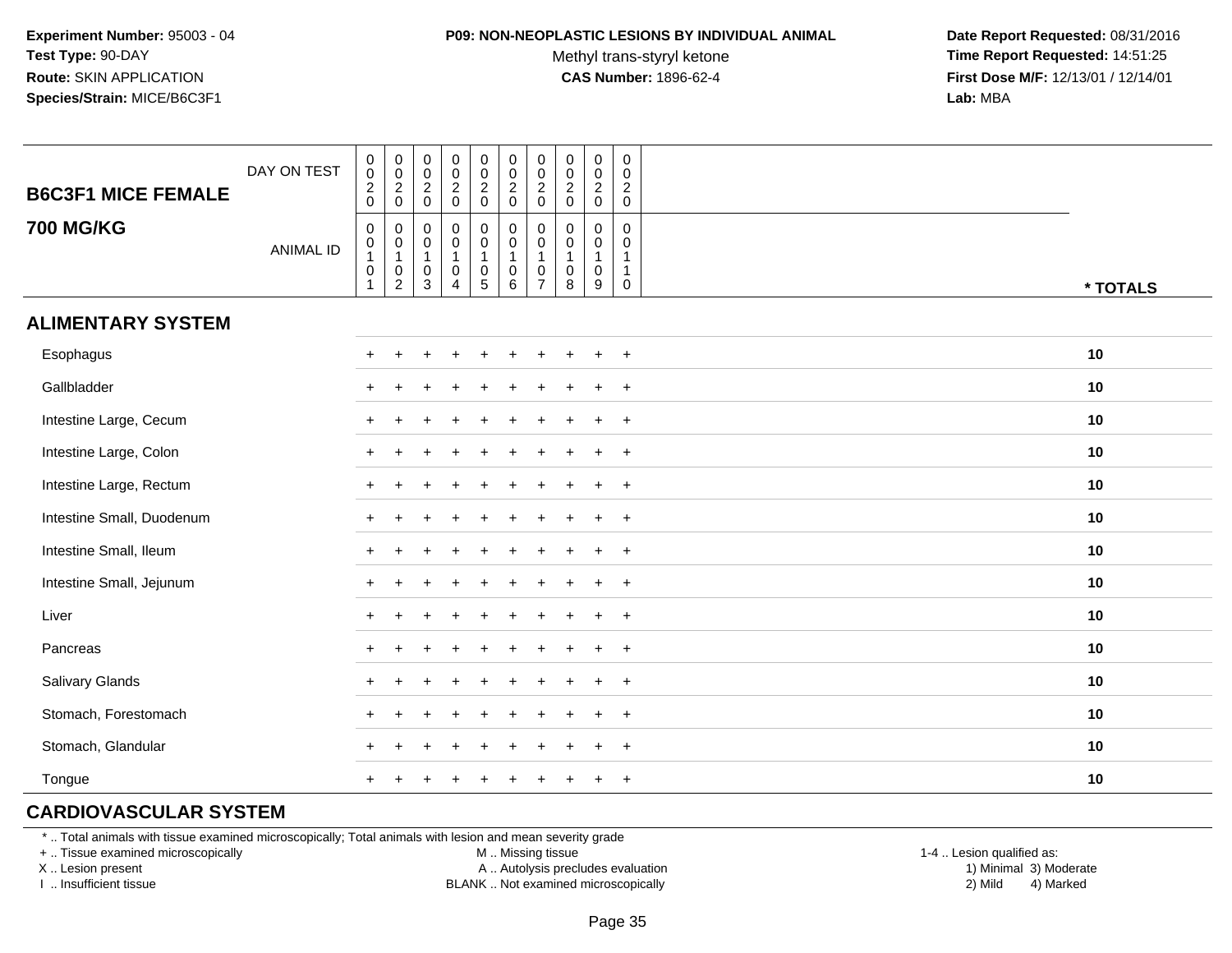### **P09: NON-NEOPLASTIC LESIONS BY INDIVIDUAL ANIMAL**

Methyl trans-styryl ketone<br>CAS Number: 1896-62-4

| <b>B6C3F1 MICE FEMALE</b>                                                                                                                                                                     | DAY ON TEST      | $\pmb{0}$<br>$\pmb{0}$<br>$\boldsymbol{2}$<br>$\Omega$                      | $\pmb{0}$<br>$\mathsf 0$<br>$\overline{c}$<br>$\mathbf 0$             | $\pmb{0}$<br>$\mathsf 0$<br>$\overline{2}$<br>$\mathbf 0$ | $\pmb{0}$<br>$\mathsf{O}\xspace$<br>$\overline{2}$<br>$\mathbf 0$ | $\pmb{0}$<br>$\mathbf 0$<br>$\overline{2}$<br>$\mathbf 0$                    | $\pmb{0}$<br>$\mathbf 0$<br>$\overline{c}$<br>$\mathbf 0$ | $\boldsymbol{0}$<br>$\mathbf 0$<br>$\overline{2}$<br>$\mathbf 0$  | $\pmb{0}$<br>$\mathbf 0$<br>$\overline{2}$<br>$\mathbf 0$ | $\pmb{0}$<br>$\mathbf 0$<br>$\overline{\mathbf{c}}$<br>$\mathbf 0$ | $\pmb{0}$<br>$\mathbf 0$<br>$\overline{c}$<br>$\mathbf 0$                 |                                                                                                                                                         |                  |         |
|-----------------------------------------------------------------------------------------------------------------------------------------------------------------------------------------------|------------------|-----------------------------------------------------------------------------|-----------------------------------------------------------------------|-----------------------------------------------------------|-------------------------------------------------------------------|------------------------------------------------------------------------------|-----------------------------------------------------------|-------------------------------------------------------------------|-----------------------------------------------------------|--------------------------------------------------------------------|---------------------------------------------------------------------------|---------------------------------------------------------------------------------------------------------------------------------------------------------|------------------|---------|
| <b>700 MG/KG</b>                                                                                                                                                                              | <b>ANIMAL ID</b> | $\boldsymbol{0}$<br>$\pmb{0}$<br>$\mathbf{1}$<br>$\mathbf 0$<br>$\mathbf 1$ | $\mathbf 0$<br>$\pmb{0}$<br>$\mathbf{1}$<br>$\mathbf 0$<br>$\sqrt{2}$ | $\mathbf 0$<br>0<br>$\mathbf{1}$<br>0<br>3                | 0<br>0<br>$\mathbf{1}$<br>0<br>4                                  | $\pmb{0}$<br>$\overline{0}$<br>$\mathbf{1}$<br>$\mathbf 0$<br>$\overline{5}$ | $\pmb{0}$<br>$\pmb{0}$<br>$\mathbf{1}$<br>0<br>$\,6\,$    | $\mathbf 0$<br>$\mathbf 0$<br>-1<br>$\mathbf 0$<br>$\overline{7}$ | $\mathbf 0$<br>$\mathbf 0$<br>$\mathbf{1}$<br>0<br>8      | $\Omega$<br>0<br>1<br>0<br>$\boldsymbol{9}$                        | $\mathbf 0$<br>$\mathbf 0$<br>$\mathbf{1}$<br>$\mathbf{1}$<br>$\mathbf 0$ |                                                                                                                                                         | * TOTALS         |         |
| <b>Blood Vessel</b>                                                                                                                                                                           |                  |                                                                             |                                                                       |                                                           |                                                                   |                                                                              |                                                           |                                                                   |                                                           | ÷                                                                  | $\ddot{}$                                                                 |                                                                                                                                                         | 10               |         |
| Heart                                                                                                                                                                                         |                  |                                                                             |                                                                       |                                                           |                                                                   |                                                                              |                                                           |                                                                   |                                                           |                                                                    | $\overline{+}$                                                            |                                                                                                                                                         | 10               |         |
| <b>ENDOCRINE SYSTEM</b>                                                                                                                                                                       |                  |                                                                             |                                                                       |                                                           |                                                                   |                                                                              |                                                           |                                                                   |                                                           |                                                                    |                                                                           |                                                                                                                                                         |                  |         |
| <b>Adrenal Cortex</b><br>Subcapsular, Hyperplasia, Focal                                                                                                                                      |                  |                                                                             | +<br>1                                                                |                                                           | $\ddot{}$                                                         | $\ddot{}$<br>$\overline{1}$                                                  | $\ddot{}$                                                 |                                                                   | $\overline{1}$                                            | $\ddot{}$<br>$\overline{1}$                                        | $\overline{1}$<br>$\overline{1}$                                          |                                                                                                                                                         | 10               | 8 1.0   |
| Adrenal Medulla                                                                                                                                                                               |                  |                                                                             |                                                                       |                                                           |                                                                   |                                                                              |                                                           |                                                                   |                                                           |                                                                    |                                                                           |                                                                                                                                                         | 10               |         |
| Islets, Pancreatic                                                                                                                                                                            |                  |                                                                             |                                                                       |                                                           |                                                                   |                                                                              |                                                           |                                                                   |                                                           |                                                                    | $\overline{+}$                                                            |                                                                                                                                                         | 10               |         |
| Parathyroid Gland                                                                                                                                                                             |                  | м                                                                           | M                                                                     | M                                                         | $+$                                                               | M                                                                            | M                                                         |                                                                   | $\ddot{}$                                                 | М                                                                  | $+$                                                                       |                                                                                                                                                         | 3                |         |
| <b>Pituitary Gland</b>                                                                                                                                                                        |                  |                                                                             |                                                                       |                                                           |                                                                   |                                                                              |                                                           |                                                                   |                                                           |                                                                    | $\ddot{}$                                                                 |                                                                                                                                                         | $\boldsymbol{9}$ |         |
| <b>Thyroid Gland</b>                                                                                                                                                                          |                  |                                                                             |                                                                       |                                                           |                                                                   |                                                                              |                                                           |                                                                   |                                                           | $\ddot{}$                                                          | $^{+}$                                                                    |                                                                                                                                                         | 10               |         |
| <b>GENERAL BODY SYSTEM</b>                                                                                                                                                                    |                  |                                                                             |                                                                       |                                                           |                                                                   |                                                                              |                                                           |                                                                   |                                                           |                                                                    |                                                                           |                                                                                                                                                         |                  |         |
| <b>NONE</b>                                                                                                                                                                                   |                  |                                                                             |                                                                       |                                                           |                                                                   |                                                                              |                                                           |                                                                   |                                                           |                                                                    |                                                                           |                                                                                                                                                         |                  |         |
| <b>GENITAL SYSTEM</b>                                                                                                                                                                         |                  |                                                                             |                                                                       |                                                           |                                                                   |                                                                              |                                                           |                                                                   |                                                           |                                                                    |                                                                           |                                                                                                                                                         |                  |         |
| <b>Clitoral Gland</b>                                                                                                                                                                         |                  |                                                                             |                                                                       |                                                           |                                                                   |                                                                              | м                                                         |                                                                   |                                                           | ÷                                                                  | $\ddot{}$                                                                 |                                                                                                                                                         | 9                |         |
| Ovary                                                                                                                                                                                         |                  |                                                                             |                                                                       |                                                           |                                                                   |                                                                              |                                                           |                                                                   |                                                           |                                                                    | $\overline{+}$                                                            |                                                                                                                                                         | 10               |         |
| <b>Uterus</b><br>Endometrium, Hyperplasia, Cystic                                                                                                                                             |                  | -1                                                                          |                                                                       |                                                           | $\overline{1}$                                                    |                                                                              | 1                                                         | 1                                                                 | $\mathbf{1}$                                              | ÷<br>$\overline{1}$                                                | $\ddot{}$<br>$\overline{1}$                                               |                                                                                                                                                         | 10               | $7$ 1.0 |
| *  Total animals with tissue examined microscopically; Total animals with lesion and mean severity grade<br>+  Tissue examined microscopically<br>X  Lesion present<br>I  Insufficient tissue |                  |                                                                             |                                                                       |                                                           |                                                                   |                                                                              | M  Missing tissue                                         |                                                                   |                                                           |                                                                    |                                                                           | 1-4  Lesion qualified as:<br>A  Autolysis precludes evaluation<br>1) Minimal 3) Moderate<br>BLANK  Not examined microscopically<br>2) Mild<br>4) Marked |                  |         |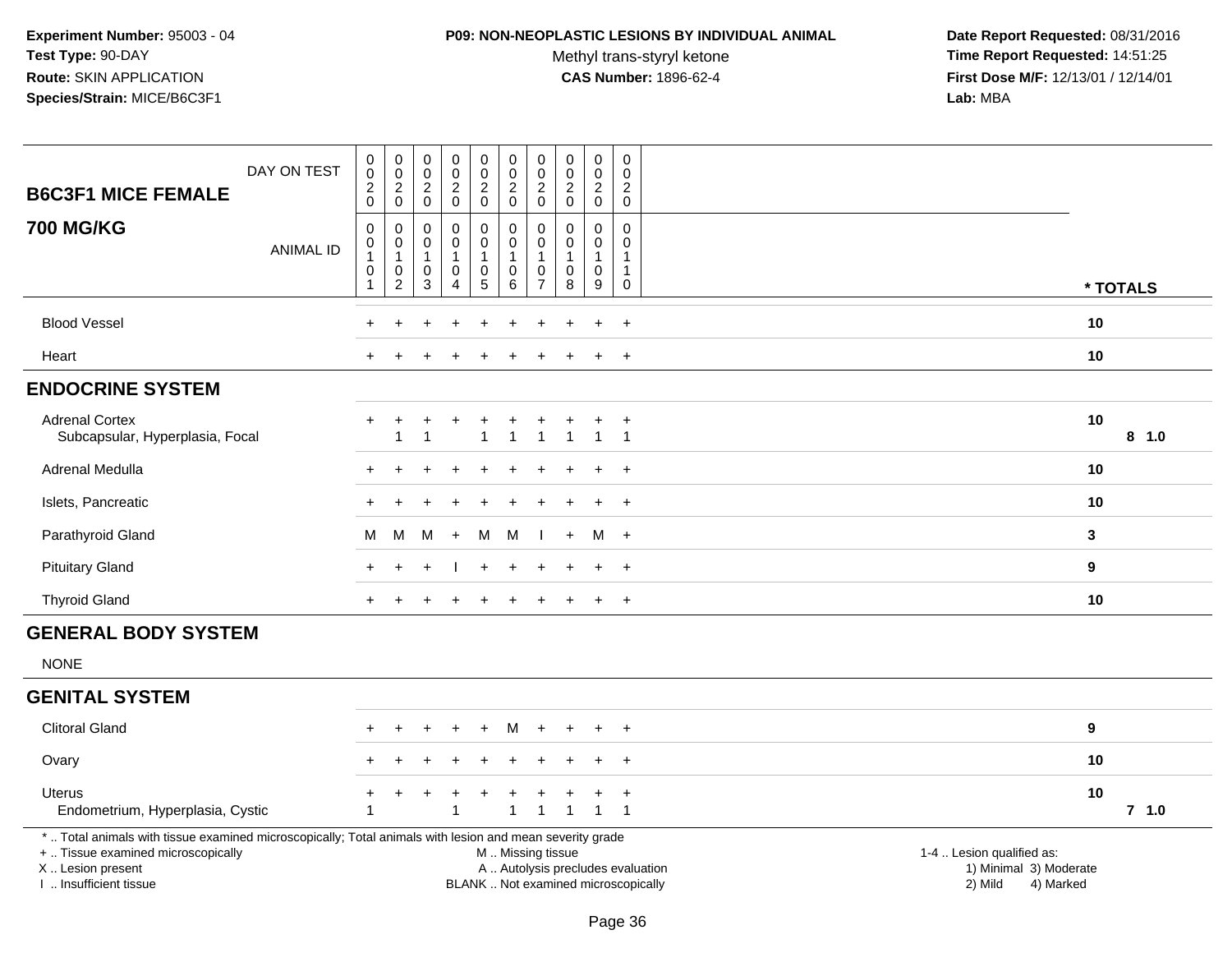### **P09: NON-NEOPLASTIC LESIONS BY INDIVIDUAL ANIMAL**

Methyl trans-styryl ketone<br>CAS Number: 1896-62-4

| DAY ON TEST<br><b>B6C3F1 MICE FEMALE</b>                                                                                                                                                      | $\begin{smallmatrix}0\0\0\end{smallmatrix}$<br>$\frac{2}{0}$ | $_{\rm 0}^{\rm 0}$<br>$\frac{2}{0}$                                 | $\mathbf 0$<br>$\ddot{\mathbf{0}}$<br>$\frac{2}{0}$  | $\mathbf 0$<br>$\overline{0}$<br>$\boldsymbol{2}$<br>$\pmb{0}$            | $\pmb{0}$<br>$\ddot{\mathbf{0}}$<br>$\frac{2}{0}$           | $\pmb{0}$<br>$\ddot{\mathbf{0}}$<br>$^2_{\rm 0}$         | $\pmb{0}$<br>$\ddot{\mathbf{0}}$<br>$^2_{\rm 0}$        | $\pmb{0}$<br>$\overline{0}$<br>$\frac{2}{0}$      | $\pmb{0}$<br>$\ddot{\mathbf{0}}$<br>$\boldsymbol{2}$<br>$\pmb{0}$ | $\mathbf 0$<br>$\mathbf 0$<br>$\boldsymbol{2}$<br>$\mathsf 0$             |                                                                                                                  |  |
|-----------------------------------------------------------------------------------------------------------------------------------------------------------------------------------------------|--------------------------------------------------------------|---------------------------------------------------------------------|------------------------------------------------------|---------------------------------------------------------------------------|-------------------------------------------------------------|----------------------------------------------------------|---------------------------------------------------------|---------------------------------------------------|-------------------------------------------------------------------|---------------------------------------------------------------------------|------------------------------------------------------------------------------------------------------------------|--|
| <b>700 MG/KG</b><br><b>ANIMAL ID</b>                                                                                                                                                          | $\mathbf 0$<br>0<br>$\mathbf{1}$<br>0<br>$\mathbf{1}$        | $\pmb{0}$<br>$\pmb{0}$<br>$\mathbf{1}$<br>$\,0\,$<br>$\overline{c}$ | $\mathbf 0$<br>$\mathbf 0$<br>$\mathbf{1}$<br>0<br>3 | $\mathbf 0$<br>$\mathbf 0$<br>$\mathbf{1}$<br>$\pmb{0}$<br>$\overline{4}$ | 0<br>$\mathbf 0$<br>$\mathbf{1}$<br>$\pmb{0}$<br>$\sqrt{5}$ | $\mathbf 0$<br>0<br>$\mathbf{1}$<br>$\pmb{0}$<br>6       | $\mathbf 0$<br>0<br>$\mathbf{1}$<br>0<br>$\overline{7}$ | $\Omega$<br>0<br>$\mathbf{1}$<br>$\mathbf 0$<br>8 | $\mathbf 0$<br>0<br>$\mathbf{1}$<br>$\pmb{0}$<br>$9\,$            | $\mathbf 0$<br>$\mathbf{0}$<br>$\mathbf 1$<br>$\mathbf{1}$<br>$\mathbf 0$ | * TOTALS                                                                                                         |  |
| <b>HEMATOPOIETIC SYSTEM</b>                                                                                                                                                                   |                                                              |                                                                     |                                                      |                                                                           |                                                             |                                                          |                                                         |                                                   |                                                                   |                                                                           |                                                                                                                  |  |
| <b>Bone Marrow</b>                                                                                                                                                                            |                                                              |                                                                     |                                                      |                                                                           |                                                             |                                                          |                                                         |                                                   |                                                                   |                                                                           | 10                                                                                                               |  |
| Lymph Node, Mandibular                                                                                                                                                                        |                                                              |                                                                     |                                                      |                                                                           |                                                             |                                                          |                                                         |                                                   |                                                                   | $\ddot{}$                                                                 | $\bf{9}$                                                                                                         |  |
| Lymph Node, Mesenteric                                                                                                                                                                        |                                                              |                                                                     |                                                      |                                                                           |                                                             |                                                          |                                                         |                                                   |                                                                   | $\ddot{}$                                                                 | 10                                                                                                               |  |
| Spleen<br>Hematopoietic Cell Proliferation                                                                                                                                                    |                                                              | $\overline{1}$                                                      |                                                      | -1                                                                        |                                                             |                                                          | $\mathbf{1}$                                            | $\mathbf{1}$                                      | $\overline{1}$                                                    | $\overline{+}$<br>$\overline{1}$                                          | 10<br>6 1.0                                                                                                      |  |
| Thymus                                                                                                                                                                                        | $+$                                                          | <b>+</b>                                                            |                                                      |                                                                           |                                                             |                                                          |                                                         |                                                   | $\ddot{}$                                                         | $+$                                                                       | 10                                                                                                               |  |
| <b>INTEGUMENTARY SYSTEM</b>                                                                                                                                                                   |                                                              |                                                                     |                                                      |                                                                           |                                                             |                                                          |                                                         |                                                   |                                                                   |                                                                           |                                                                                                                  |  |
| <b>Mammary Gland</b>                                                                                                                                                                          |                                                              |                                                                     |                                                      |                                                                           |                                                             |                                                          |                                                         |                                                   |                                                                   | $\ddot{}$                                                                 | 10                                                                                                               |  |
| Skin<br>Hair Follicle, Site Of Application, Hyperplasia<br>Sebaceous Gland, Site Of Application,<br>Hypertrophy                                                                               |                                                              | $\overline{2}$                                                      |                                                      | $\overline{2}$<br>$\overline{2}$                                          | $\overline{\mathbf{c}}$<br>$\overline{2}$                   | $\overline{1}$                                           | $\overline{2}$<br>1                                     | 3<br>2                                            | $\overline{c}$<br>2                                               | $\ddot{}$<br>3<br>2                                                       | 10<br>$10 \t1.8$<br>$10$ $1.6$                                                                                   |  |
| Site Of Application, Hyperkeratosis                                                                                                                                                           | 2<br>4                                                       | 2<br>$\Delta$                                                       | 2<br>4                                               | 2<br>$\boldsymbol{\Lambda}$                                               | 2<br>$\overline{\mathbf{A}}$                                | 2<br>$\overline{4}$                                      | 2                                                       | 2                                                 | $\overline{c}$<br>$\boldsymbol{\Lambda}$                          | $\overline{2}$                                                            | 10, 2.0                                                                                                          |  |
| Site Of Application, Inflammation, Chronic<br>Active<br>Site Of Application, Necrosis<br>Site Of Application, Ulcer                                                                           | 4                                                            | Δ                                                                   | 3                                                    | 4                                                                         | 4                                                           | 4                                                        | $\overline{4}$<br>Х                                     | 3                                                 | $\overline{4}$                                                    | 3<br>2                                                                    | 10 3.8<br>9<br>3.3<br>1                                                                                          |  |
| Site Of Application - Epidermis, Hyperplasia                                                                                                                                                  | 4                                                            | Δ                                                                   |                                                      | Δ                                                                         | 4                                                           |                                                          | $\overline{A}$                                          |                                                   | Δ                                                                 | $\boldsymbol{\Lambda}$                                                    | 10, 4.0                                                                                                          |  |
| <b>MUSCULOSKELETAL SYSTEM</b>                                                                                                                                                                 |                                                              |                                                                     |                                                      |                                                                           |                                                             |                                                          |                                                         |                                                   |                                                                   |                                                                           |                                                                                                                  |  |
| Bone                                                                                                                                                                                          | $+$                                                          |                                                                     |                                                      |                                                                           |                                                             |                                                          |                                                         |                                                   | $\div$                                                            | $+$                                                                       | 10                                                                                                               |  |
| *  Total animals with tissue examined microscopically; Total animals with lesion and mean severity grade<br>+  Tissue examined microscopically<br>X  Lesion present<br>I  Insufficient tissue |                                                              |                                                                     |                                                      |                                                                           |                                                             | M  Missing tissue<br>BLANK  Not examined microscopically |                                                         |                                                   |                                                                   |                                                                           | 1-4  Lesion qualified as:<br>A  Autolysis precludes evaluation<br>1) Minimal 3) Moderate<br>2) Mild<br>4) Marked |  |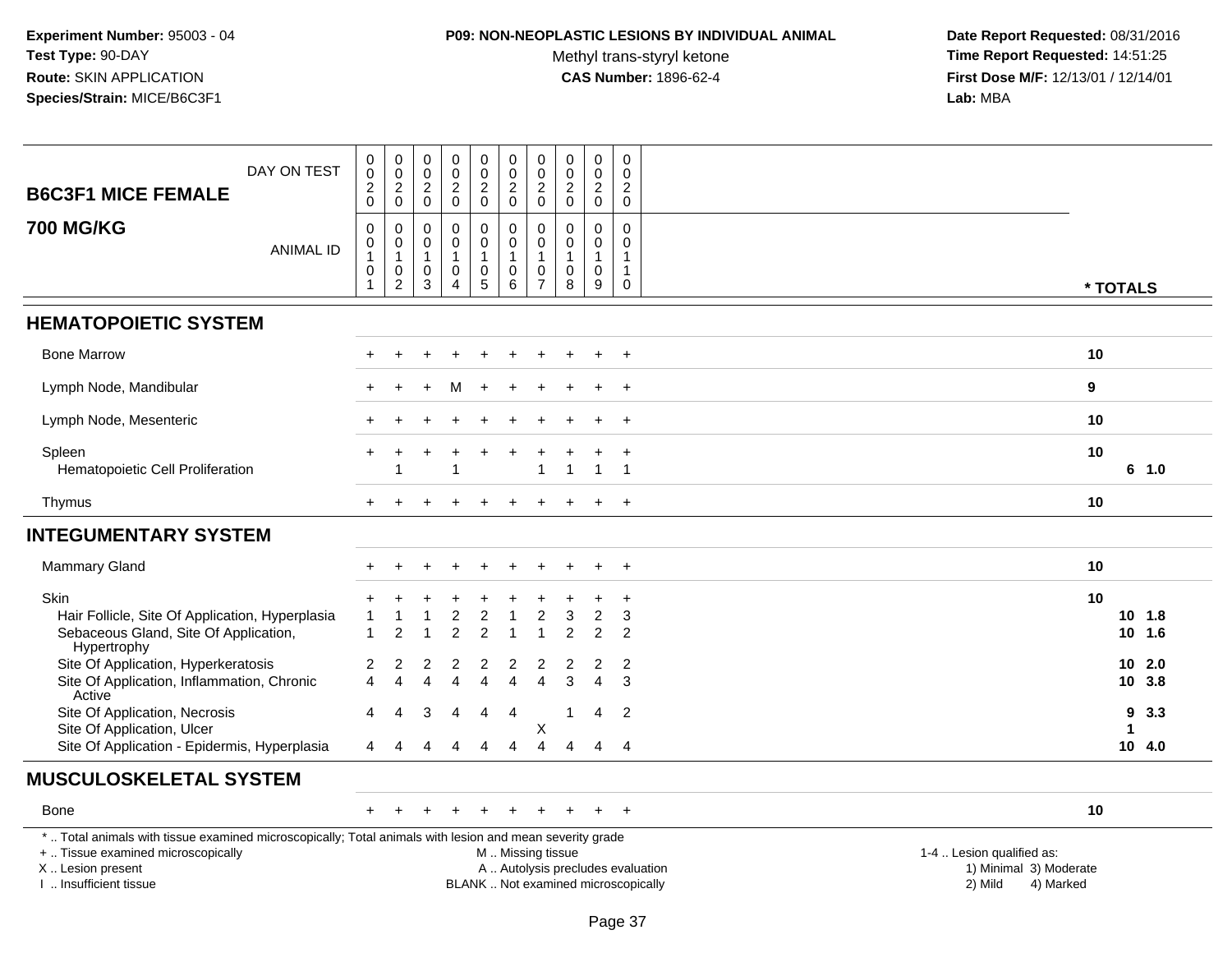## **P09: NON-NEOPLASTIC LESIONS BY INDIVIDUAL ANIMAL**

Methyl trans-styryl ketone<br>CAS Number: 1896-62-4

 **Date Report Requested:** 08/31/2016 **Time Report Requested:** 14:51:25 **First Dose M/F:** 12/13/01 / 12/14/01<br>**Lab:** MBA **Lab:** MBA

| <b>B6C3F1 MICE FEMALE</b>             | DAY ON TEST      | $_{\rm 0}^{\rm 0}$<br>$\boldsymbol{2}$<br>$\mathbf 0$ | $\begin{matrix} 0 \\ 0 \\ 2 \\ 0 \end{matrix}$                       | $\begin{matrix} 0 \\ 0 \\ 2 \\ 0 \end{matrix}$  | $\begin{matrix} 0 \\ 0 \\ 2 \\ 0 \end{matrix}$     | $\begin{matrix} 0 \\ 0 \\ 2 \\ 0 \end{matrix}$                                      | $\begin{matrix} 0 \\ 0 \\ 2 \\ 0 \end{matrix}$          | $_{\rm 0}^{\rm 0}$<br>$\boldsymbol{2}$<br>$\mathbf 0$ | $_{\rm 0}^{\rm 0}$<br>$\overline{\mathbf{c}}$<br>$\pmb{0}$ | $\mathbf 0$<br>$\pmb{0}$<br>$\overline{\mathbf{c}}$<br>0 | $\pmb{0}$<br>$\pmb{0}$<br>$\overline{c}$<br>$\mathbf 0$ |             |
|---------------------------------------|------------------|-------------------------------------------------------|----------------------------------------------------------------------|-------------------------------------------------|----------------------------------------------------|-------------------------------------------------------------------------------------|---------------------------------------------------------|-------------------------------------------------------|------------------------------------------------------------|----------------------------------------------------------|---------------------------------------------------------|-------------|
| <b>700 MG/KG</b>                      | <b>ANIMAL ID</b> | 0<br>$\pmb{0}$<br>$\mathbf{1}$<br>$\pmb{0}$<br>1      | 0<br>$\boldsymbol{0}$<br>$\mathbf{1}$<br>$\pmb{0}$<br>$\overline{c}$ | 0<br>0<br>$\mathbf{1}$<br>$\boldsymbol{0}$<br>3 | 0<br>$\pmb{0}$<br>1<br>$\pmb{0}$<br>$\overline{4}$ | $\mathbf 0$<br>$\mathsf 0$<br>$\mathbf{1}$<br>$\begin{array}{c} 0 \\ 5 \end{array}$ | $\pmb{0}$<br>$\pmb{0}$<br>$\mathbf 1$<br>$\pmb{0}$<br>6 | 0<br>0<br>$\mathbf{1}$<br>0<br>$\overline{7}$         | 0<br>$\mathbf 0$<br>1<br>$\pmb{0}$<br>8                    | 0<br>0<br>$\mathbf{1}$<br>$\pmb{0}$<br>9                 | 0<br>$\mathbf 0$<br>$\mathbf{1}$<br>$\mathbf{1}$<br>0   | * TOTALS    |
| <b>NERVOUS SYSTEM</b>                 |                  |                                                       |                                                                      |                                                 |                                                    |                                                                                     |                                                         |                                                       |                                                            |                                                          |                                                         |             |
| <b>Brain</b>                          |                  | $+$                                                   |                                                                      |                                                 | $\div$                                             | $\overline{+}$                                                                      | $\ddot{}$                                               | $\ddot{}$                                             | $\pm$                                                      | $+$                                                      | $+$                                                     | 10          |
| <b>RESPIRATORY SYSTEM</b>             |                  |                                                       |                                                                      |                                                 |                                                    |                                                                                     |                                                         |                                                       |                                                            |                                                          |                                                         |             |
| Lung                                  |                  |                                                       |                                                                      | $\div$                                          | $\div$                                             | $\pm$                                                                               | $\pm$                                                   | +                                                     |                                                            | $+$                                                      | $+$                                                     | 10          |
| Nose<br>Olfactory Epithelium, Atrophy |                  | 2                                                     |                                                                      |                                                 |                                                    |                                                                                     | $\overline{1}$                                          |                                                       | -1                                                         | -1                                                       | $^{+}$<br>$\overline{1}$                                | 10<br>9 1.1 |
| Trachea                               |                  |                                                       |                                                                      |                                                 |                                                    |                                                                                     |                                                         |                                                       |                                                            | $\ddot{}$                                                | $+$                                                     | 10          |
| <b>SPECIAL SENSES SYSTEM</b>          |                  |                                                       |                                                                      |                                                 |                                                    |                                                                                     |                                                         |                                                       |                                                            |                                                          |                                                         |             |
| Eye                                   |                  | ÷.                                                    |                                                                      | $\pm$                                           | $\div$                                             | $\pm$                                                                               | $\ddot{}$                                               | $\ddot{}$                                             | $\div$                                                     | $\ddot{}$                                                | $+$                                                     | 10          |
| Harderian Gland                       |                  | $+$                                                   |                                                                      |                                                 |                                                    |                                                                                     |                                                         |                                                       |                                                            | $\ddot{}$                                                | $+$                                                     | 10          |
| <b>URINARY SYSTEM</b>                 |                  |                                                       |                                                                      |                                                 |                                                    |                                                                                     |                                                         |                                                       |                                                            |                                                          |                                                         |             |
| Kidney                                |                  | $+$                                                   | $\div$                                                               | $\pm$                                           | $\pm$                                              | $+$                                                                                 | $\pm$                                                   | $\pm$                                                 | ٠                                                          | $+$                                                      | $+$                                                     | 10          |
| <b>Urinary Bladder</b>                |                  |                                                       |                                                                      |                                                 |                                                    |                                                                                     |                                                         |                                                       |                                                            | $\ddot{}$                                                | $+$                                                     | 10          |

\* .. Total animals with tissue examined microscopically; Total animals with lesion and mean severity grade

+ .. Tissue examined microscopically

X .. Lesion present

I .. Insufficient tissue

M .. Missing tissue

Lesion present A .. Autolysis precludes evaluation 1) Minimal 3) Moderate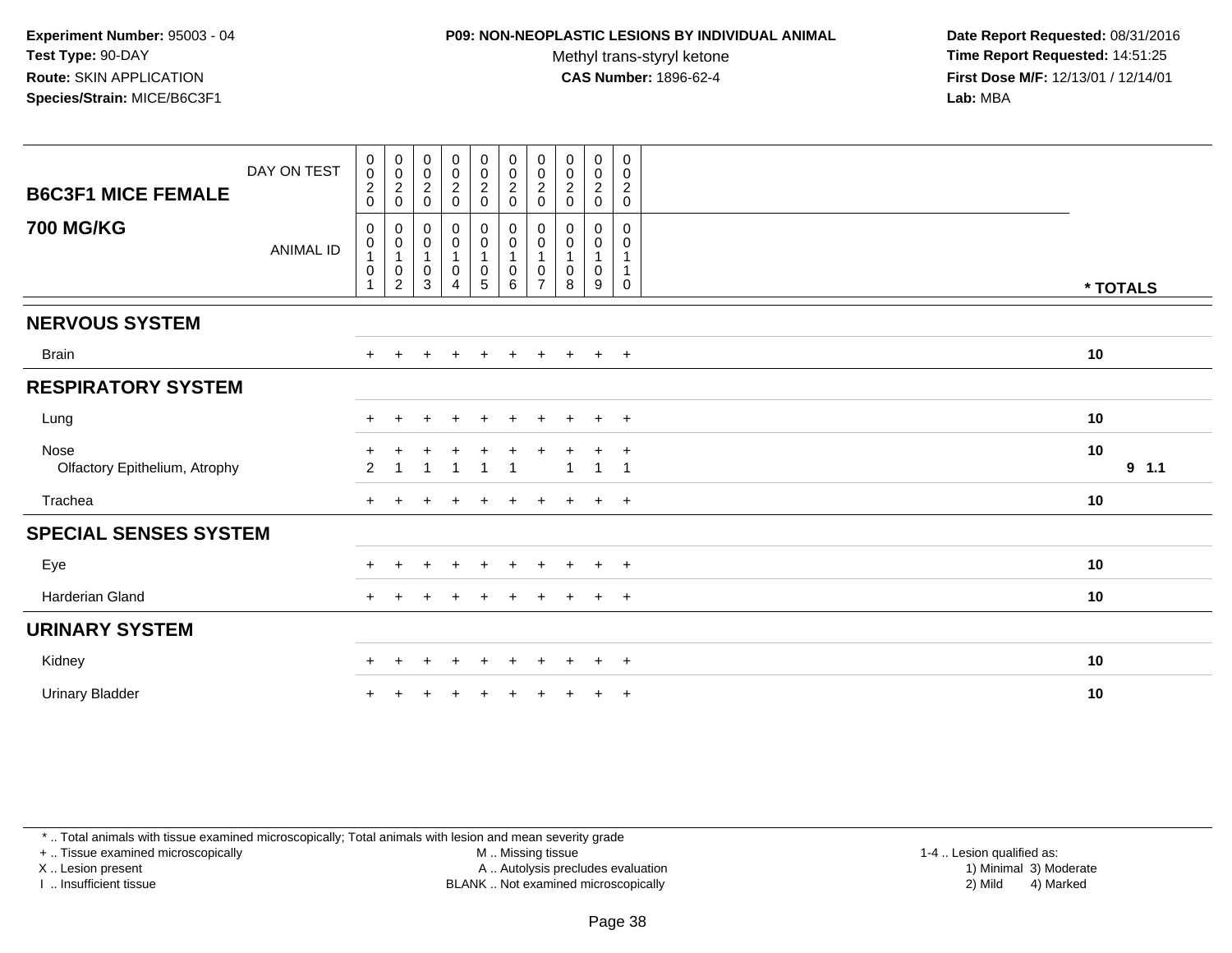#### **P09: NON-NEOPLASTIC LESIONS BY INDIVIDUAL ANIMAL**

Methyl trans-styryl ketone<br>CAS Number: 1896-62-4

 **Date Report Requested:** 08/31/2016 **Time Report Requested:** 14:51:25 **First Dose M/F:** 12/13/01 / 12/14/01<br>**Lab:** MBA **Lab:** MBA

| <b>B6C3F1 MICE FEMALE</b><br><b>1400 MG/KG</b> | DAY ON TEST      | $\begin{smallmatrix} 0\\0\\2 \end{smallmatrix}$<br>$\mathbf 0$<br>$\mathsf{O}\xspace$ | $\pmb{0}$<br>$\mathbf 0$<br>$\frac{2}{0}$<br>0             | $\boldsymbol{0}$<br>$\mathbf 0$<br>$\frac{2}{0}$<br>$\mathbf 0$ | $\pmb{0}$<br>$\mathbf 0$<br>$\sqrt{2}$<br>$\mathbf 0$<br>$\pmb{0}$ | 0<br>$\mathsf{O}\xspace$<br>$\pmb{0}$<br>5<br>0<br>$\boldsymbol{0}$ | $\begin{smallmatrix} 0\\0 \end{smallmatrix}$<br>$\overline{2}$<br>$\mathbf 0$<br>$\pmb{0}$<br>$\overline{0}$ | $\mathbf 0$<br>$\mathsf{O}\xspace$<br>$\sqrt{2}$<br>$\mathbf 0$<br>$\mathbf 0$<br>0 | $\pmb{0}$<br>$\mathbf 0$<br>$\overline{a}$<br>$\mathbf 0$<br>$\Omega$<br>0 | $\begin{smallmatrix} 0\\0 \end{smallmatrix}$<br>$\overline{2}$<br>$\mathbf 0$<br>$\mathbf 0$ | $\pmb{0}$<br>$\mathsf 0$<br>$\overline{c}$<br>$\mathbf 0$<br>$\mathbf 0$<br>$\Omega$ |                         |
|------------------------------------------------|------------------|---------------------------------------------------------------------------------------|------------------------------------------------------------|-----------------------------------------------------------------|--------------------------------------------------------------------|---------------------------------------------------------------------|--------------------------------------------------------------------------------------------------------------|-------------------------------------------------------------------------------------|----------------------------------------------------------------------------|----------------------------------------------------------------------------------------------|--------------------------------------------------------------------------------------|-------------------------|
|                                                | <b>ANIMAL ID</b> | $\begin{smallmatrix}0\1\end{smallmatrix}$<br>$\mathbf{1}$<br>$\mathbf{1}$             | $\pmb{0}$<br>$\mathbf{1}$<br>$\mathbf 1$<br>$\overline{2}$ | $\pmb{0}$<br>$\overline{1}$<br>$\overline{1}$<br>$\mathbf{3}$   | $\pmb{0}$<br>$\mathbf{1}$<br>$\mathbf{1}$<br>$\overline{4}$        | 1<br>$\mathbf{1}$<br>5                                              | $\mathbf{1}$<br>$\mathbf{1}$<br>6                                                                            | $\mathbf{1}$<br>$\mathbf{1}$<br>$\overline{7}$                                      | 8                                                                          | 0<br>$\mathbf{1}$<br>$\mathbf{1}$<br>9                                                       | -1<br>$\sqrt{2}$<br>$\mathbf 0$                                                      | * TOTALS                |
| <b>ALIMENTARY SYSTEM</b>                       |                  |                                                                                       |                                                            |                                                                 |                                                                    |                                                                     |                                                                                                              |                                                                                     |                                                                            |                                                                                              |                                                                                      |                         |
| Esophagus                                      |                  | $\pm$                                                                                 |                                                            |                                                                 |                                                                    |                                                                     |                                                                                                              |                                                                                     |                                                                            |                                                                                              | $\overline{+}$                                                                       | 10                      |
| Gallbladder                                    |                  | $+$                                                                                   | $\ddot{}$                                                  |                                                                 | $\ddot{}$                                                          | Α                                                                   | M                                                                                                            | M                                                                                   | $\ddot{}$                                                                  | $+$                                                                                          | $+$                                                                                  | $\overline{\mathbf{r}}$ |
| Intestine Large, Cecum                         |                  |                                                                                       |                                                            |                                                                 |                                                                    |                                                                     |                                                                                                              |                                                                                     |                                                                            |                                                                                              | $+$                                                                                  | 9                       |
| Intestine Large, Colon                         |                  | $+$                                                                                   |                                                            |                                                                 |                                                                    |                                                                     |                                                                                                              |                                                                                     |                                                                            |                                                                                              | $\ddot{}$                                                                            | 9                       |
| Intestine Large, Rectum                        |                  |                                                                                       |                                                            |                                                                 |                                                                    |                                                                     |                                                                                                              |                                                                                     |                                                                            |                                                                                              | $+$                                                                                  | 9                       |
| Intestine Small, Duodenum                      |                  | $+$                                                                                   |                                                            |                                                                 |                                                                    | Α                                                                   |                                                                                                              | $\ddot{}$                                                                           | $\pm$                                                                      | $\ddot{}$                                                                                    | $+$                                                                                  | $\boldsymbol{9}$        |
| Intestine Small, Ileum                         |                  | $+$                                                                                   |                                                            |                                                                 |                                                                    |                                                                     |                                                                                                              | $\pm$                                                                               | $+$                                                                        | $A +$                                                                                        |                                                                                      | 8                       |
| Intestine Small, Jejunum                       |                  | $+$                                                                                   |                                                            |                                                                 |                                                                    | А                                                                   |                                                                                                              | $\ddot{}$                                                                           |                                                                            |                                                                                              | $+$                                                                                  | $\boldsymbol{9}$        |
| Liver                                          |                  | $+$                                                                                   |                                                            |                                                                 |                                                                    |                                                                     |                                                                                                              |                                                                                     |                                                                            |                                                                                              | $+$                                                                                  | 10                      |
| Pancreas                                       |                  | $+$                                                                                   | $\div$                                                     |                                                                 |                                                                    |                                                                     |                                                                                                              |                                                                                     |                                                                            |                                                                                              | $+$                                                                                  | 10                      |
| Salivary Glands                                |                  | $\ddot{}$                                                                             |                                                            |                                                                 |                                                                    |                                                                     |                                                                                                              |                                                                                     |                                                                            |                                                                                              | $+$                                                                                  | 10                      |
| Stomach, Forestomach                           |                  |                                                                                       |                                                            |                                                                 |                                                                    |                                                                     |                                                                                                              |                                                                                     |                                                                            | A                                                                                            | $+$                                                                                  | 8                       |
| Stomach, Glandular                             |                  |                                                                                       |                                                            |                                                                 |                                                                    | Α                                                                   | $\ddot{}$                                                                                                    | $\ddot{}$                                                                           | $+$                                                                        | A                                                                                            | $+$                                                                                  | 8                       |
| Tongue                                         |                  |                                                                                       |                                                            |                                                                 |                                                                    |                                                                     |                                                                                                              |                                                                                     |                                                                            |                                                                                              | $\overline{+}$                                                                       | 10                      |

# **CARDIOVASCULAR SYSTEM**

\* .. Total animals with tissue examined microscopically; Total animals with lesion and mean severity grade

+ .. Tissue examined microscopically

X .. Lesion present

I .. Insufficient tissue

M .. Missing tissue

A .. Autolysis precludes evaluation

BLANK .. Not examined microscopically 2) Mild 4) Marked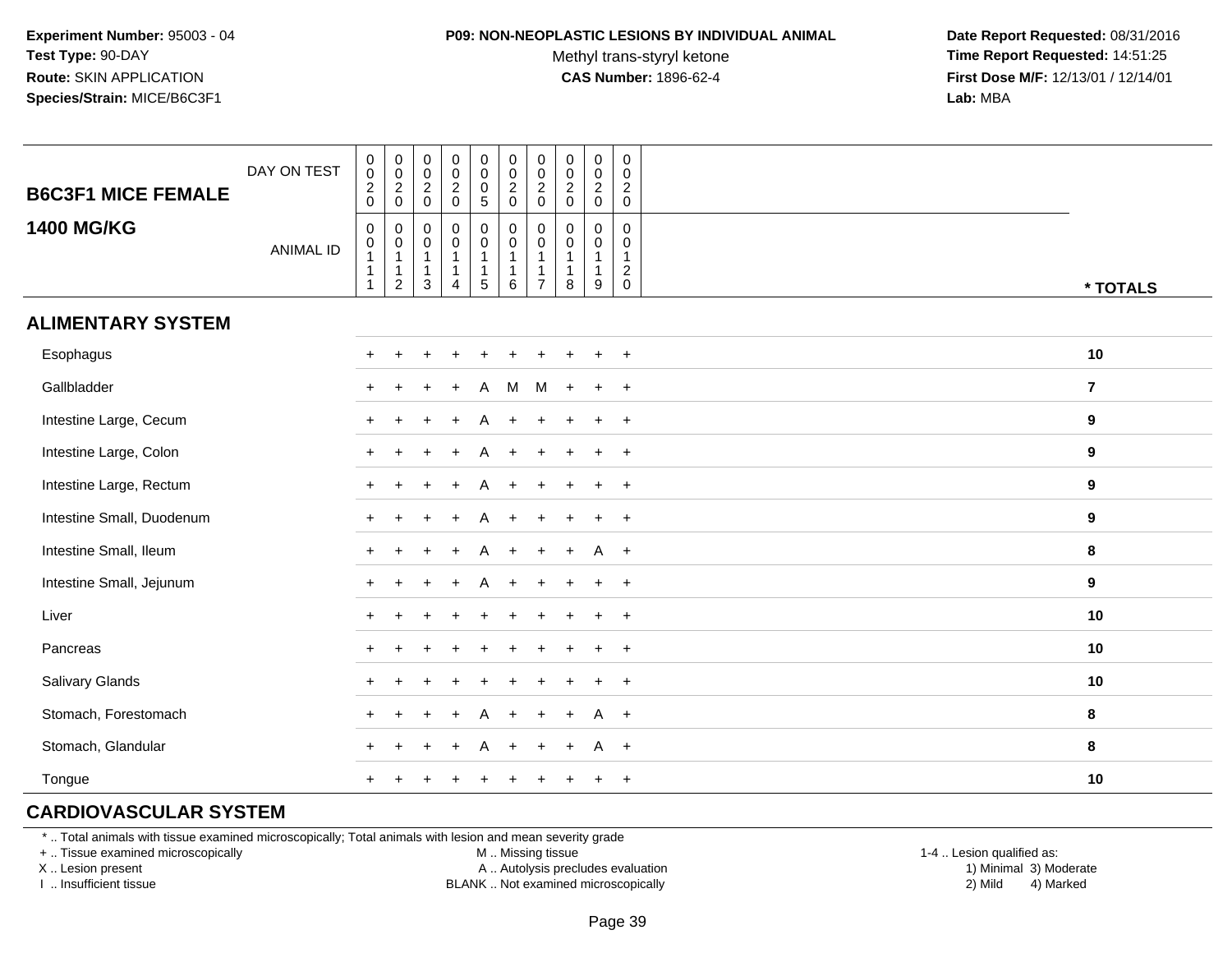### **P09: NON-NEOPLASTIC LESIONS BY INDIVIDUAL ANIMAL**

Methyl trans-styryl ketone<br>CAS Number: 1896-62-4

| DAY ON TEST<br><b>B6C3F1 MICE FEMALE</b>                                                                                                                                                      | $\pmb{0}$<br>$\mathsf 0$<br>$\boldsymbol{2}$<br>$\mathbf 0$ | $\pmb{0}$<br>$\mathsf{O}\xspace$<br>$\boldsymbol{2}$<br>$\mathbf 0$              | $\pmb{0}$<br>$\mathbf 0$<br>$\overline{2}$<br>$\mathbf 0$                    | $\pmb{0}$<br>$\mathbf 0$<br>$\overline{c}$<br>$\mathbf 0$ | $\mathsf{O}\xspace$<br>$\mathbf 0$<br>$\mathsf{O}\xspace$<br>5               | $\pmb{0}$<br>$\pmb{0}$<br>$\boldsymbol{2}$<br>$\mathsf{O}\xspace$ | $\mathbf 0$<br>$\mathbf 0$<br>$\overline{c}$<br>$\mathbf 0$ | $\pmb{0}$<br>$\mathbf 0$<br>$\boldsymbol{2}$<br>$\mathbf 0$ | $\pmb{0}$<br>$\mathsf{O}\xspace$<br>$\overline{c}$<br>$\mathbf 0$ | $\pmb{0}$<br>$\mathbf 0$<br>$\overline{c}$<br>$\mathbf 0$                   |                                                                                                                  |          |         |
|-----------------------------------------------------------------------------------------------------------------------------------------------------------------------------------------------|-------------------------------------------------------------|----------------------------------------------------------------------------------|------------------------------------------------------------------------------|-----------------------------------------------------------|------------------------------------------------------------------------------|-------------------------------------------------------------------|-------------------------------------------------------------|-------------------------------------------------------------|-------------------------------------------------------------------|-----------------------------------------------------------------------------|------------------------------------------------------------------------------------------------------------------|----------|---------|
| <b>1400 MG/KG</b><br><b>ANIMAL ID</b>                                                                                                                                                         | $\mathsf 0$<br>$\pmb{0}$<br>1<br>$\overline{1}$             | $\mathbf 0$<br>$\pmb{0}$<br>$\overline{1}$<br>$\overline{1}$<br>$\boldsymbol{2}$ | $\mathbf 0$<br>$\mathbf 0$<br>$\overline{1}$<br>$\mathbf{1}$<br>$\mathbf{3}$ | $\mathbf 0$<br>$\mathbf 0$<br>$\mathbf 1$<br>4            | 0<br>$\ddot{\mathbf{0}}$<br>$\overline{1}$<br>$\mathbf{1}$<br>$\overline{5}$ | $\mathbf 0$<br>$\mathbf 0$<br>$\overline{1}$<br>1<br>$\,6\,$      | $\mathbf{0}$<br>$\mathbf 0$<br>$\overline{7}$               | $\Omega$<br>0<br>$\mathbf{1}$<br>$\mathbf{1}$<br>8          | $\mathbf 0$<br>0<br>$\mathbf{1}$<br>1<br>$\mathsf g$              | $\mathbf 0$<br>$\mathbf 0$<br>$\mathbf{1}$<br>$\overline{c}$<br>$\mathbf 0$ |                                                                                                                  | * TOTALS |         |
| <b>Blood Vessel</b>                                                                                                                                                                           |                                                             |                                                                                  |                                                                              |                                                           |                                                                              |                                                                   |                                                             |                                                             | $\ddot{}$                                                         | $\ddot{}$                                                                   |                                                                                                                  | 10       |         |
| Heart                                                                                                                                                                                         |                                                             |                                                                                  |                                                                              |                                                           |                                                                              |                                                                   |                                                             |                                                             | $\ddot{}$                                                         | $\ddot{}$                                                                   |                                                                                                                  | 10       |         |
| <b>ENDOCRINE SYSTEM</b>                                                                                                                                                                       |                                                             |                                                                                  |                                                                              |                                                           |                                                                              |                                                                   |                                                             |                                                             |                                                                   |                                                                             |                                                                                                                  |          |         |
| <b>Adrenal Cortex</b><br>Subcapsular, Hyperplasia, Focal                                                                                                                                      |                                                             | +                                                                                | $\overline{1}$                                                               | $\ddot{}$<br>1                                            | $\ddot{}$                                                                    | $\ddot{}$                                                         | 1                                                           | $\overline{1}$                                              | +<br>$\mathbf{1}$                                                 | $^{+}$<br>$\overline{1}$                                                    |                                                                                                                  | 10       | $7$ 1.0 |
| Adrenal Medulla                                                                                                                                                                               |                                                             |                                                                                  |                                                                              |                                                           |                                                                              |                                                                   |                                                             |                                                             |                                                                   |                                                                             |                                                                                                                  | 10       |         |
| Islets, Pancreatic                                                                                                                                                                            |                                                             |                                                                                  |                                                                              |                                                           |                                                                              |                                                                   |                                                             |                                                             |                                                                   | $^{+}$                                                                      |                                                                                                                  | 10       |         |
| Parathyroid Gland                                                                                                                                                                             | $\ddot{}$                                                   | M                                                                                | M                                                                            | $+$                                                       | M                                                                            | M                                                                 | M                                                           | $+$                                                         | M +                                                               |                                                                             |                                                                                                                  | 4        |         |
| <b>Pituitary Gland</b>                                                                                                                                                                        |                                                             |                                                                                  |                                                                              |                                                           |                                                                              |                                                                   | м                                                           |                                                             | $\ddot{}$                                                         | $+$                                                                         |                                                                                                                  | 8        |         |
| <b>Thyroid Gland</b>                                                                                                                                                                          | $\ddot{}$                                                   |                                                                                  |                                                                              | $\overline{ }$                                            |                                                                              | $+$                                                               | $\ddot{}$                                                   | $\ddot{}$                                                   | $\mathbf{I}$                                                      | $+$                                                                         |                                                                                                                  | 8        |         |
| <b>GENERAL BODY SYSTEM</b>                                                                                                                                                                    |                                                             |                                                                                  |                                                                              |                                                           |                                                                              |                                                                   |                                                             |                                                             |                                                                   |                                                                             |                                                                                                                  |          |         |
| <b>NONE</b>                                                                                                                                                                                   |                                                             |                                                                                  |                                                                              |                                                           |                                                                              |                                                                   |                                                             |                                                             |                                                                   |                                                                             |                                                                                                                  |          |         |
| <b>GENITAL SYSTEM</b>                                                                                                                                                                         |                                                             |                                                                                  |                                                                              |                                                           |                                                                              |                                                                   |                                                             |                                                             |                                                                   |                                                                             |                                                                                                                  |          |         |
| <b>Clitoral Gland</b>                                                                                                                                                                         | $+$                                                         | M                                                                                | M                                                                            | $+$                                                       | A                                                                            | M                                                                 | $+$                                                         | $\ddot{}$                                                   | A                                                                 | $^{+}$                                                                      |                                                                                                                  | 5        |         |
| Ovary                                                                                                                                                                                         |                                                             |                                                                                  |                                                                              |                                                           |                                                                              |                                                                   |                                                             |                                                             |                                                                   | $^{+}$                                                                      |                                                                                                                  | 9        |         |
| <b>Uterus</b><br>Endometrium, Hyperplasia, Cystic                                                                                                                                             |                                                             |                                                                                  | 1                                                                            | ÷                                                         | A                                                                            | $\ddot{}$<br>$\overline{1}$                                       |                                                             |                                                             | $+$                                                               | $+$                                                                         |                                                                                                                  | 9        | 2 1.0   |
| *  Total animals with tissue examined microscopically; Total animals with lesion and mean severity grade<br>+  Tissue examined microscopically<br>X  Lesion present<br>I  Insufficient tissue |                                                             |                                                                                  |                                                                              |                                                           |                                                                              | M  Missing tissue<br>BLANK  Not examined microscopically          |                                                             |                                                             |                                                                   |                                                                             | 1-4  Lesion qualified as:<br>A  Autolysis precludes evaluation<br>1) Minimal 3) Moderate<br>2) Mild<br>4) Marked |          |         |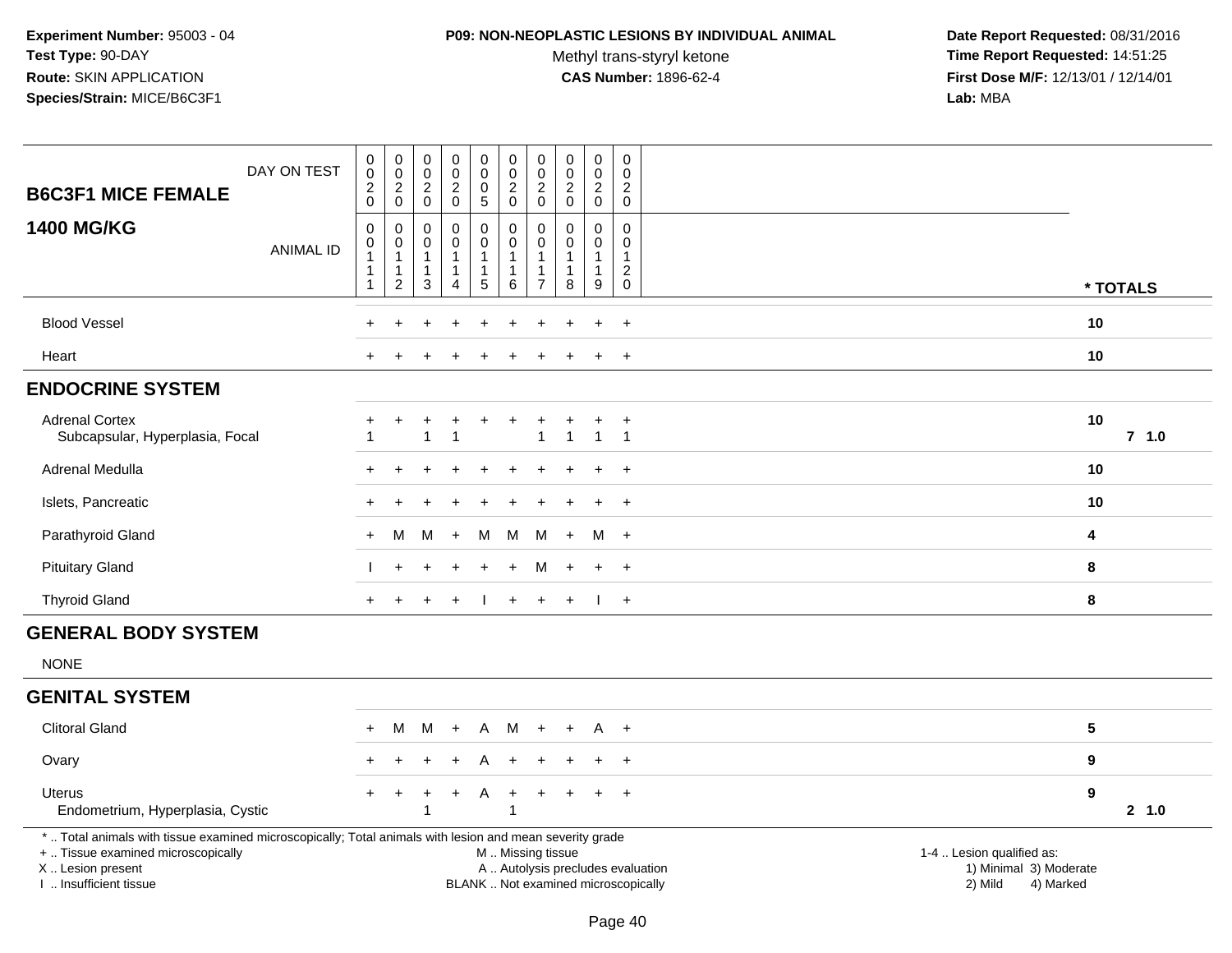### **P09: NON-NEOPLASTIC LESIONS BY INDIVIDUAL ANIMAL**

Methyl trans-styryl ketone<br>CAS Number: 1896-62-4

| DAY ON TEST                                                                                                                                                                                   | $\pmb{0}$<br>$\overline{0}$                                      | $\pmb{0}$<br>$\ddot{\mathbf{0}}$                                   | $\begin{smallmatrix}0\0\0\end{smallmatrix}$                       | $\pmb{0}$<br>$\ddot{\mathbf{0}}$                                  | $\mathbf 0$<br>$\ddot{\mathbf{0}}$<br>$\mathbf 0$                          | $\pmb{0}$<br>$\ddot{\mathbf{0}}$<br>$\boldsymbol{2}$                  | $\mathbf 0$<br>$\pmb{0}$<br>$\sqrt{2}$                             | $\begin{matrix} 0 \\ 0 \\ 2 \\ 0 \end{matrix}$                  | $\mathbf 0$<br>$\ddot{\mathbf{0}}$<br>$\overline{c}$            | $\pmb{0}$<br>$\mathbf 0$                                                            |                                                                                                                  |  |
|-----------------------------------------------------------------------------------------------------------------------------------------------------------------------------------------------|------------------------------------------------------------------|--------------------------------------------------------------------|-------------------------------------------------------------------|-------------------------------------------------------------------|----------------------------------------------------------------------------|-----------------------------------------------------------------------|--------------------------------------------------------------------|-----------------------------------------------------------------|-----------------------------------------------------------------|-------------------------------------------------------------------------------------|------------------------------------------------------------------------------------------------------------------|--|
| <b>B6C3F1 MICE FEMALE</b>                                                                                                                                                                     | $^2_{\rm 0}$                                                     | $^2_{\rm 0}$                                                       | $\frac{2}{0}$                                                     | $^2_{\rm 0}$                                                      | $\sqrt{5}$                                                                 | $\pmb{0}$                                                             | $\pmb{0}$                                                          |                                                                 | $\pmb{0}$                                                       | $^2_{\rm 0}$                                                                        |                                                                                                                  |  |
| <b>1400 MG/KG</b><br><b>ANIMAL ID</b>                                                                                                                                                         | $\mathbf 0$<br>0<br>$\mathbf{1}$<br>$\mathbf{1}$<br>$\mathbf{1}$ | $\mathbf 0$<br>0<br>$\mathbf{1}$<br>$\mathbf{1}$<br>$\overline{c}$ | $\mathbf 0$<br>$\mathbf 0$<br>$\overline{1}$<br>$\mathbf{1}$<br>3 | $\mathbf 0$<br>$\mathbf 0$<br>$\mathbf{1}$<br>1<br>$\overline{4}$ | $\mathbf 0$<br>$\mathbf 0$<br>$\overline{1}$<br>$\mathbf{1}$<br>$\sqrt{5}$ | $\mathbf 0$<br>$\mathbf 0$<br>$\mathbf{1}$<br>$\mathbf{1}$<br>$\,6\,$ | 0<br>$\mathbf 0$<br>$\mathbf{1}$<br>$\mathbf{1}$<br>$\overline{7}$ | $\mathbf 0$<br>$\mathbf 0$<br>$\mathbf{1}$<br>$\mathbf{1}$<br>8 | $\mathbf 0$<br>$\mathbf 0$<br>$\mathbf{1}$<br>$\mathbf{1}$<br>9 | $\mathbf 0$<br>$\mathbf 0$<br>$\mathbf{1}$<br>$\overline{c}$<br>$\mathsf{O}\xspace$ | * TOTALS                                                                                                         |  |
| <b>HEMATOPOIETIC SYSTEM</b>                                                                                                                                                                   |                                                                  |                                                                    |                                                                   |                                                                   |                                                                            |                                                                       |                                                                    |                                                                 |                                                                 |                                                                                     |                                                                                                                  |  |
| <b>Bone Marrow</b>                                                                                                                                                                            |                                                                  |                                                                    |                                                                   |                                                                   |                                                                            |                                                                       |                                                                    |                                                                 |                                                                 | $\ddot{}$                                                                           | 9                                                                                                                |  |
| Lymph Node, Mandibular                                                                                                                                                                        |                                                                  |                                                                    |                                                                   |                                                                   |                                                                            |                                                                       |                                                                    |                                                                 |                                                                 | $\ddot{}$                                                                           | 9                                                                                                                |  |
| Lymph Node, Mesenteric                                                                                                                                                                        |                                                                  |                                                                    | м                                                                 |                                                                   | м                                                                          |                                                                       |                                                                    |                                                                 |                                                                 | $+$                                                                                 | 8                                                                                                                |  |
| Spleen<br>Hematopoietic Cell Proliferation                                                                                                                                                    |                                                                  | $\overline{1}$                                                     |                                                                   |                                                                   | A                                                                          | -1                                                                    |                                                                    |                                                                 | -1                                                              | $\ddot{}$                                                                           | 9<br>4 1.0                                                                                                       |  |
| Thymus                                                                                                                                                                                        |                                                                  | $\div$                                                             |                                                                   | $\ddot{+}$                                                        | A                                                                          | $+$                                                                   | $\ddot{}$                                                          |                                                                 | $\ddot{}$                                                       | $+$                                                                                 | 9                                                                                                                |  |
| <b>INTEGUMENTARY SYSTEM</b>                                                                                                                                                                   |                                                                  |                                                                    |                                                                   |                                                                   |                                                                            |                                                                       |                                                                    |                                                                 |                                                                 |                                                                                     |                                                                                                                  |  |
| <b>Mammary Gland</b>                                                                                                                                                                          |                                                                  |                                                                    |                                                                   | ÷                                                                 | +                                                                          |                                                                       |                                                                    |                                                                 | $\ddot{}$                                                       | $\overline{+}$                                                                      | 10                                                                                                               |  |
| <b>Skin</b><br>Hair Follicle, Site Of Application, Hyperplasia<br>Sebaceous Gland, Site Of Application,<br>Hypertrophy                                                                        | ÷<br>$\overline{2}$                                              | 3<br>$\overline{2}$                                                | $\ddot{}$<br>3<br>$\overline{2}$                                  | $\div$<br>$\overline{c}$<br>$\overline{2}$                        | +                                                                          | 3<br>$\overline{2}$                                                   | 3<br>$\overline{2}$                                                | 3<br>$\overline{2}$                                             | $\ddot{}$<br>3<br>$\overline{2}$                                | $\ddot{}$<br>3<br>$\overline{2}$                                                    | 10<br>82.9<br>9<br>2.0                                                                                           |  |
| Site Of Application, Hyperkeratosis<br>Site Of Application, Inflammation, Chronic<br>Active                                                                                                   | 4                                                                | 2<br>$\overline{1}$                                                | 2                                                                 | $\overline{\mathbf{c}}$<br>$\Delta$                               | -1<br>-1                                                                   | 2<br>$\overline{4}$                                                   | 2<br>$\boldsymbol{\Lambda}$                                        | 2<br>4                                                          | $\boldsymbol{2}$<br>3                                           | $\overline{c}$<br>$\overline{4}$                                                    | $10 \t1.8$<br>10 3.0                                                                                             |  |
| Site Of Application, Necrosis<br>Site Of Application - Epidermis, Hyperplasia                                                                                                                 | 4<br>$\overline{4}$                                              | 3                                                                  | 3                                                                 | 4<br>$\overline{4}$                                               | $\overline{1}$                                                             | 4<br>4                                                                | 3<br>$\overline{4}$                                                | $\boldsymbol{\Lambda}$                                          | $\overline{4}$                                                  | 2<br>$\overline{4}$                                                                 | 6 3.5<br>10 3.5                                                                                                  |  |
| <b>MUSCULOSKELETAL SYSTEM</b>                                                                                                                                                                 |                                                                  |                                                                    |                                                                   |                                                                   |                                                                            |                                                                       |                                                                    |                                                                 |                                                                 |                                                                                     |                                                                                                                  |  |
| Bone                                                                                                                                                                                          |                                                                  |                                                                    |                                                                   |                                                                   |                                                                            |                                                                       |                                                                    |                                                                 |                                                                 | $\ddot{}$                                                                           | 10                                                                                                               |  |
| *  Total animals with tissue examined microscopically; Total animals with lesion and mean severity grade<br>+  Tissue examined microscopically<br>X  Lesion present<br>I  Insufficient tissue |                                                                  |                                                                    |                                                                   |                                                                   |                                                                            | M  Missing tissue<br>BLANK  Not examined microscopically              |                                                                    |                                                                 |                                                                 |                                                                                     | 1-4  Lesion qualified as:<br>A  Autolysis precludes evaluation<br>1) Minimal 3) Moderate<br>2) Mild<br>4) Marked |  |